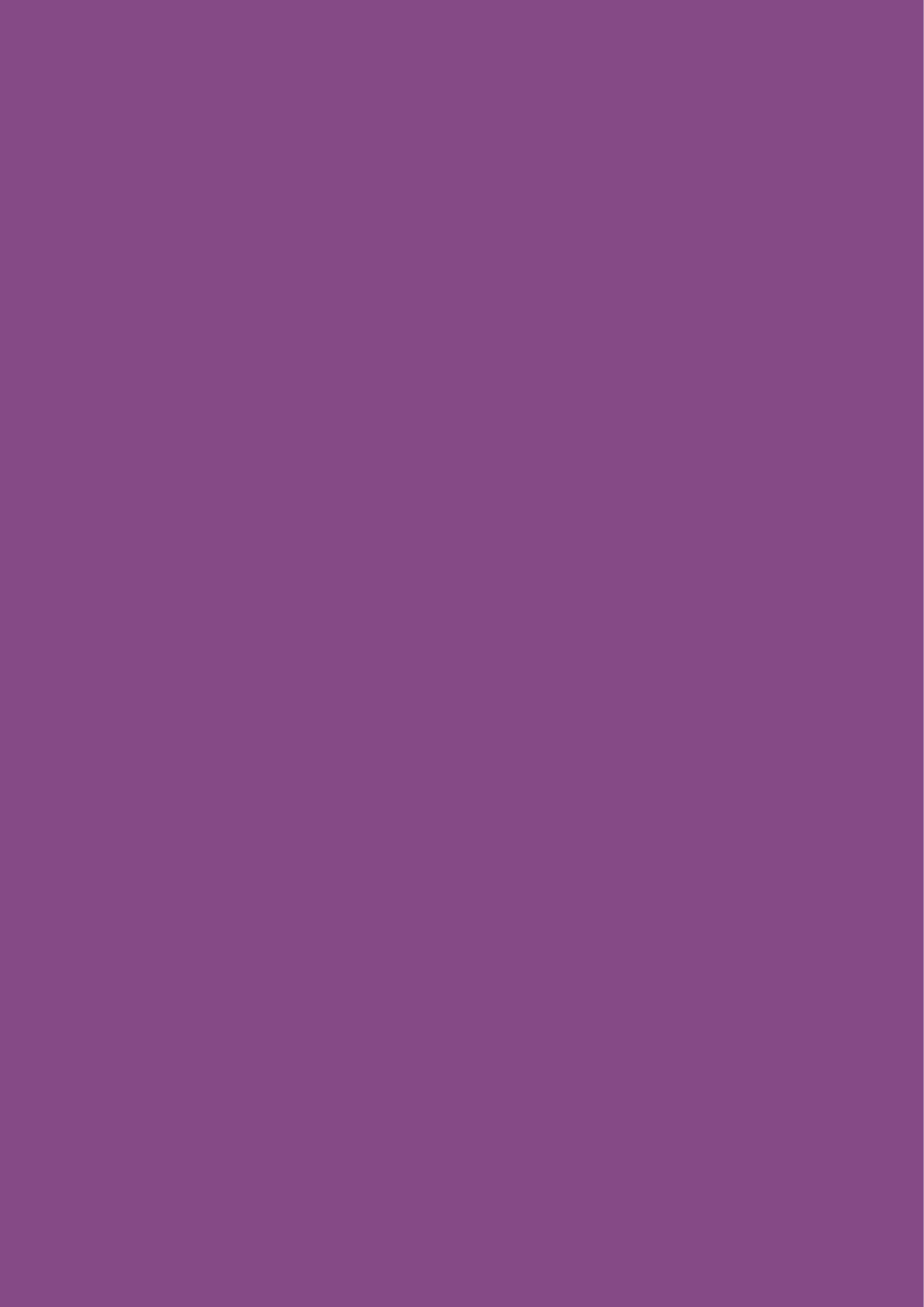# **Preventing violence before it occurs**

A framework and background paper to guide the primary prevention of violence against women in Victoria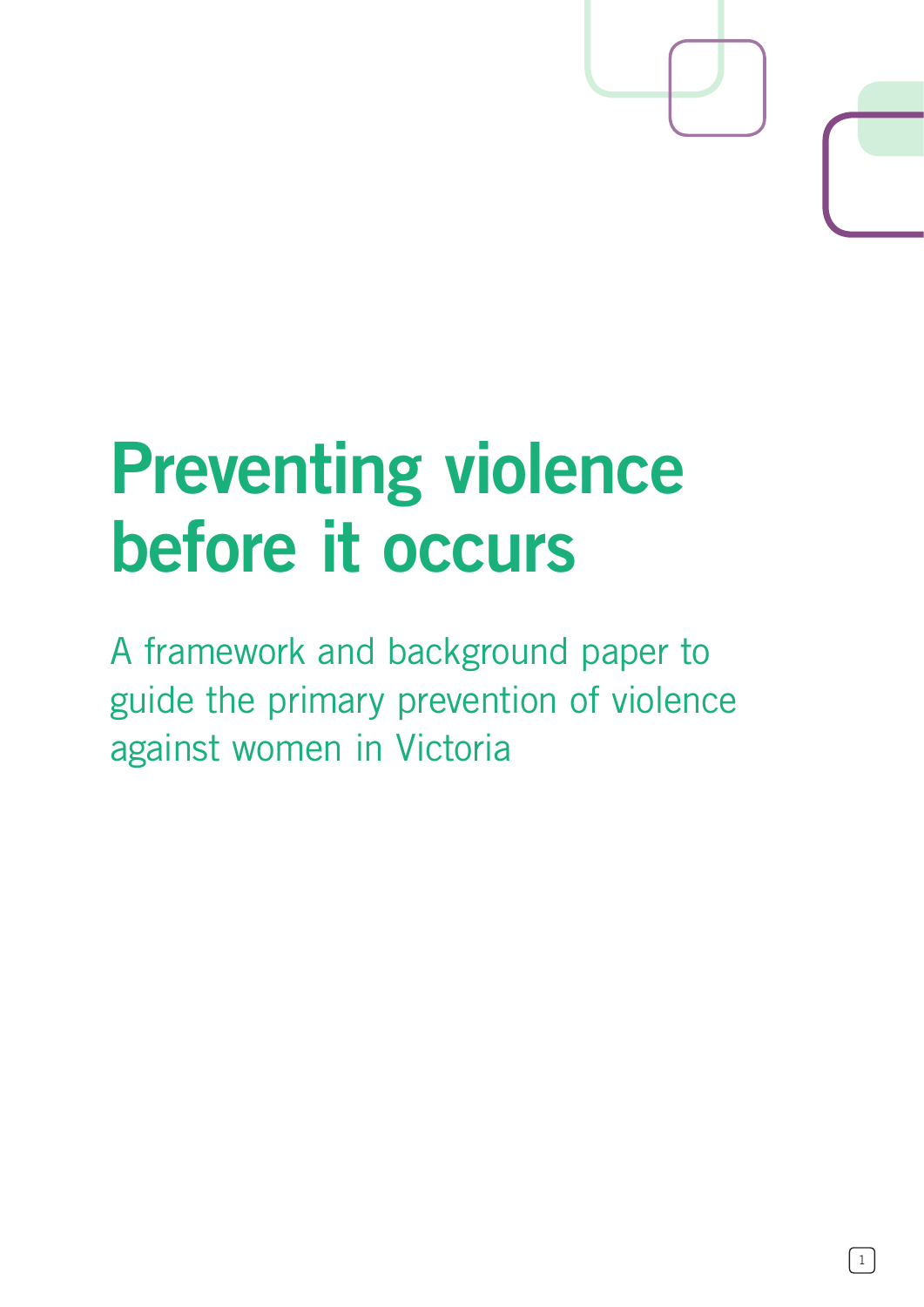# **Contents**

| <b>CONTRIBUTORS</b>                                                                           | 4  |  |
|-----------------------------------------------------------------------------------------------|----|--|
|                                                                                               |    |  |
| <b>FOREWORD</b>                                                                               | 5  |  |
|                                                                                               |    |  |
| <b>BACKGROUND</b>                                                                             | 6  |  |
|                                                                                               |    |  |
| <b>DEFINITIONS AND CONCEPTS</b>                                                               | 8  |  |
| Preventing violence against women $-$ a spectrum of strategies                                | 8  |  |
| THE SCOPE OF THIS PAPER                                                                       | 10 |  |
| A focus on primary prevention                                                                 | 10 |  |
| A focus on violence perpetrated against women by men known to them                            | 10 |  |
| Overlap with other forms of interpersonal violence affecting women                            | 11 |  |
| A focus on the prevention of adult violence                                                   | 11 |  |
| A SUMMARY OF FINDINGS AND THEIR IMPLICATIONS FOR PLANNING                                     | 12 |  |
| Primary prevention: benefits and possibilities                                                | 12 |  |
| An overview of the framework                                                                  | 12 |  |
| The framework diagram                                                                         | 13 |  |
| Key themes for action                                                                         | 14 |  |
| Determining priorities                                                                        | 14 |  |
| Embedding the prevention of violence in existing targeted and universal policies and programs | 17 |  |
| Identifying priority approaches                                                               | 18 |  |
| Evaluation and monitoring                                                                     | 21 |  |
| Next steps                                                                                    | 21 |  |
| Recommendations                                                                               | 23 |  |
| THE IMPORTANCE OF PREVENTING VIOLENCE AGAINST WOMEN                                           | 24 |  |
| Prevalent                                                                                     | 24 |  |
| Serious                                                                                       | 24 |  |
| Preventable                                                                                   | 25 |  |
| AN APPROACH TO UNDERSTANDING VIOLENCE AGAINST WOMEN                                           | 26 |  |
| The benefits and implications of the ecological approach                                      | 27 |  |
| The underlying influences of gender inequality and gender socialisation                       |    |  |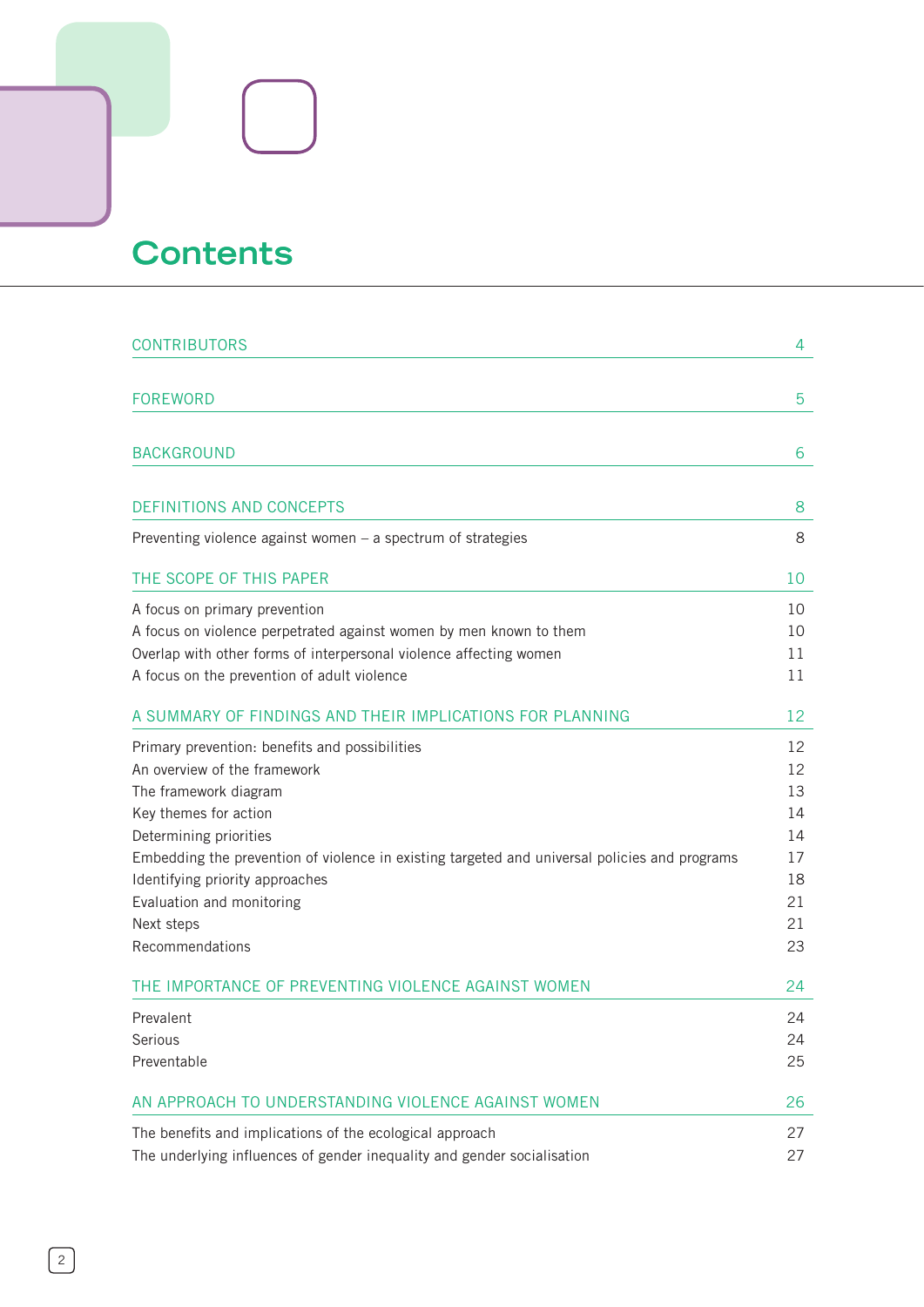| A FRAMEWORK FOR PLANNING, IMPLEMENTING AND MONITORING<br><b>PRIMARY PREVENTION</b>        | 29       |
|-------------------------------------------------------------------------------------------|----------|
| <b>REVIEWING THE EVIDENCE</b>                                                             | 31       |
|                                                                                           |          |
| Review methodology<br>Scope: A review of reviews                                          | 31<br>31 |
| Other significant sources                                                                 | 32       |
| Strengths and limitations of the review                                                   | 33       |
|                                                                                           |          |
| THE FRAMEWORK IN DETAIL: CORRELATES OF VIOLENCE AGAINST WOMEN                             |          |
| <b>AND THEMES FOR ACTION</b>                                                              | 34       |
| Action Theme One:                                                                         |          |
| Promoting equal and respectful relations between men and women                            | 34       |
| Action Theme Two:                                                                         |          |
| Promoting non-violent social norms and reducing the effects of prior exposure to violence | 36       |
| Action Theme Three:<br>Promoting access to resources and systems of support               | 39       |
|                                                                                           |          |
| THE FRAMEWORK IN DETAIL: PRIMARY PREVENTION ACTIONS                                       | 43       |
| THE FRAMEWORK IN DETAIL: POPULATION GROUPS                                                | 50       |
| Men and boys                                                                              | 50       |
| Women and girls                                                                           | 50       |
| Children and young people                                                                 | 51       |
| Communities affected by social and economic disadvantage                                  | 52       |
| Rural communities                                                                         | 52       |
| Indigenous communities                                                                    | 52       |
| Culturally and linguistically diverse (CALD) communities including refugees               | 53       |
| Women with physical and cognitive disabilities                                            | 55       |
| THE FRAMEWORK IN DETAIL: SETTINGS FOR ACTION                                              | 57       |
| THE FRAMEWORK IN DETAIL: INTERMEDIATE OUTCOMES AND ANTICIPATED                            |          |
| <b>LONGER-TERM BENEFITS</b>                                                               | 59       |
| <b>REFERENCES</b>                                                                         | 61       |
| OTHER VICHEALTH VIOLENCE PREVENTION DOCUMENTS                                             | 68       |
|                                                                                           |          |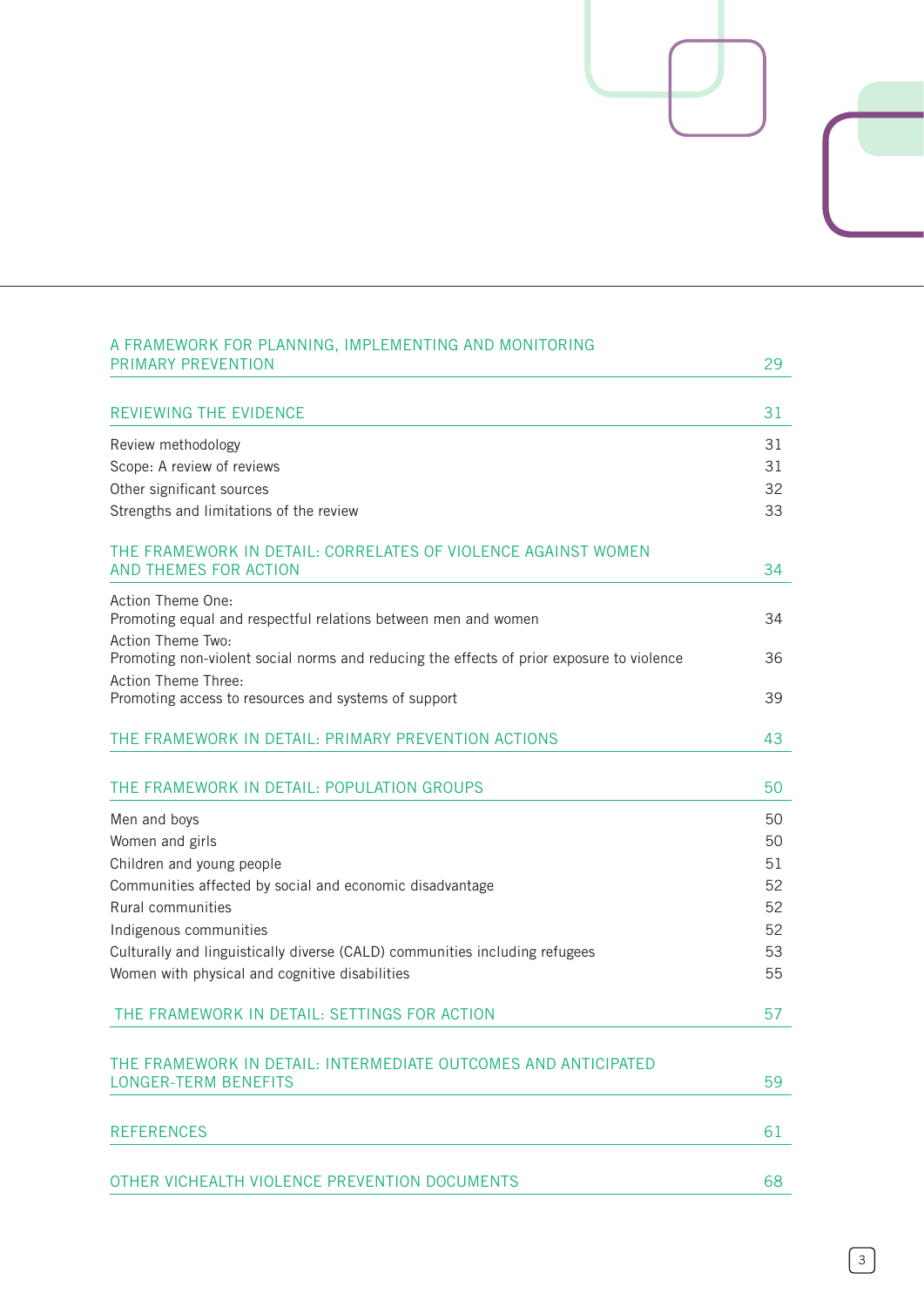# **Contributors**

### **Literature analysis and synthesis**

● Dr Michael Flood, Australian Research Centre in Sex, Health and Society, La Trobe University

### **Framework development**

- Kim Webster, Victorian Health Promotion Foundation
- Dr Michael Flood, Australian Research Centre in Sex, Health and Society, La Trobe University

### **Literature search and summary**

- Anastasia Powell, consultant ⓦ
- Rodney Vlais, consultant
- Rebecca Armstrong, Cochrane Health Promotion and Public Health Field
- Keran Howe, Victorian Women with Disabilities Advocacy Information Service
- Sarah Thorning and Melanie Thompson, Women's Health Victoria

### **Project development**

- Lyn Walker and Kim Webster, Victorian Health Promotion Foundation
- Rachael Green, Department of Victorian Communities

### **Project support**

- **•** Elizabeth Wheeler, consultant
- Mark Boyd, Victorian Health Promotion Foundation
- Christine Hayes, Everest Consulting
- Kenton Miller, Victorian Health Promotion Foundation

### **Technical advice and support**

- Dr Kyllie Cripps, Onemda VicHealth Koori Research Unit, University of Melbourne ⓦ
- Sue Finucane, Office for Children, Department of Human Services
- Dr Marion Frere, McCaughey Centre: The VicHealth Centre for the Promotion of Mental Health and Community Wellbeing, University of Melbourne
- Melanie Heenan, Respect and Responsibility Project, Australian Football League (formerly Senior Researcher, Australian Centre Against Sexual Assault)
- **•** Fiona McCormack, Domestic Violence Victoria
- Mandy McKenzie and Libby Eltringham, Domestic Violence and Incest Resource Centre
- Professor Jennifer Morgan, Faculty of Law, University of Melbourne
- Gen Ryan, Section Manager, Office for Women, Victorian Government
- Associate Professor Julie Stubbs, Faculty of Law, University of Sydney

### **Author**

● Kim Webster, Victorian Health Promotion Foundation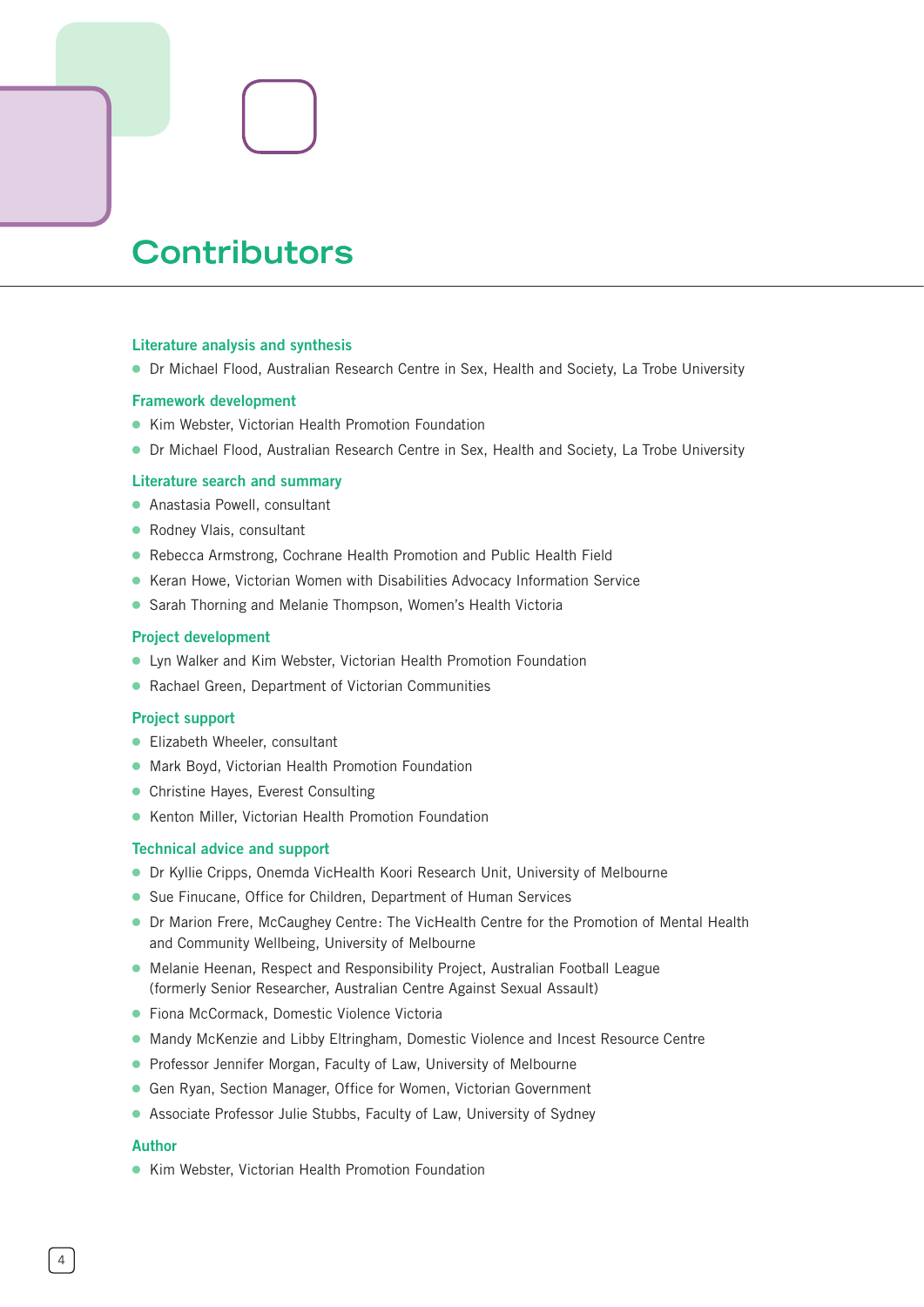## **Foreword**

In 2004 the Victorian Health Promotion Foundation identified the prevention of violence against women as a priority for action. At that time we knew that violence against women was prevalent (Australian Bureau of Statistics, 1996: 2003), was the most significant risk factor for the health of women aged 15–45 years (VicHealth 2004) and cost the Australian community \$8.1 billion per annum (Access Economics 2004).

In light of past achievements in reducing factors which cause ill health, we also knew that the prevention of violence against women, while a daunting proposition, was within our reach.

This report, commissioned by the Victorian Government in 2006, was designed to review international evidence regarding the factors causing violence against women and models of good practice designed to prevent it. An associated aspect of the work was development of an evidence–based framework to support future efforts to prevent violence against women.

The project was supported by a large number of academics and practitioners with expertise in issues pertaining to violence against women and a shared commitment to changing environments, attitudes and behaviours which perpetuate this violence.

As a consequence of work conducted through the project it has been confirmed that the prevention of violence against women is not an aspirational goal but, rather, is well within our reach. We now know that practice in the prevention of violence against women has an evidence base, sound rationale for action and support for development by government, non-government, philanthropic and corporate sectors.

Through work being undertaken by a large number of people from across sectors, momentum in this area is being achieved. We have seen development of legislative, policy and program reform designed not only to improve our responses to those affected by violence but also to prevent its occurrence. We have also seen rapid growth in the number of cross-sector organisations who have integrated a focus on the prevention of violence against women into their core operations, thus creating the critical mass of activity which is fundamental to our success in this area.

Development of safe and supportive environments for all citizens is an integral aspect of a healthy, productive and just society. This report is submitted to the Victorian Government in the hope that it will provide a useful foundation with which to inform future planning to prevent violence against women. It is also submitted as a seminal report that has the capacity to inform the activity of future governments, and the corporate and non-government sectors.

Todd Harper **National Structure Control** Peter Gordon Chief Executive Officer **Acting Chairperson** Acting Chairperson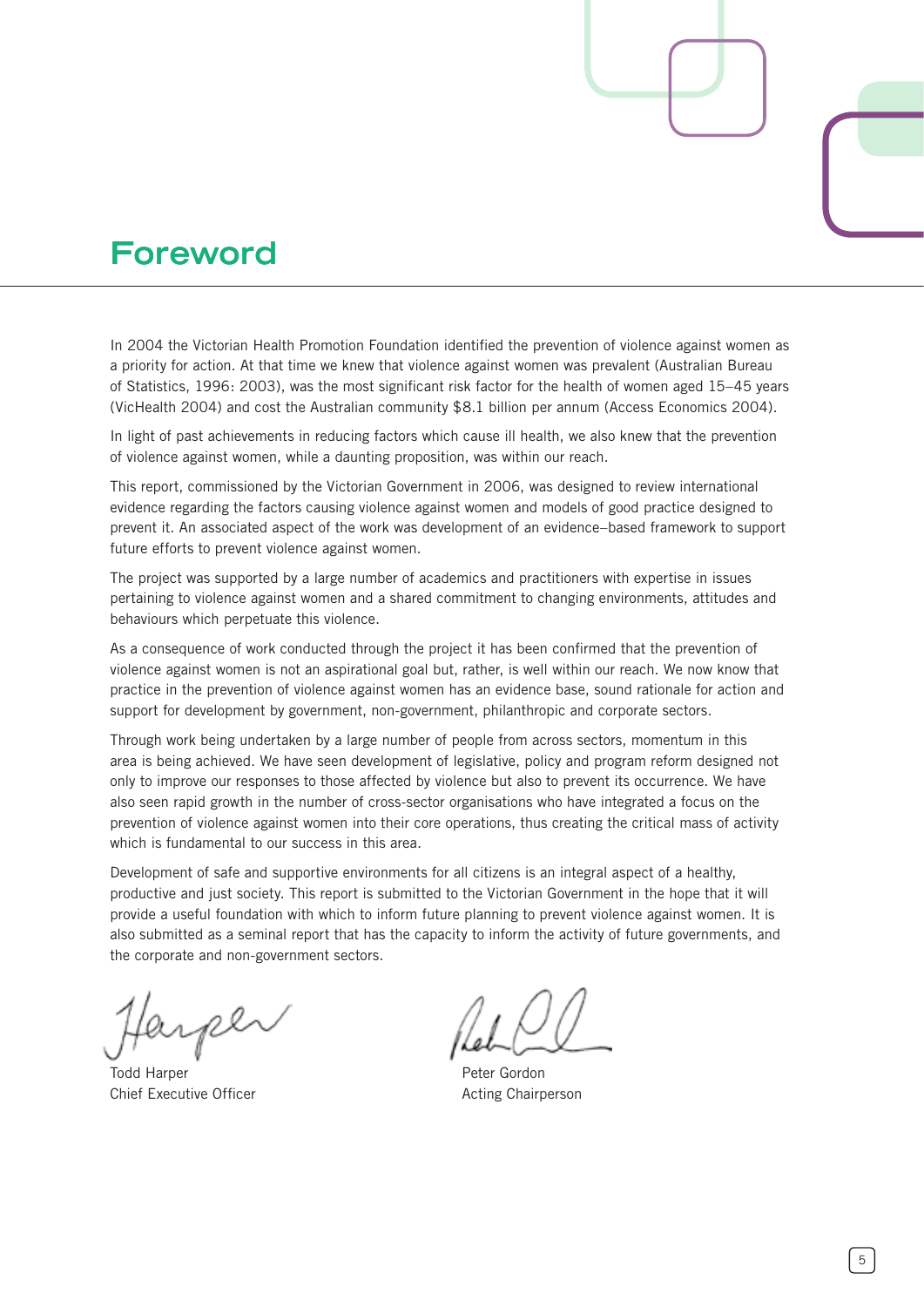# **Background**

Men's use of violence against women is a significant public health issue with serious social, economic and health consequences for women, their families and communities.

In Victoria significant advances have been made to improve assistance to women and children directly affected by this violence. Communities and agencies across the state have continued their work of decades in providing accommodation, legal advice, information, material aid and social support. Public awareness campaigns have expanded and there is evidence that the great majority of Victorians – 98% of women and 93% of men – identify violence affecting women as a serious problem (VicHealth 2006).

In 2002 the Victorian Government developed its *Women's Safety Strategy,* a five-year plan to guide coordinated action across government to reduce the level and fear of violence against women (OWP 2002). In 2005 some \$35.1 million was allocated as part of the government's *Fairer Victoria* initiative to implement a plan to reform service system responses to family violence (DPC 2005, 2007; Statewide Steering Committee to Reduce Family Violence 2005).

Such efforts are critical to mitigate the effects of violence, such as depression and homelessness, and to prevent further harm and the escalation of abuse. While it is essential that this work continues there is also increasing awareness of the need for new efforts to prevent violence against women from occurring in the first place. A commitment to strengthening efforts in prevention is reflected in both the *Women's Safety Strategy* and, more recently, the *Fairer Victoria* initiative (DPC 2005, 2007).

While primary prevention of violence is an emerging area of practice worldwide, there is a growing consensus that it is possible to prevent violence against women before it occurs (WHO 2002). There is also mounting agreement that this problem is too prevalent and its consequences for individuals and communities too great to limit efforts to responding after violence has occurred (WHO 2002). Rather, there is a need to develop a spectrum of prevention responses. This involves building on existing work with affected individuals and families to include strategies to support primary prevention (WHO 2002).

In 2003 the Victorian Health Promotion Foundation (VicHealth) identified violence against women as a priority in its broader program of activity aimed at addressing the preventable causes of poor mental health given the strong evidential link between this form of violence and anxiety, depression and other mental health problems (VicHealth 2004).

VicHealth has placed particular emphasis on strengthening primary prevention responses to this problem, working in partnership with others across a range of sectors and settings. This has included a project with the Australian Football League (AFL) to engage both elite and community-based football communities in prevention; work with the Victorian research community to improve understanding of the causes and prevention of violence; and a program to support schools, local governments, businesses, and community and non-government organisations to implement primary prevention activity. In partnership with the Domestic Violence and Incest Resource Centre, support is also being offered to build skills in the primary prevention of violence among personnel working with children and young people.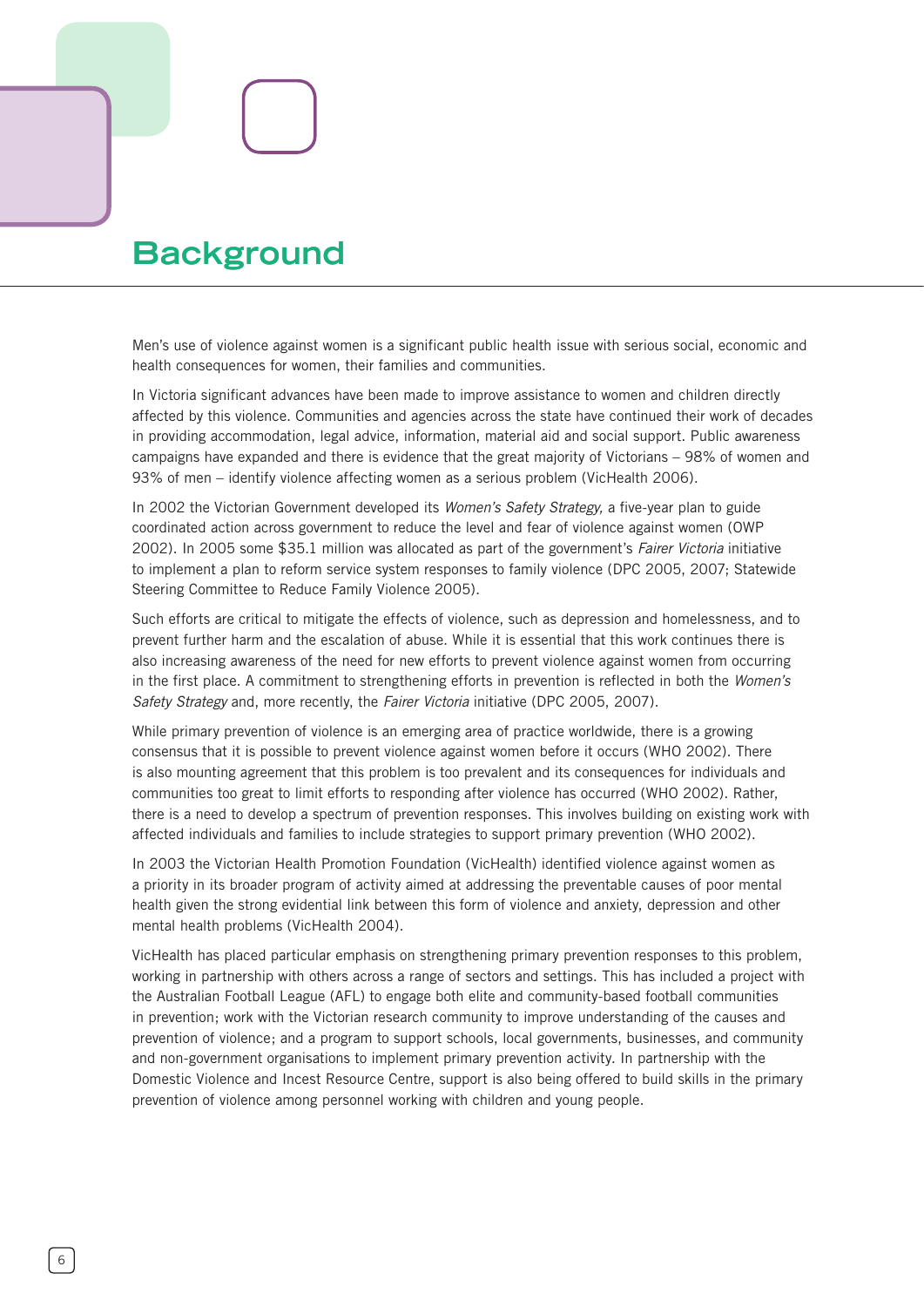In 2006 the Family Violence Interdepartmental Committee, in consultation with the Statewide Steering Committee to Reduce Family Violence, undertook to support the development of a whole-of-government plan to guide activity in the primary prevention of violence against women. This undertaking was made recognising that while there was a growing momentum of support for primary prevention it was important this was consolidated and sustained through sound evidence-informed policy, coordinated action and appropriate resource allocation.

VicHealth supported the planning process in the first phase, documented in this paper, in the context of a partnership between it and the Victorian Government. It involved the development of a conceptual framework to guide action to prevent violence against women, based on a review of existing research evidence and input from a range of local and national experts. The framework is designed to provide a sound theoretical and evidence base to develop a statewide, whole-of-government primary prevention plan. It identifies priority strategies, settings and population targets.

It is anticipated that the second phase will draw on the background material developed in this paper and engage a wide range of players from across government and the corporate, community and nongovernment sectors to develop a whole-of-government primary prevention plan for Victoria.

It is also hoped that this paper will be a useful resource for policy and program development personnel involved in planning primary prevention activities in a wider range of contexts.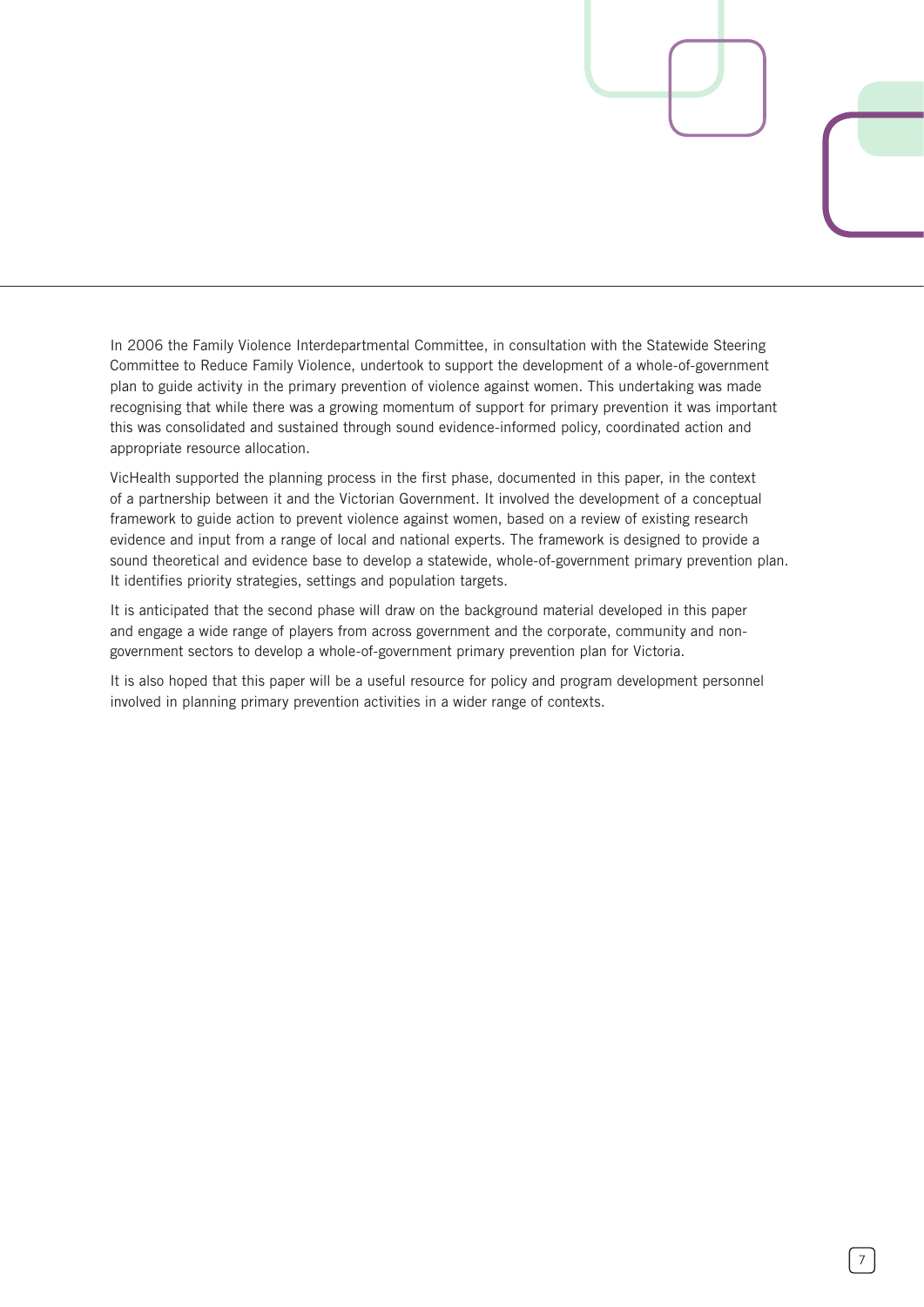# **Definitions and concepts**

**Violence against women** is understood to occur on a continuum of economic, psychological and emotional abuse through to physical and sexual violence. It refers to 'any act of gender-based violence that results in, or is likely to result in, physical, sexual or psychological harm or suffering to women, including threats of such acts, coercion or arbitrary deprivation of liberty, whether occurring in public or private life' (UN 1993).

**Interpersonal violence** is violence occurring between individuals either known or unknown to one another. It is distinguished from collective violence (such as violence occurring in the course of war) and self-directed violence (such as suicide and other forms of self-harm) (WHO 2002).

**Gender** refers to the economic, social and cultural attributes and opportunities associated with being male or female at a particular point in time.

**Sex** refers to the biological characteristics that define humans as female or male.

**Social norms** consist of rules of conduct and models of behaviour expected by a society or social group. They are rooted in the customs, traditions and value systems that gradually develop in a society or social group.

A **determinant** is an attribute or exposure which increases the probability of the occurrence of a disease or other specified outcome (in this paper, violence against women). The term **risk factor** is sometimes used interchangeably with this term in the literature.

### Preventing violence against women – a spectrum of strategies

There are three levels at which strategies to prevent violence against women can be implemented. While there is some variation in the way these strategies are defined and the terms used to describe them in the expert literature, for the purposes of this paper the following distinctions are made and definitions used.

### **Intervention strategies – intervening after violence has occurred**

Intervention (sometimes referred to as tertiary prevention) involves providing support and treatment to women and children who are affected by violence or to men who use violence. Intervention strategies are implemented after violence occurs. They aim to deal with the violence, prevent its consequences (such as mental health problems) and to ensure that it does not occur again or escalate. Intervention includes things such as crisis accommodation and social support for victims and criminal justice and therapeutic interventions for perpetrators.

### **Early intervention strategies – taking action on the early signs of violence**

Early intervention (sometimes referred to as secondary prevention) is targeted at individuals and groups who exhibit early signs of perpetrating violent behaviour or of being subject to violence. Early intervention strategies can be aimed at changing behaviours or increasing the skills of individuals and groups. Violence against women takes many forms. It often begins with subtly controlling behaviours and escalates into a pattern of coercion and physical violence. At the individual level early intervention can seek to address controlling behaviours before they become established patterns. Early intervention strategies can also be targeted at environments in which there are strong signs that violence may occur (for example, peer groups or sporting clubs in which there is a strong culture of disrespect for women).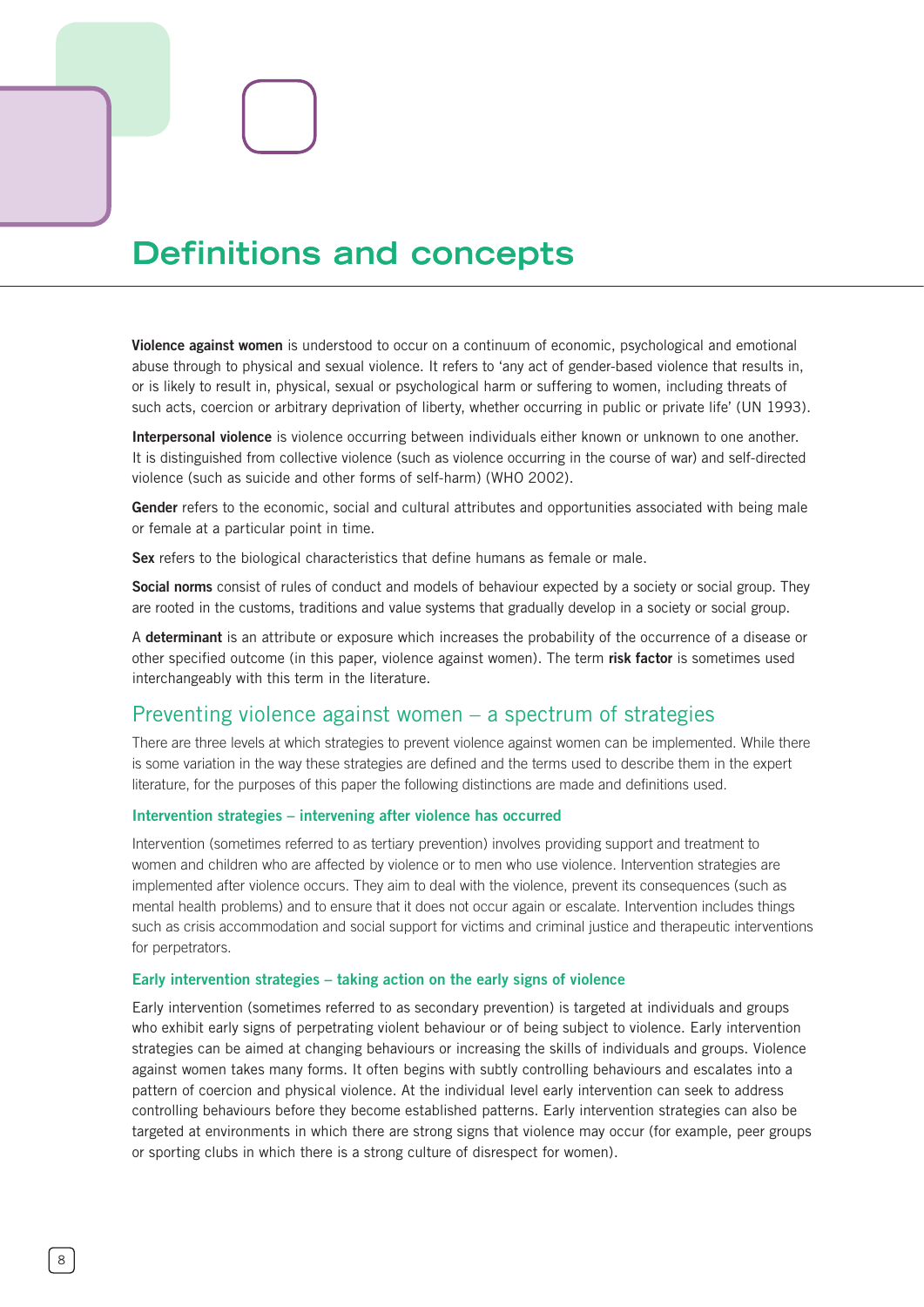### **Primary prevention – preventing violence before it occurs**

Primary prevention strategies seek to prevent violence before it occurs. Interventions can be delivered to the whole population (universal) or to particular groups that are at higher risk of using or experiencing violence in the future (targeted or selective). Some primary prevention strategies focus on changing behaviour and/or building the knowledge and skills of individuals. However, the structural, cultural and societal contexts in which violence occurs are also very important targets for primary prevention. Strategies that do not have a particular focus on violence against women but address its underlying causes (such as gender inequality and poverty) are also primary prevention strategies.

It is not always possible to make a clear distinction between these three levels of prevention. For example, a policy reform such as a police code of practice mandating arrest of perpetrators of domestic violence is clearly designed to facilitate intervention after violence has occurred. However, it may also have a primary preventative effect (by communicating to the wider community that violence against women is a serious issue) and an impact on early intervention by deterring potential perpetrators.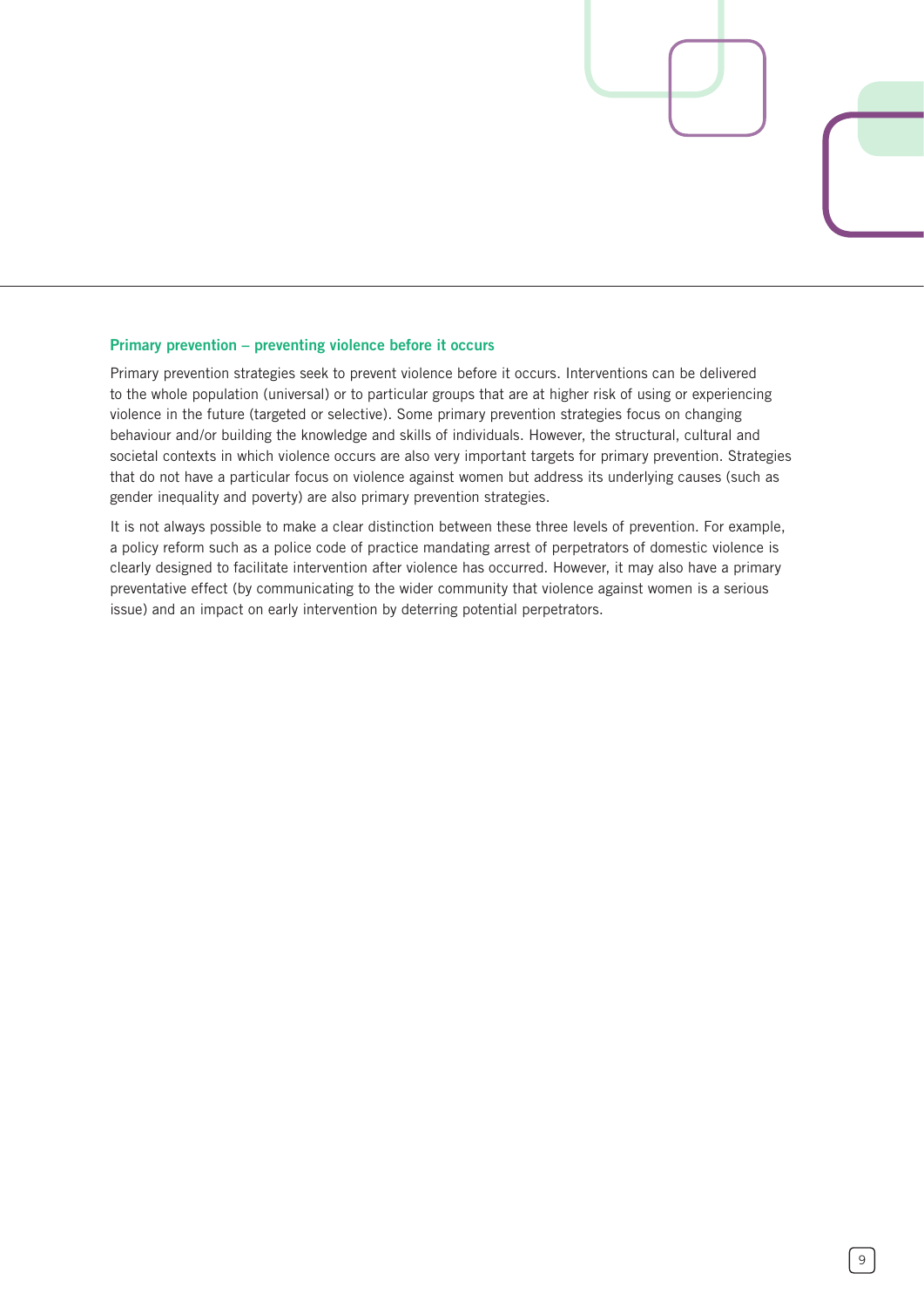# **The scope of this paper**

### A focus on primary prevention

Clearly it is important to develop strategies across the spectrum described above to reduce the occurrence and impact of violence against women. However, this paper is particularly concerned with building the evidence and knowledge base for primary prevention.

### A focus on violence perpetrated against women by men known to them

This paper focuses on violence against women by men known to them because evidence suggests that most violence against women is perpetrated by a male acquaintance, intimate or other relative. The recent Personal Safety Survey (ABS 2006) found that:

- Most women assaulted in the last 12 months were assaulted by either a current or previous partner (31%), a male family member or friend (28%) or another male person (12%). In comparison, men were more likely to be assaulted by a stranger (70% of assaults) and in the great majority of cases the perpetrator was another man known to them. Only a very small proportion of assaults against men were perpetrated by women known to them and a former or current female intimate partner was the perpetrator in only 4.3% of assaults (Flood 2006).
- 78% of women who had been sexually assaulted since the age of 15 were assaulted by someone known to them.

While this violence can occur in a range of settings (such as workplaces, schools, pubs and clubs), it most commonly occurs in the home, with 74.9% of all assaults against women since the age of 15 occurring in this setting (ABS 2006). Women have also been found to be particularly vulnerable to the health impacts of violence occurring in relationships (VicHealth 2004). There have been no well-designed population studies comparing the consequences of male and female relationship and acquaintance violence in Australia. However, Canadian data indicate that compared with male victims of relationship violence, women are:

- three times more likely to be injured as a result of violence
- five times more likely to require medical attention or hospitalisation
- five times more likely to report fearing for their lives (Statistics Canada 2003).

Similarly, a recent US study comparing the mental health impacts of intimate partner violence for men and women found that women were markedly more likely to suffer impacts than men (Romito & Grassi 2007).

The relative impact of relationship violence on women is further evidenced by the fact that women comprise the majority of victims in cases of domestic violence brought to the attention of law enforcement agencies. An analysis of reported incidents of domestic assault in NSW between 1997 and 2004 indicated that 71.1% of victims were female and 80.4% of offenders were male (People 2005). Threequarters of intimate partner homicides involve men killing their partners (Mouzos & Rushforth 2003). Data from the Personal Safety Survey also indicates that women reporting violence in intimate relationships are significantly more likely than men to experience repeated violence (ABS 2006).

The term family violence is preferred to describe this form of violence in Victorian Indigenous communities as it communicates that violence can involve and affect the wider family and community.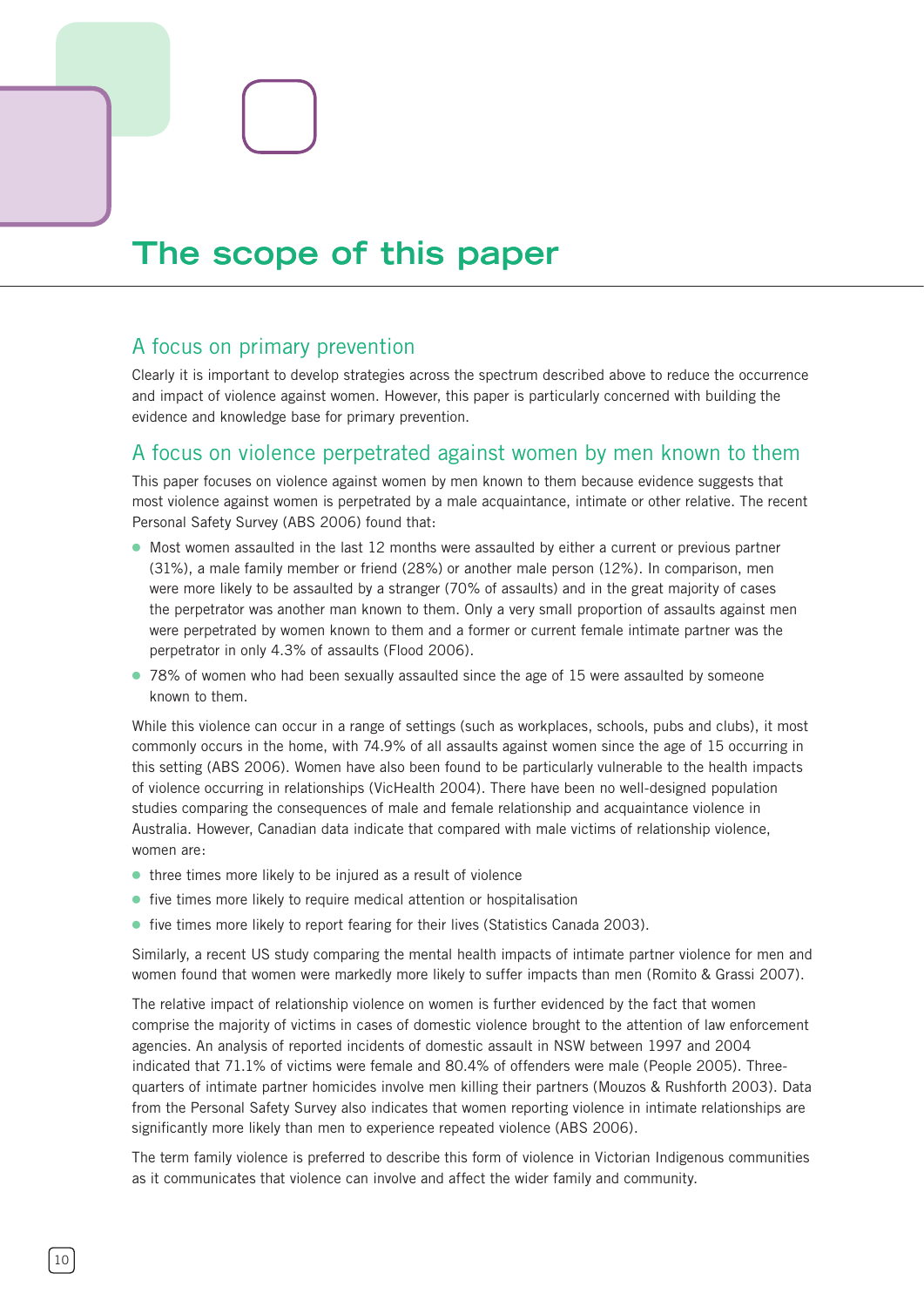Violence also occurs in female and male same-sex relationships. Specific efforts are required to address this form of violence and many of the lessons learned in this review would be transferable to efforts to address this problem. However, this paper did not specifically focus on violence occurring in same-sex relationships.

### Overlap with other forms of interpersonal violence affecting women

Studies suggest that while there are some differences, there is considerable overlap between determinants of violence occurring within relationships and determinants of gender-based interpersonal violence perpetrated by strangers (for example, stranger rape) (Heise 1998). These synergies suggest that many elements of the framework developed in this paper may be transferable to prevention activity to address these other forms of interpersonal violence affecting women.

### A focus on the prevention of adult violence

As indicated later in this paper, children are an important population target for primary prevention of adult violence against women, given evidence of the influences of childhood exposure to later perpetration of violence and the effectiveness of intervening at an early stage of the life cycle (Edleson 1999). However, the primary prevention of violence perpetrated against children (child abuse) was beyond the scope of this paper.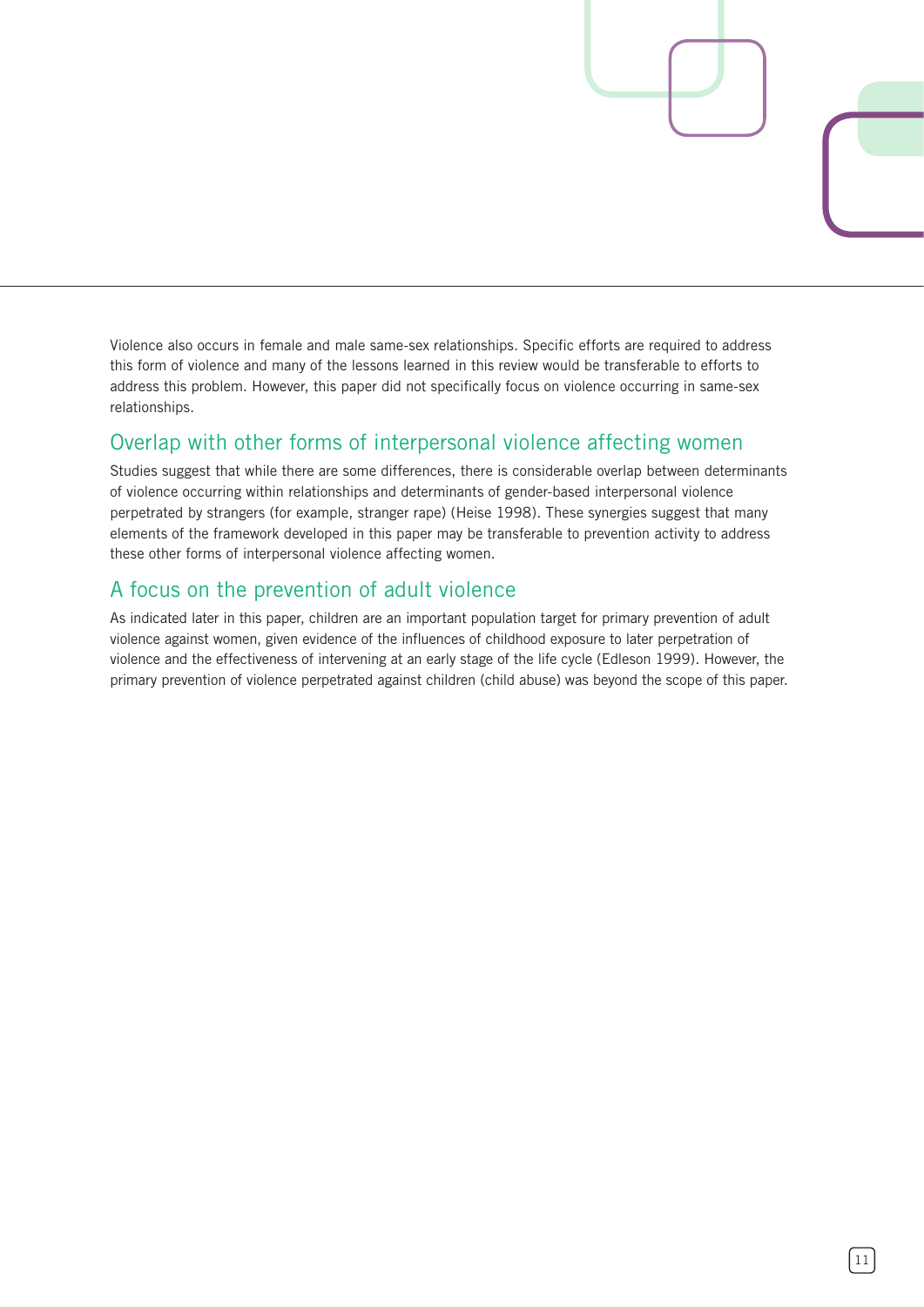**A summary of findings and their implications for planning**

### Primary prevention: benefits and possibilities

Violence against women is a prevalent problem with serious health, social and economic consequences. It is recognised as a violation of women's human rights under a number of treaties and conventions to which the Australian and Victorian governments are signatories.

Primary prevention involves intervening before violence has occurred. As it is an emerging area of practice, only a small number of primary prevention interventions have been rigorously evaluated. Nonetheless, there is a broad international consensus that the prospects for primary prevention are sound, with there now being a well-developed understanding of risk and protective factors for violence. There is a wealth of practice knowledge, experience and evidence indicating that such interventions are both viable and acceptable. Given the significant economic costs associated with violence against women, such efforts are also likely to reap savings for individuals, businesses and governments.

Factors underlying and contributing to violence against women and the means of prevention lie in a range of environments (such as schools, sports settings, faith-based institutions) and at multiple levels of influence – individual/relationship (including families), community and organisational, and societal.

Primary prevention efforts are most likely to be effective when a coordinated range of mutually reinforcing strategies is targeted across these levels of influence, including programs to reduce individuals' risk of perpetrating or being subject to violence; broad-scale social marketing campaigns to shift relevant attitudes and community norms; interventions to strengthen the capacity of communities, organisations and workforces to take action to prevent the problem; advocacy to secure community, government and corporate action; and reform of relevant policies and legislation. Many of the factors influencing violence cross boundaries traditionally existing between government departments, disciplines and settings and between the government and non-government sectors.

Together, these findings suggest that there would be benefits for governments in investing planning effort to support the primary prevention of violence against women through a statewide plan. Such a plan would:

- coordinate primary prevention effort across sectors of government and between government and relevant non-government and corporate sector actors from a range of settings and disciplines
- engage this range of actors in its development
- ensure that primary prevention is implemented in a way which is consistent with existing policies and programs to assist individuals and families affected by violence.

### An overview of the framework

The framework is based on an ecological model for understanding violence. This model, proposed by the World Health Organization (WHO) in its *World Report on Violence and Health* (WHO 2002), recognises that factors influencing violent behaviour or vulnerability to violence lie at multiple and interacting levels of influence – individual/relationship, community and organisational, and societal. Using a program logic approach, the framework comprises six layers. In the first and second layers three broad themes for action are identified. These are based on factors understood to underlie or contribute to violence at each level of influence in the ecological model. In the third and fourth layers of the framework, seven general strategies to guide action, the particular population groups which these ought to be targeted at and/or tailored for and the settings and sectors through which they should be implemented are identified.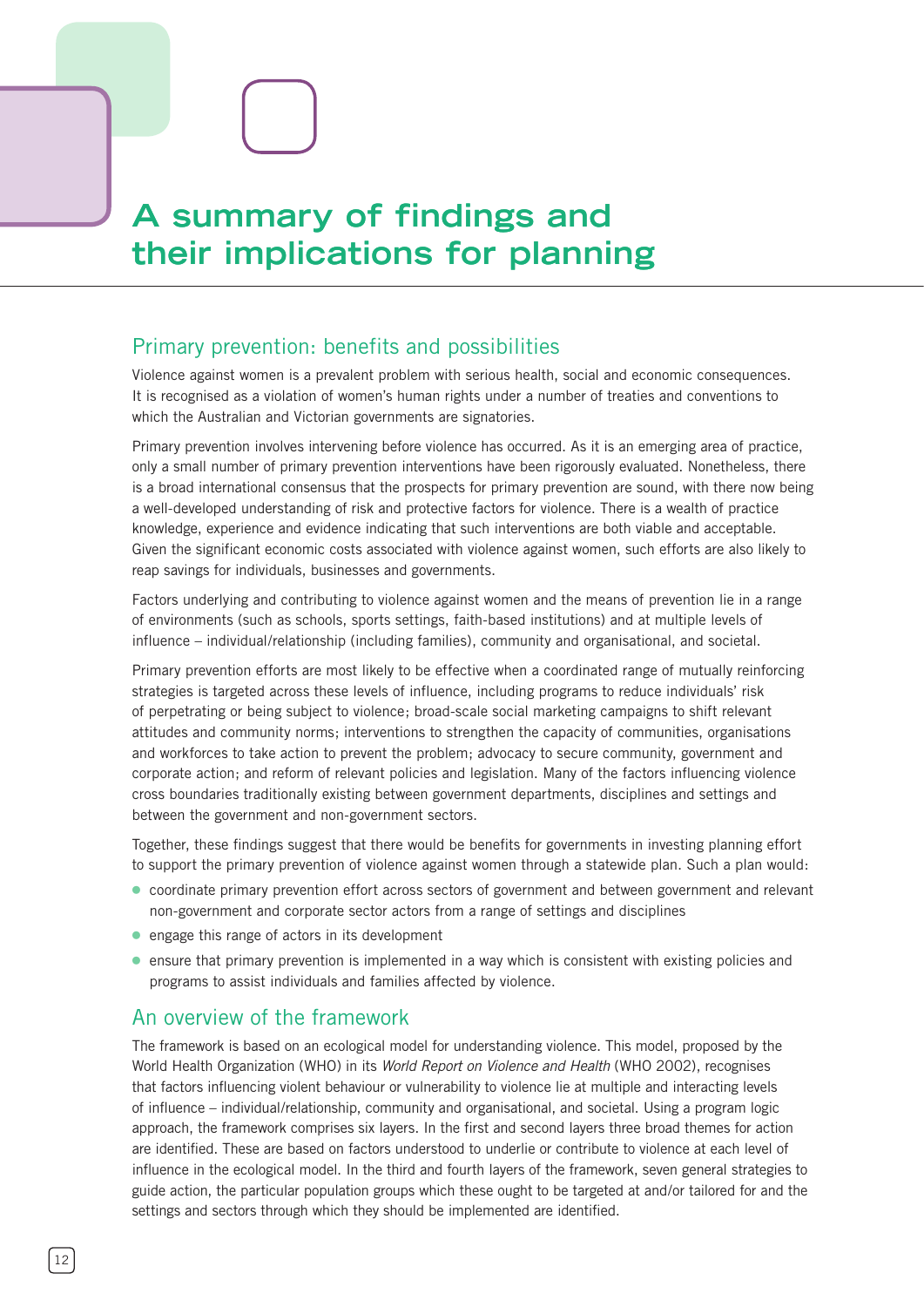### **Framework to guide primary prevention of violence against women**

# **KEY DETERMINANTS OF VIOLENCE AND THEME FOR ACTION**

**Promoting equal and respectful relationships between men and women**

**Individual/relationship determinants Community & organisational determinants Societal determinants**

### • Belief in rigid gender roles and identities, weak support for gender equality • Masculine orientation/sense of entitlement • Male dominance and control of wealth in relationships • Culturally-specific norms regarding gender and sexuality • Masculine peer & organisational cultures • Institutional & cultural support for, or weak sanctions against, gender inequality and rigid gender roles **KEY CONTRIBUTING FACTORS AND THEMES FOR ACTION Promoting non-violent norms / reducing the effects of prior exposure to violence Individual/relationship contributors Community & organisational contributors Societal contributors** • Attitudinal support for violence against women • Witnessing or experiencing family violence as a child • Exposure to other forms of interpersonal or collective violence Use and acceptance of violence as a means of resolving interpersonal disputes • Neighbourhood, peer & organisational cultures which are violence-supportive or have weak sanctions against violence • Community or peer violence • Approval of, or weak sanctions against, violence/ violence against women • Ethos condoning violence as a means of settling interpersonal, civic or political disputes • Colonisation **Improving Access to resources and systems of support Individual/relationship contributors Community & organisational contributors Societal contributors** • Social isolation and limited access to systems of support • Income, education, occupation • Relative labour force status • Alcohol and illicit drug use\* Poor parenting • Personality characteristics and poor mental health\* • Relationship and marital conflict • Divorce/separation • Weak social connections and social cohesion and limited collective activity among women Strong support for the privacy of the family • Neighbourhood characteristics (service infrastructure, unemployment, poverty, collective efficacy) Support for the privacy and autonomy of the family • Unequal distribution of material resources (e.g. employment, education) **Population Groups and preventative actions** ▼ **Preventative actions Population groups Population groups** • Research, monitoring and evaluation • Direct participation programs • Organisational and workforce development • Community strengthening • Communications and social marketing • Advocacy • Legislative and policy reform • Children • Young people • Women and men • Neighbourhoods affected by disadvantage • Indigenous communities • Rural communities • Culturally and linguistically diverse communities • Women with disabilities **Settings and sectors for action** ▼ • Community services • Corporate • Faith communities • Education • Workplaces • Cultural institutions & networks • Arts • Sports and recreation • Media & popular culture • Local government • Health • Cyberspace / New technologies • Justice • Academic • Military/like institutions **INTERMEDIATE OUTCOMES Individual/relationship Organisational Community Societal** • Improved connections to resources and support • Respectful and equitable gender relations • Improved attitudes toward gender equity, gender roles and violence/violence against women • Improved skills in non-violent means of resolving interpersonal conflict • Responsible alcohol use • Organisations that: – Model, promote and facilitate equal, respectful and non-violent gender relations – Work in partnerships across sectors to address violence – Implement evidence-based violence prevention activities – Are accessible to and safe and supportive for women • Environments that: – Value and support norms which are non-violent and build respectful and equitable gender relations – Build connections between people and between them and sources of formal and informal support – Take action to address violence • A society in which there are strong legislative and regulatory frameworks and appropriate resource allocation for supporting: – Gender equity The prevention and prohibition of violence – The positive portrayal of women (e.g. in advertising) – The development of healthy relationships between men and women LONG-TERM BENEFIT **Individual/relationship Organisational Community Societal** • Reduction in violence-related mental health problems & mortality • Improved interpersonal skills & family & gender relations • Violence prevention resources and activities integrated across sectors and settings • Organisations that value and promote respectful gender relations • Communities that value gender equity and respectful relationships between men and women • Reduced social isolation and improved • Reduced gender inequality • Improved quality of life for men and women • Reduced levels of violence/violence against women

community connections

• Improved productivity

• Reduced intergenerational transmission of violence and its impacts

• Improved access to resources and

systems of support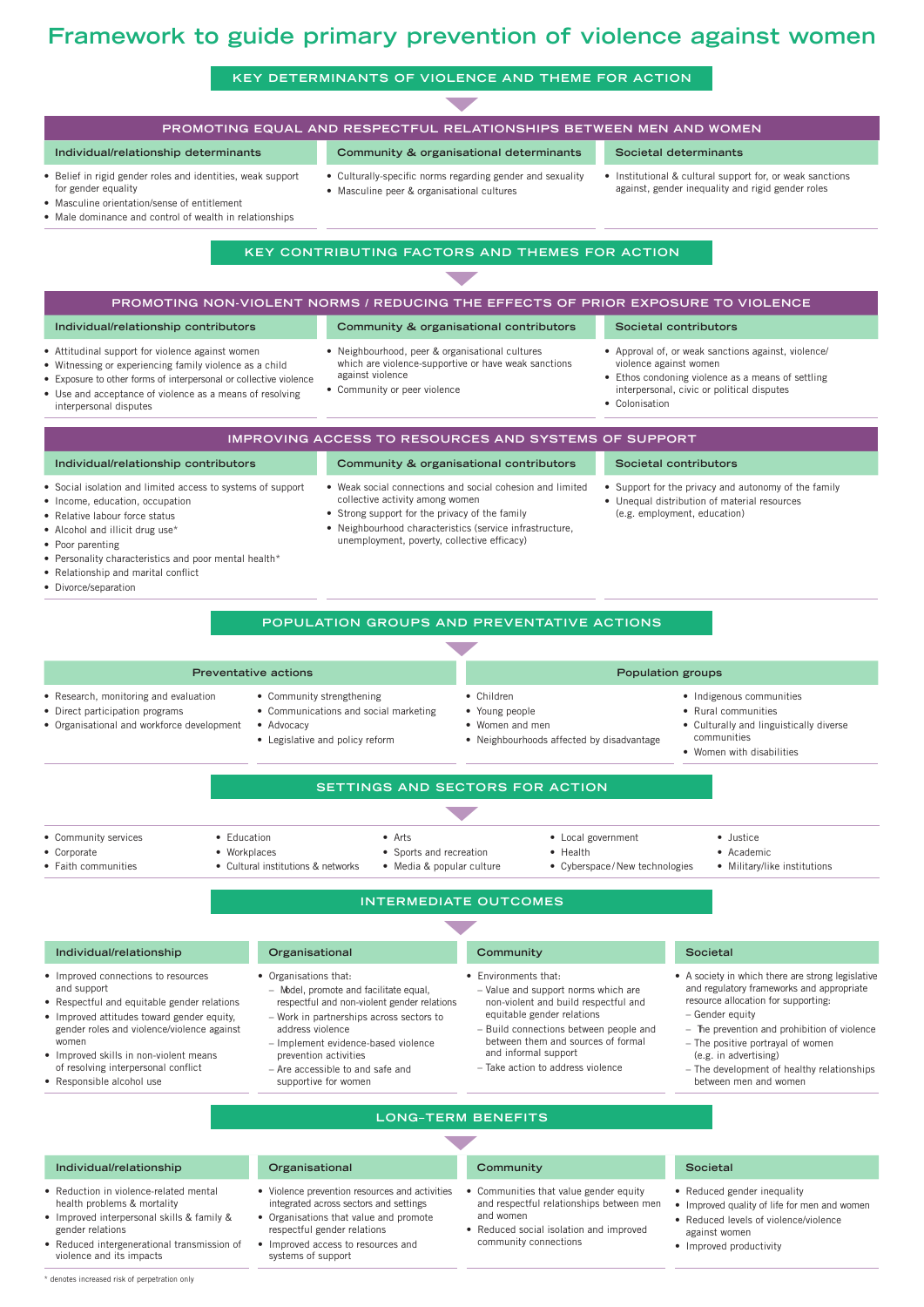The long-term objectives of prevention activity are to reduce violence against women and to reap the benefits associated with this, such as healthy gender relations and improved productivity. These objectives are identified in the sixth and final layer of the framework. However, as with other complex social problems, these challenges are long-term ones, unlikely to be met in the life of a specific project or program.

Accordingly, the fifth layer of the framework identifies a range of conditions at the individual, organisational, community and societal levels that can be built and monitored in the short to medium term and which, in the long term, are likely to lead to a reduction in violence against women. These are the intermediate outcomes in the framework and are those against which progress can be measured both by individual projects and at the broader level.

The framework and the evidence on which it is based have a number of implications for the development of a statewide plan.

### Key themes for action

The evidence presented in this paper suggests that action to prevent violence against women is best guided by three interrelated themes. These are:

- promoting equal and respectful relationships between men and women
- promoting non-violent social norms and reducing the effects of prior exposure to violence (especially on children)
- improving access to resources and systems of support.

### Determining priorities

### **The need for both universal and targeted (selective) interventions**

The evidence indicates that there are clear benefits in targeting and delivering more intensive interventions to certain groups in the population and these are discussed further below. However, universal interventions (that is, those delivered across the population), such as social norms campaigns, education programs in schools, organisational development initiatives in mainstream settings and legislative reforms, will be critical to the success of an overall violence prevention plan. There are a number of reasons for this:

- While the risk of violence may be higher in some populations, there is evidence that this problem occurs across the population (Mouzos & Makkai 2004).
- There is strong evidence that violent behaviour is influenced by broader social norms about gender relations and violence against women. That is, how an individual behaves is determined not only by their individual attitudes and contexts but also by their perceptions of how their behaviour will be perceived by others, the likely consequences of that behaviour and by the norms of gender and sexuality in particular social contexts (Flood & Pease 2006). Shifting these broader norms is important not only to prevent violence across the population but also to reinforce efforts in high-risk populations.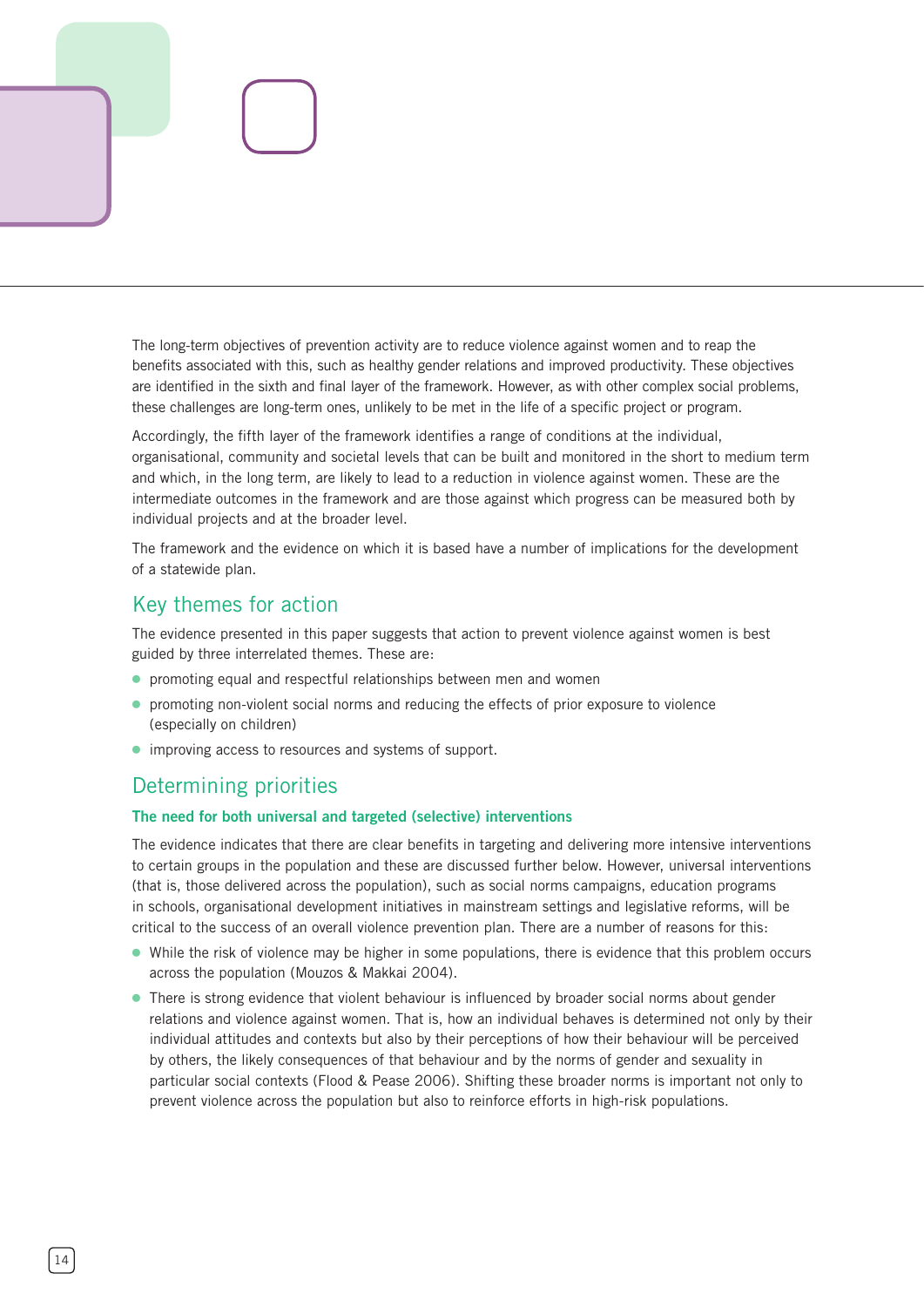● Those communities experiencing a particularly elevated risk of violence comprise a relatively small proportion of the population (for example, refugee and Indigenous communities). Further there is only a modest (and in some cases contested) association between violence and many of the factors which led to the identification of the larger 'at-risk' populations discussed below. For example, communities experiencing socio-economic disadvantage are identified in part due to the link between violence and low income, education and unemployment. However, the available studies suggest that the link between these factors and the perpetration of violence is modest. In the case of education and employment there are some studies in which no such link was found.

### **Implications for planning**

A statewide plan should include both primary prevention strategies targeted at the whole population as well as intensive strategies targeted at specific populations understood to be at higher risk of violence and tailored strategies for those unlikely to be reached by whole-of-population approaches.

### **Targeted interventions**

### **Men and boys, and women and girls**

While historically primary prevention has targeted women, there has been a recent shift internationally and in Australia toward targeting primary prevention at men and to delivering interventions through settings of particular relevance to them (for example, certain sport environments). This shift recognises that men are the majority of perpetrators of abuse and that male socialisation is a significant determinant. It also reflects increasing recognition that men are potential collaborators in, and beneficiaries of, primary prevention efforts.

Nevertheless, there remain important opportunities for primary prevention with women, including strategies focusing on education, empowerment, community mobilisation and reducing social isolation. For young women, interventions that improve the quality of the parenting they receive and that build attachments to supportive adults and school communities are similarly understood to be effective.

Shifts in women's perceptions of and responses to violence are also critical levers for achieving and sustaining change in attitudes and behaviours among men.

### **Implications for planning**

A statewide prevention plan should identify primary prevention activity with women as integral to effective primary prevention while at the same time placing increasing emphasis on settings and strategies to reach men and boys.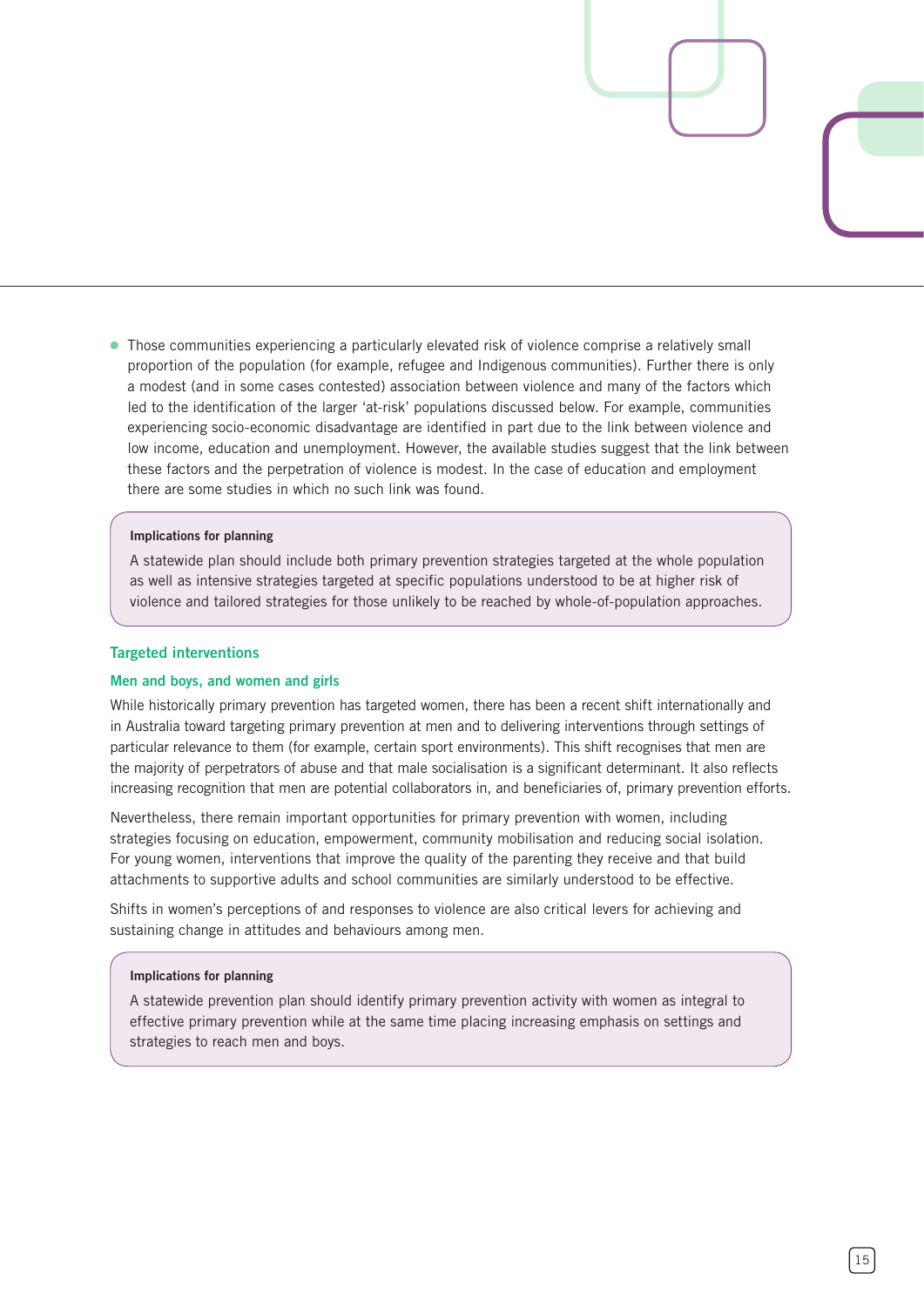### **Populations at risk**

There are some population groups that have a higher risk of perpetrating or being subject to violence or are particularly vulnerable to the impacts of abuse once it has occurred. There are also some groups for whom whole-of-population strategies will have limited reach and for whom specific strategies will need to be tailored. The prevention of violence in these communities is most likely to be achieved when universal approaches are complemented with targeted (selective) interventions. These include:

- communities affected by social and economic disadvantage (including rural areas affected by economic downturn and drought);
- refugee and new arrival communities and established culturally and linguistically diverse (CALD) communities experiencing economic marginalisation either prior to or following arrival;
- Indigenous communities;
- young men from these communities who have limited attachment to the education system or labour force;
- young men in violence-supportive peer and organisational cultures (such as some sporting environments and military/quasi-military organisations);
- women with disabilities, their families and carers; and
- young women with poor attachment to the school system and other sources of adult support.

A strong theme emerging in the literature is the need for these groups to be engaged in planning and implementation of primary prevention.

While this review identified broad principles for supporting primary prevention in Indigenous and refugee communities, it was beyond its scope to explore how primary prevention might be implemented in these communities in Victoria.

### **Implications for planning**

In the development of a primary prevention plan for Victoria, consideration should be given to developing a targeted response to the above groups and to engaging representatives of these groups and experts working with them in the planning process.

Indigenous and refugee communities should also be supported in conducting further investigation to identify strategies to support primary prevention in these communities in Victoria. This would be one of the next steps to be undertaken in the planning process. Building leadership capacity amongst refugee and Indigenous women is emerging as one approach for consideration.

### **Life-cycle and relationship stage**

Violence occurs across the life-cycle and it will be important to ensure that whole-of-population approaches are designed to reach older men and women. However, there are compelling arguments for targeting interventions at children and young people as:

• This is a stage of the life-cycle when the risk for later perpetration of violence against women can accumulate through for example, witnessing parental violence; being subject to violence, poor parenting and care; or having negative peer associations or weak attachment to education.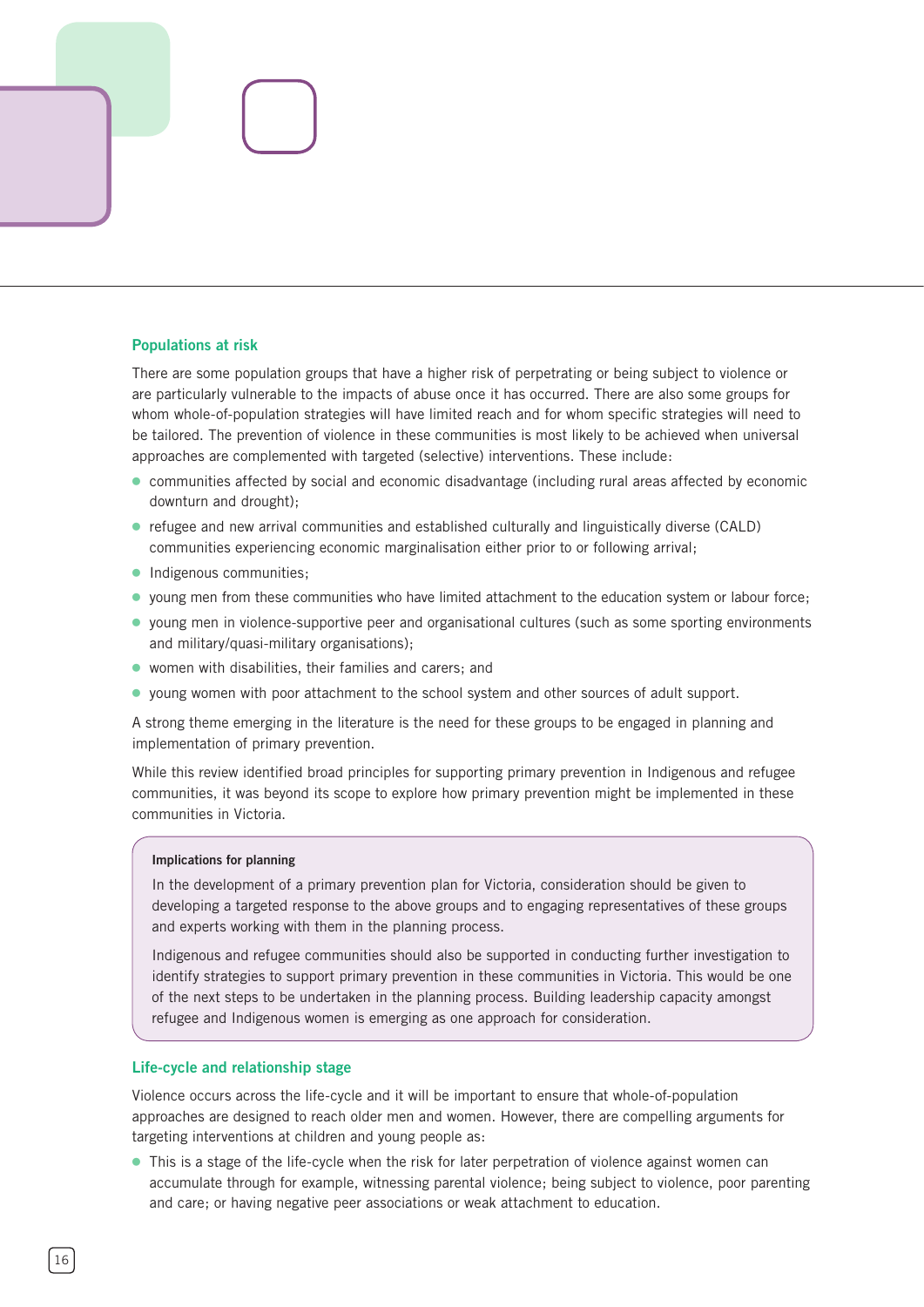- The perpetration of violence is highest during adolescence and young men are also more likely than their older counterparts to hold attitudes that support violence.
- Specific interventions with young people in school settings are relatively well developed and there is good evidence for their effectiveness (see below).

There are also specific opportunities for violence prevention:

- at the relationship formation stage, with there being some evidence for the effectiveness of counselling provided to couples prior to cohabitation or marriage;
- during pregnancy and when parenting commences (for example, programs to reduce women's social isolation and positive fathering programs targeted at men in ante-natal facilities). This is a particularly important time given women's particular vulnerability to violence during pregnancy; and
- in the period prior to and following relationship and marital separation, with the risk of physical violence, even in previously non-violent relationships, being particularly high at this time.

### **Implications for planning**

A state-wide violence against women prevention plan would seek to reach men and women across the life-cycle, but would place particular emphasis on:

- interventions with children, young people and their families, and on identifying settings of particular relevance to them through which these interventions could be delivered; and
- identifying opportunities for prevention at particular points of relationship and family formation, development or dissolution.  $\bullet$

### Embedding the prevention of violence in existing targeted and universal policies and programs

Interventions established specifically to prevent violence against women are a critical component of a primary prevention program, since experience suggests that more generalised interventions may not address the unique dynamics associated with violence against women, in particular the gendered patterns of, and contributors to, abuse (Hamby 2006).

However, many of the factors underlying or contributing to violence against women identified in this paper are serious health and social problems in their own right (for example, alcohol and illicit drug use) or are common to other health and social problems. For example, poor parenting and care of children – a risk factor for violence against women – has been implicated in a range of other problems including poor educational attainment, alcohol and drug use, and criminal behaviour in later life (Carter 2000). Further, there is a link between violence against women and other forms of interpersonal and collective violence. This suggests there are opportunities for preventing violence against women by identifying existing initiatives designed to address other health and social issues that have risk factors in common or problems requiring attention for a range of reasons, including that they increase the risk of violence against women.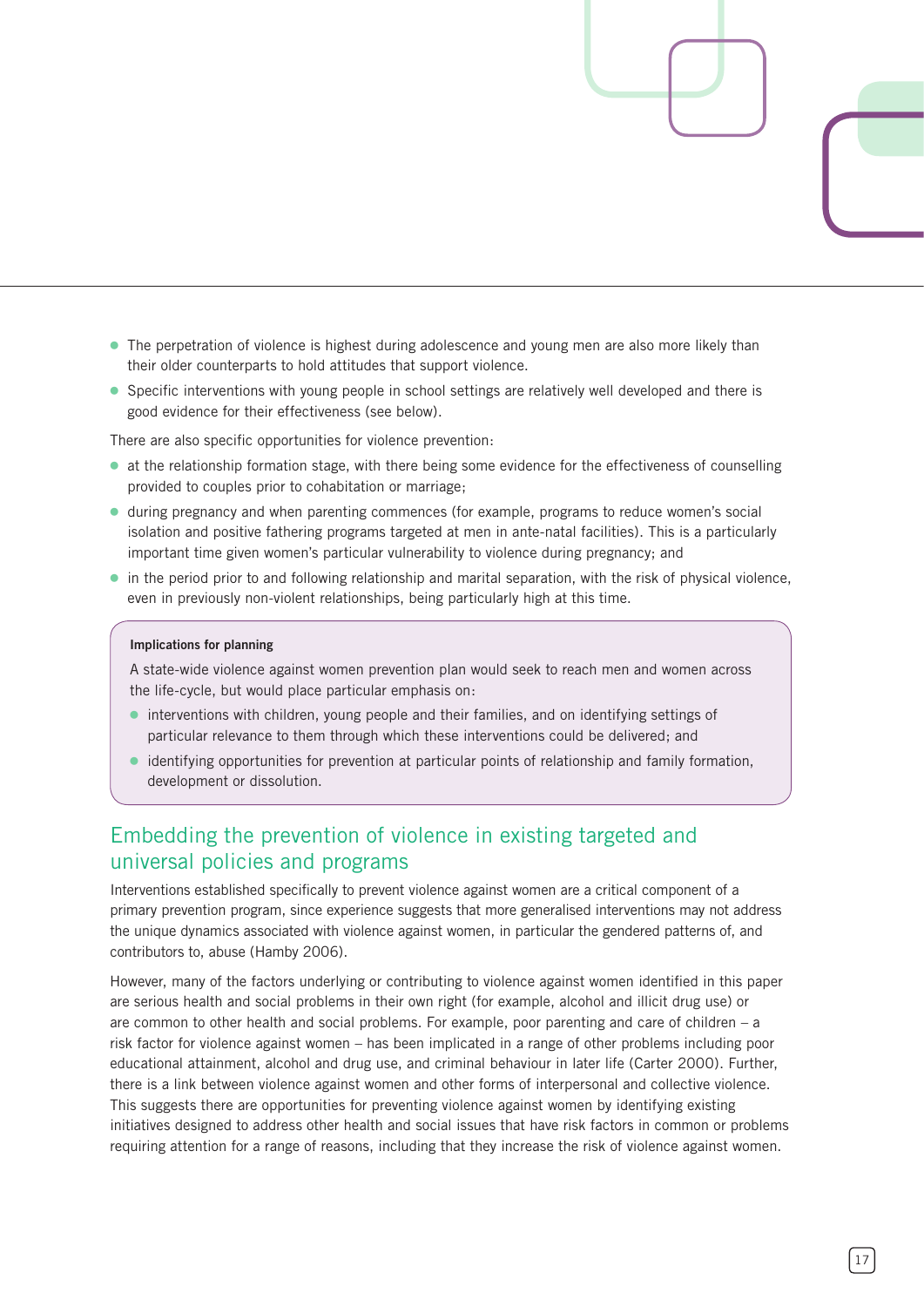In some instances, this would involve simply identifying and 'making common cause' with relevant initiatives (for example, gender equality initiatives, employment and anti-poverty programs, interventions to reduce alcohol and drug use). In others, there may be value in specific efforts to enhance the role existing programs play in prevention of violence against women. For example, relationship conflict and separation has been identified as a risk factor for family violence and there is some evidence that counselling prior to cohabitation or marriage may be an effective preventative measure. This suggests that there may be some value in building violence prevention objectives into existing relationship counselling programs. This might involve, for example, providing training and technical resources and developing practice standards to support programs to address particular relationship-level determinants of violence against women.

### **Implications for planning**

In addition to interventions established for the specific purpose of preventing violence against women, a primary prevention plan should identify opportunities for primary prevention through existing initiatives, policies and programs.

### Identifying priority approaches

The optimal approach to preventing violence against women would comprise multi-level and reinforcing strategies implemented across a range of settings. A number of promising strategies were identified in the expert literature. However, there are three that warrant particular attention for development in Victoria immediately. These are:

- education programs targeted at young people in secondary school settings
- communications and marketing programs
- activities designed to mobilise and support communities to prevent violence against women.

### **School-based anti-violence/respectful relationships programs**

These programs warrant particular attention as:

- Of the interventions identified in this review, school-based programs have the strongest evidence of effectiveness.
- They target a population understood to be at a stage of the life cycle when the risk of perpetrating or being subject to violence is high and when there are strong prospects for prevention. Intervention at this stage has the potential to prevent problems in adulthood and therefore has long-term benefits.
- School settings are part of the day-to-day lives of young people, enabling programs to be delivered in a context in which the promotion of respectful, non-violent relationships can be normalised.
- Knowledge and practice resources required for the delivery of such programs are well developed internationally, nationally and in Victoria.
- The experience of existing programs in Victoria and Australia suggests that they are acceptable to young people, their families and school communities.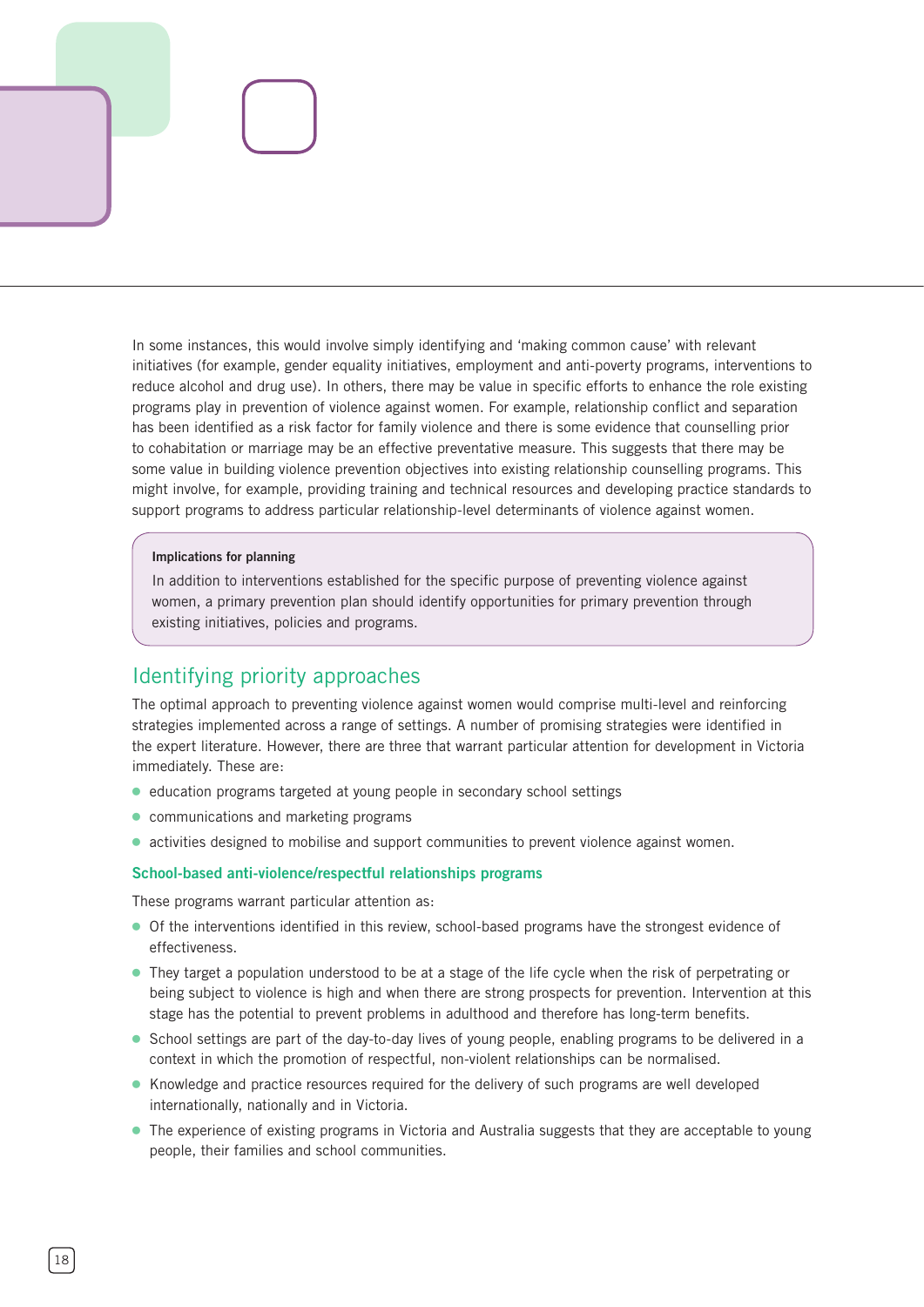- There is the potential for synergy between these programs and other areas in the Victorian Essential Learning Standards, increasing the possibilities for embedding them, in whole or part, in existing curriculum.
- Some additional investment would be required to embed and support a sustained program of schoolbased violence prevention. However, as such programs are delivered through an existing universal infrastructure they have the capacity to reach a wide audience relatively efficiently and cost-effectively. Centres against sexual assault and women's health centres (currently funded on a regional basis throughout Victoria) also provide an existing infrastructure through which some aspects of these programs could be supported.
- There is a momentum of interest in school-based violence prevention/respectful relationships programs, with a network of practitioners having recently been established in Victoria with a membership of over 120 individuals and organisations. This VicHealth-funded network is convened by the statewide Domestic Violence and Incest Resource Centre.

It was beyond the scope of this review to explore in detail the introduction of school-based primary prevention of violence. However, as a first step there is a need for a process to explore:

- the year level at which programs should be targeted, taking into account developmental as well as school organisational factors;
- the most appropriate program/s for the Victorian school system (with a number of such programs having been developed);
- optimal arrangements for embedding such programs into existing education and support systems;
- training and support needs and how these would be supported; and
- the relationship between primary prevention programs and existing secondary prevention/early intervention school-based programs (that is, those designed to support young people identified as having been exposed to violence in their families).

School-based programs are a non-stigmatising way of reaching young people who are in school. However, a number of the groups of young people identified above as being at particularly high risk of perpetrating or being subjected to violence are outside the education system or have poor attachment to it. There will also therefore be a need to develop intensive interventions through alternative settings such as youth venues and recreation and family support services.

### **Communication and marketing approaches**

There would be particular benefits in the development of a sustained statewide campaign to address violence against women and the social norms supporting it using a variety of communications mediums (print, television, radio and the Internet). There are a number of reasons for this:

- Communications and marketing campaigns are among the best developed approaches to prevent violence against women both in Australia and internationally. As a result, practice knowledge and resources are well developed. Existing campaigns and the lessons learned from them have been documented in a recent review commissioned by VicHealth (VicHealth 2006).
- Such interventions lend themselves to addressing critical determinants of violence against women – attitudes and social norms.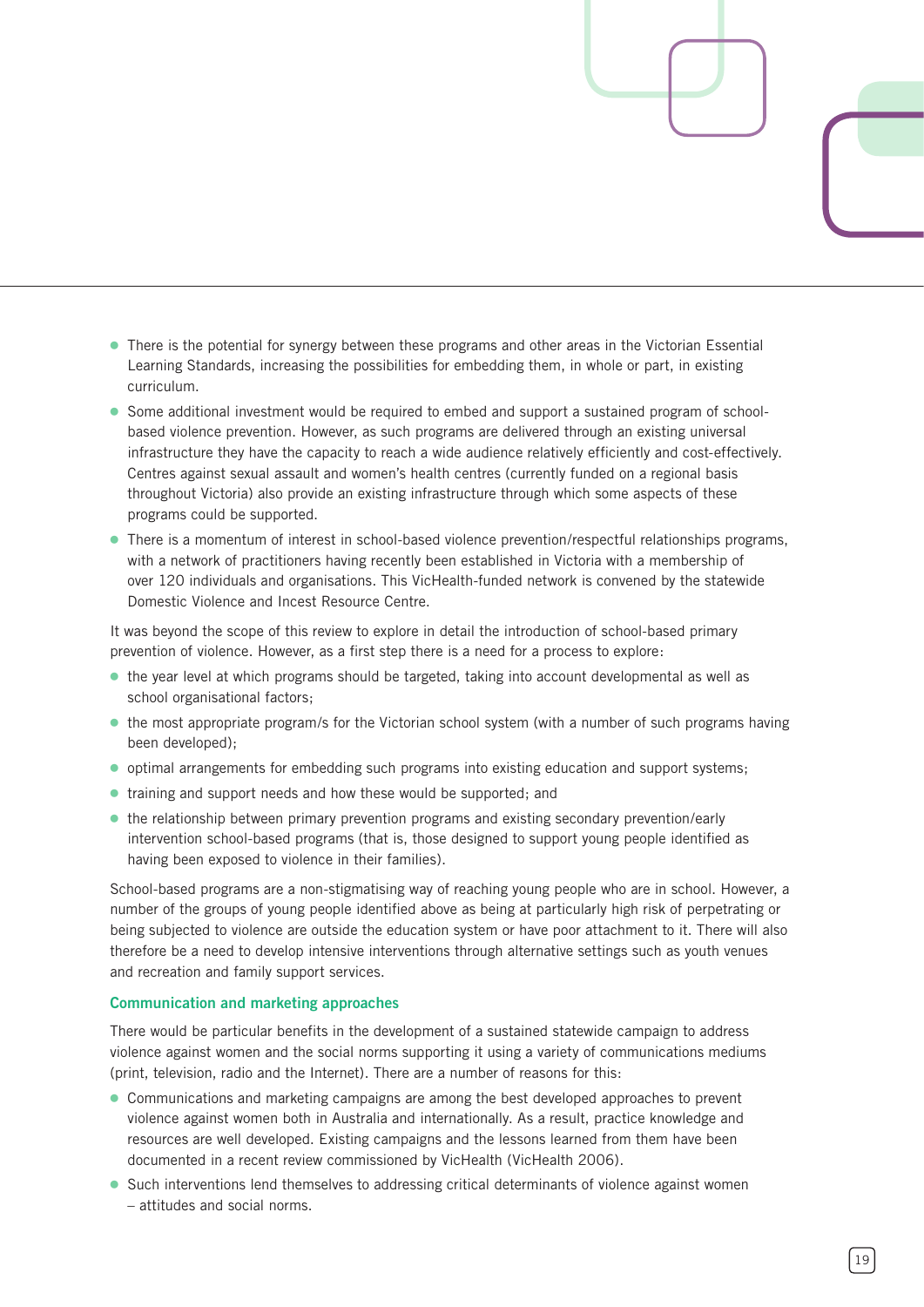- Because they are implemented across the population, communications campaigns have the potential to reach a large number of people and hence to have a wide impact.
- Although existing communications have been neither sustained nor intensive enough to enable assessment of their effectiveness in shifting norms, evaluations of other outcomes (such as reach and recall) show some promising findings.
- The AFL has expressed an interest in extending its partnership with VicHealth through the *Respect and Responsibility Project* to support such a campaign, with material to be delivered through existing AFL media communications systems (which would otherwise be too costly to be considered as a viable communication option for government). This would enable a wide reach to be achieved (particularly to men and boys) cost-effectively.
- There is also interest among community and government stakeholders working with CALD communities to develop a complementary campaign with messages tailored to these communities. This is important since prior evaluations suggest that universal programs have limited reach in these communities.

### **Community mobilisation and community development approaches**

A large number of community mobilisation and community development approaches were identified in this review. While very few had been evaluated for impact, evaluations investigating their viability and acceptability to communities have yielded promising findings. Practice knowledge and skills are well developed in this area. Experience in Victoria suggests there is a high level of interest in implementing these approaches through existing infrastructure, including local government community development and community service departments, primary care partnerships, women's health centres, domestic violence services and centres against sexual assault.

Importantly, these interventions have a sound theoretical rationale, since they have the potential to:

- increase the collective efficacy of communities to take action in response to violence
- harness local leadership and resources to build protective social norms ⓦ
- build and harness local resources to respond effectively to violence once it occurs (with effective local intervention being found to have an impact on primary prevention)
- be tailored to the needs of specific communities, a particular consideration in addressing violence in communities requiring targeted approaches.

Community mobilisation and development approaches have also been found to increase the effectiveness of universal communications campaigns by reinforcing messages at the local level.

### **Implications for planning**

A primary prevention plan should build on existing evidence, knowledge and strengths in the local environment, giving particular priority to the development of school-based primary prevention programs, whole-of-population social marketing campaigns and community mobilisation and community development approaches.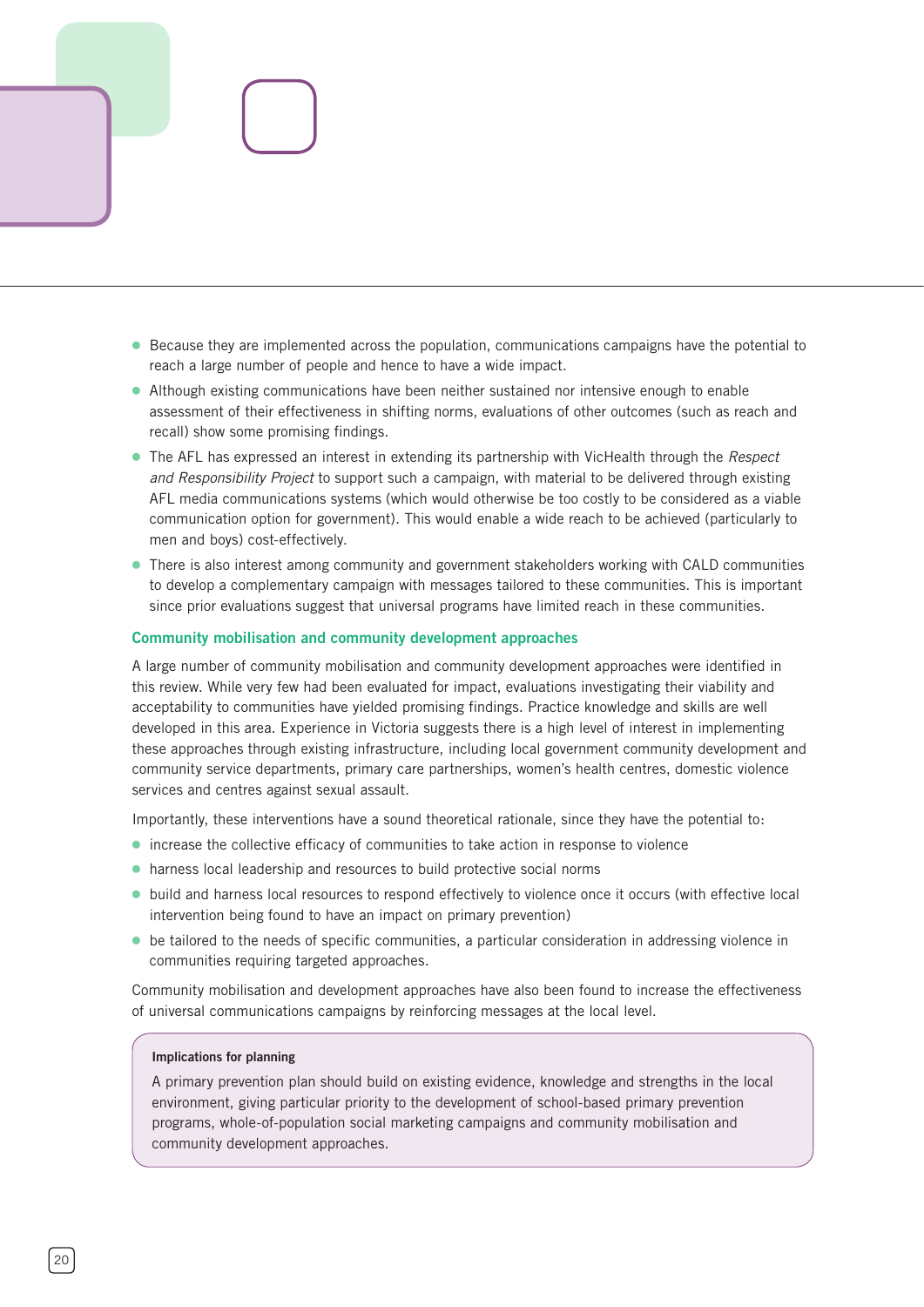### Evaluation and monitoring

There would be benefits, both for future planning and building the national and international knowledge base for primary prevention in supporting rigorous evaluation of interventions. Monitoring of the overall impact of the plan will be critical both for the purposes of accountability and for periodic review and adiustment.

This paper identifies a number of intermediate outcomes and long-term benefits that may provide a useful basis for both evaluation and monitoring. A beginning point for such monitoring has been created through completition of the first survey of Victorian community attitudes to violence perpetrated against women (VicHealth 2006). This survey (referred to in this document as the Community Attitudes Survey) was undertaken by VicHealth in 2006 in collaboration with a range of researchers and field organisations. It establishes a baseline measure of community attitudes. Regular conduct of the survey would provide one method of monitoring prevention efforts at minimal cost.

### **Implications for planning**

A statewide primary prevention plan should identify processes for ensuring appropriate evaluation of interventions and long-term monitoring of the plan. This should include the development of measures to assess the progress both of individual projects and programs and of the plan overall.

### Next steps

### **Harnessing current momentum**

Over the past 10 years Victoria has supported a number of large-scale reforms designed to improve our response to women and children experiencing violence and to support men perpetrating violence to change their behaviours.

There is also clear government commitment and cross-sector support to further this work through development and implementation of strategies to prevent violence against women before it occurs.

In addition to this strong government policy platform, we have seen emergence of a commitment from the corporate and non-government sectors to take responsibility for contributing to the development of safe environments for women.

This commitment has not just remained in rhetoric but has been set in concrete via relatively large-scale resource allocations. The most notable of these have been made by the AFL, the Body Shop and corporate contributors to the White Ribbon Campaign.

Australia is cited internationally as being a major contributor to informing violence prevention strategies at the global level, with Victoria having the current capacity to lead the nation in this regard.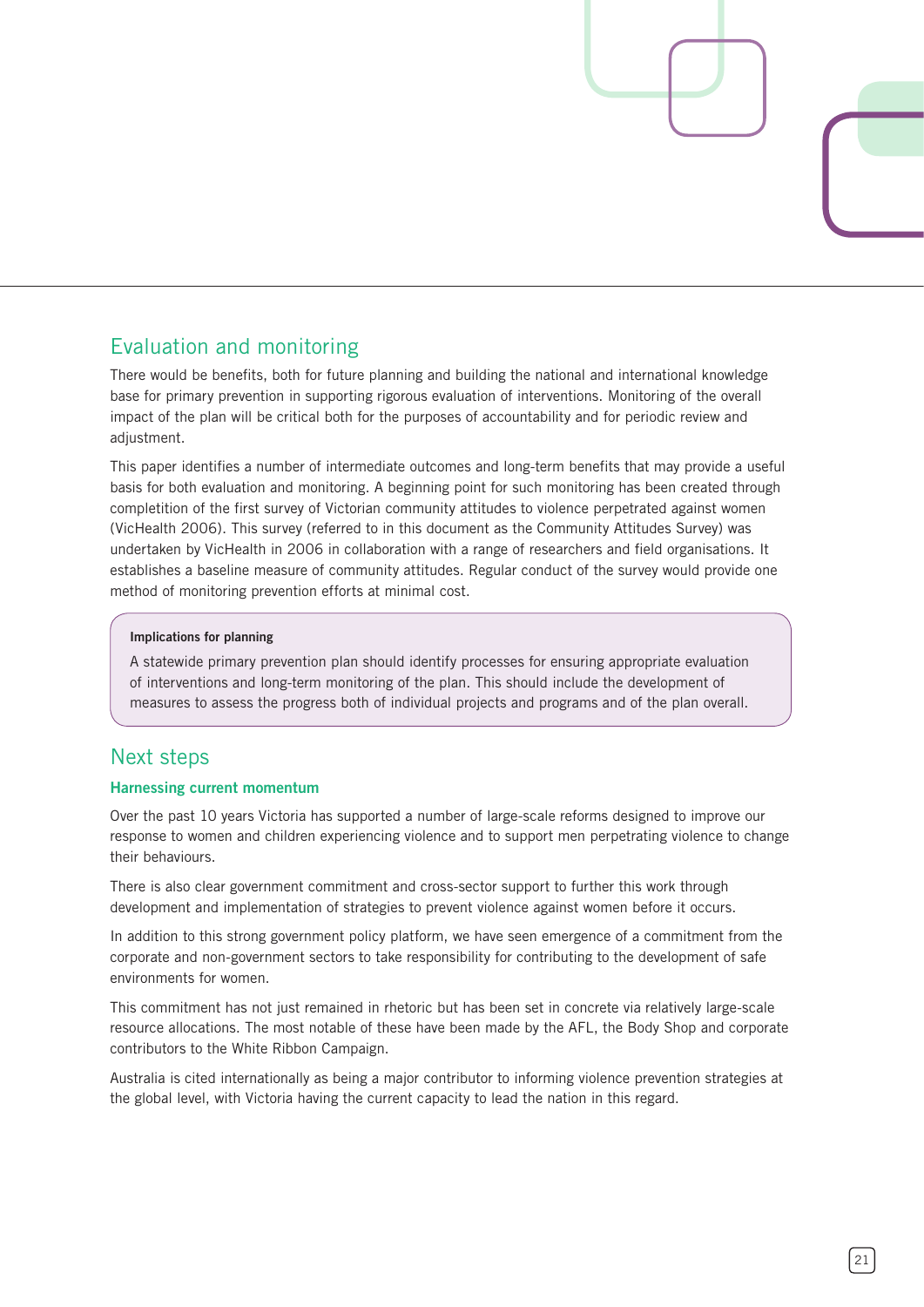### **Developing a whole-of-government cross-sector prevention plan**

In 1999 VicHealth undertook a large-scale consultation process to support development of a plan to promote mental health and community wellbeing across the population and with specific subpopulations. Just as the primary prevention of violence against women is currently an emerging area of activity, the promotion of mental health was an emerging area of public health activity at that time.

The success of this endeavour lay in the development of a consultation and planning process which was inclusive of a large number of organisations and government departments that would ultimately be responsible for driving the agenda in the longer term. This, coupled with rigorous approaches to collection of evidence to inform the planning process, placed Victoria as a world leader in this area.

Ultimately, to harness the expertise and commitment from the quarters necessary to achieve success in preventing violence against women, any planning and implementation process must be inclusive, welladministered and resourced. It should be clearly articulated that the prevention agenda will not take priority over or compete with the ongoing development of the violence prevention services but rather should be viewed as a critical component of our overall response to the issue.

Concrete articulation of support and allocation of resources for the development of a prevention agenda from the highest levels of government, combined with support and resources secured from corporate, philanthropic and other sectors, will be critical to success.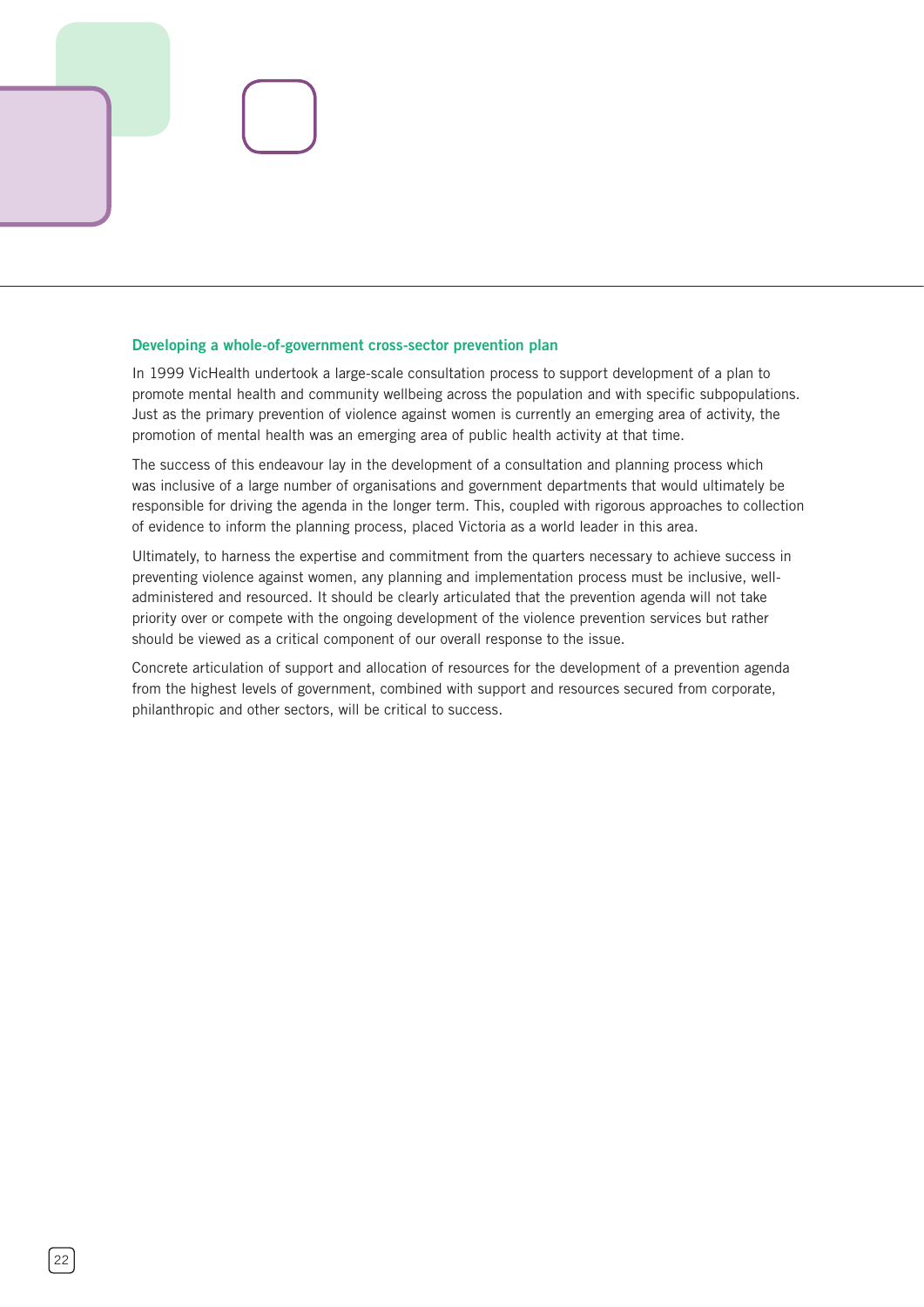### Recommendations

It is consequently recommended that the Victorian Government endorse the framework developed and commence development of a planning process that:

- includes both primary prevention strategies targeted at the whole population, as well as intensive strategies targeted to specific populations understood to be at higher risk of violence and tailored strategies for those unlikely to be reached by whole-of-population approaches;
- identifies primary prevention activity with women as integral to effective primary prevention, while at the same time placing increasing emphasis on settings and strategies to reach men and boys;
- gives consideration to developing a targeted response to populations at risk and engages representatives of these groups and experts working with them in the planning process;
- supports Victorian Indigenous communities in conducting further investigation to identify strategies to support primary prevention within their communities;
- includes emphasis on interventions with children, young people and their families, and on identifying settings of particular relevance to them through which these interventions could be delivered;
- identifies opportunities for prevention at particular points of relationship and family formation, development or dissolution;
- identifies opportunities for primary prevention through existing initiatives, policies and programs;
- builds on existing evidence, knowledge and strengths in the local environment, giving priority to the development of school-based primary prevention programs, whole-of-population social marketing campaigns and community mobilisation and community development approaches;
- identifies processes for ensuring appropriate evaluation of interventions and long-term monitoring of the plan. This would include the development of measures with which to assess the progress both of individual projects and programs and of the plan overall;
- has cross-government support;
- is adequately resourced and administered;
- includes participants from across State and local governments and academic institutions and health, welfare, human service, community, justice, arts, sport, education, corporate and philanthropic sectors;
- results in development of a statewide plan which identifies priority areas for action, implementation approaches and monitoring and evaluation systems to be adopted; and
- is considered for implementation by the Victorian Government with resources allocated to support implementation alongside those brokered through partnership agreements with the corporate, philanthropic and non-government sectors.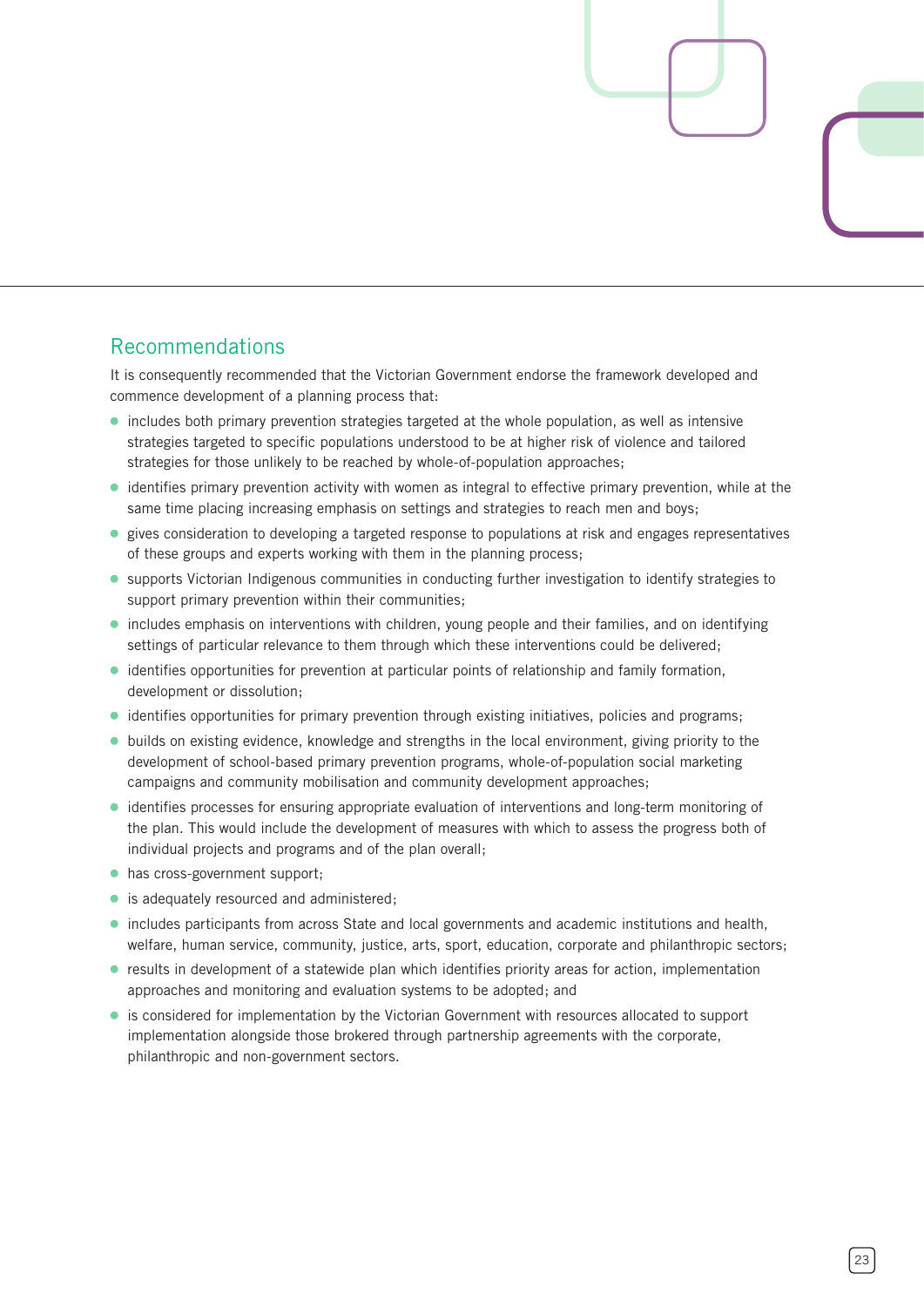# **The importance of preventing violence against women**

Violence against women has been identified as a significant health problem requiring urgent attention by a number of bodies at the international, national and local levels. These include the WHO, in its landmark *World Report on Violence and Health* (WHO 2002); the Australian Government, through its 1999 *Partnerships Against Domestic Violence Initiative* (OSW 1999) and *Women's Safety Agenda* (OFW 2005); the Victorian Government in its *Women's Safety Strategy* (OWP 2002), *Women's Health and Wellbeing Strategy* (VDHS 2002), *Fairer Victoria* policy (DPC 2005, 2007) and report on *Reforming the Family Violence System in Victoria* (Statewide Steering Committee to Reduce Family Violence 2005); the Australian Public Health Association (APHA 2001); and the Australian Medical Association (AMA 1998). Evidence accumulated by these bodies suggests that this form of violence is prevalent, serious and preventable.

### Prevalent

The evidence indicates that violence against women is common.

- In Australia, the Australian Bureau of Statistics (ABS 2006) found that:
- One in three women had experienced physical violence since the age of 15.
- Nearly one in five women had experienced sexual violence since the age of 15.
- 16% of women had experienced violence by a current or previous partner since the age of 15.

These figures do not include other forms of violence (such as emotional abuse and social and/or financial control).

Violence in relationships especially affects pregnant women. The ABS found that 36% of women who experienced partner violence were pregnant at the time of the violence and 17% of those women were pregnant when the violence started (ABS 2006).

### Serious

Violence against women has very serious consequences for individual women, their families and the wider community.

- Violence affecting women in relationships can be lethal. In Australia from 1989–98, 57% of female deaths resulting from homicide or violence were perpetrated by an intimate partner, with women being over five times more likely to be killed by an intimate partner than men (Mouzos 1999).
- Violence poses a significant risk to women's health and wellbeing. Women who have been exposed to violence have a greater risk of developing a range of health problems, including stress, anxiety, depression, pain syndromes, phobias and somatic and medical symptoms. They are more likely to report poorer physical health overall, to engage in practices that are harmful to their health and to experience more difficulties in accessing health services (WHO 2000). In 2004 a study commissioned by VicHealth and the Victorian Department of Human Services (DHS) demonstrated that intimate partner violence alone contributes 7.9% to the disease burden in Victorian women aged 15–44 years, making it the largest known contributor to the preventable disease burden in this age cohort (VicHealth 2004).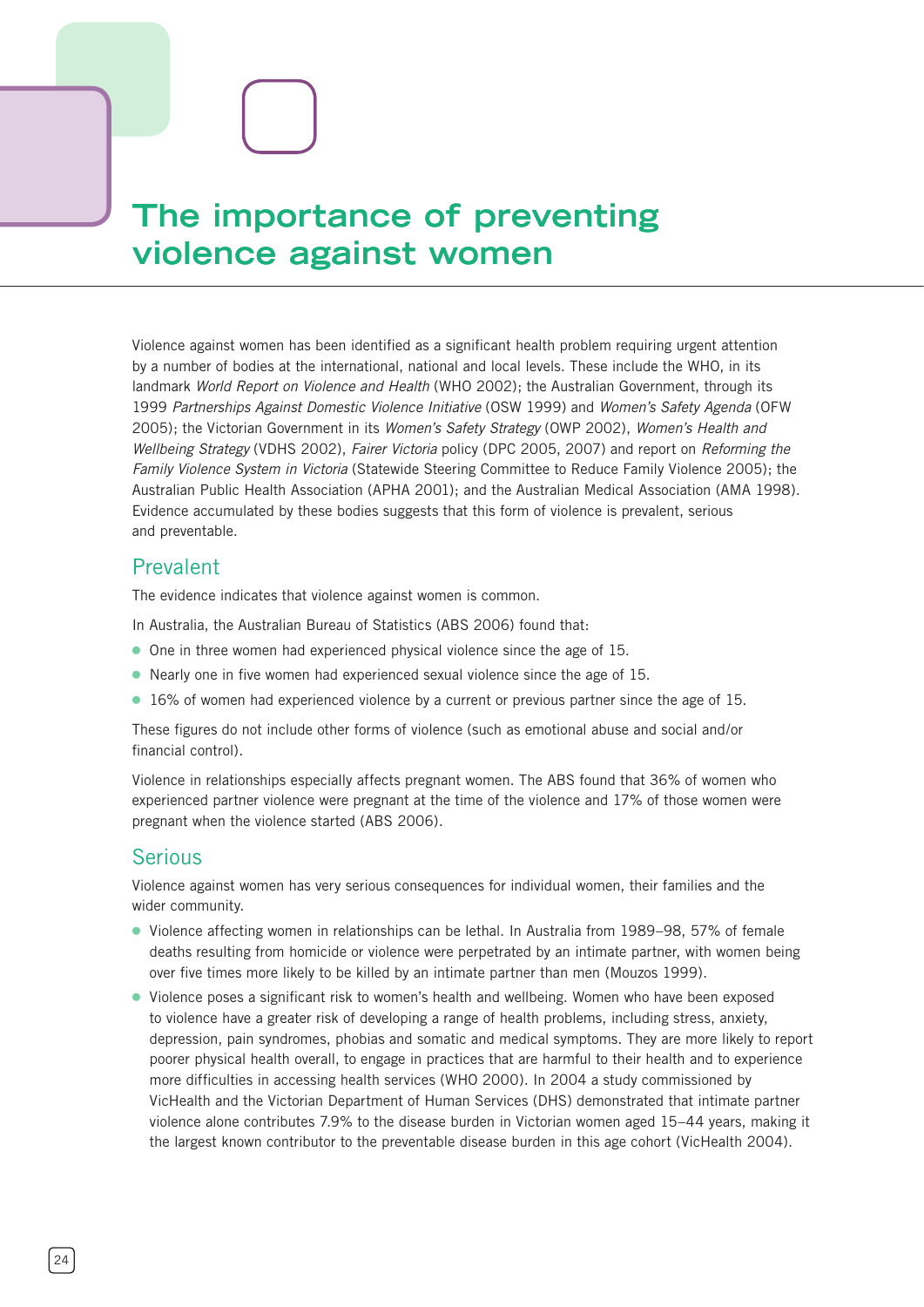- Violence against women also affects children. In the ABS Personal Safety Survey, 34% of women experiencing violence by a current partner and 39% of those by a former partner reported that the violence was witnessed by children in their care (ABS 2006). Exposure to violence in the family increases children's risk of mental health, behavioural and learning difficulties in the short term (Laing 2000); of developing mental health problems later in life (Edleson 1999); and, in the case of boys particularly, of perpetrating violence as adults (Indemaur 2001).
- Violence in the family affects women's and children's access to housing. In 2004–05, Victorian housing agencies assisted 12,964 clients who gave violence perpetrated by their intimate partner as their reason for seeking assistance. Of these, 97% were female. Family violence has also been identified as a significant cause of homelessness amongst women.
- Violence against women has massive economic costs. In Australia in 2002–03, those associated with family violence alone were estimated to be \$8.1 billion (Access Economics 2004).

Violence against women is recognised internationally as a serious violation of the human rights of women and children (UN 1993). All Australians and Australian governments have obligations to uphold women's rights to health, wellbeing and autonomy under various human rights instruments, including the 1966 *International Covenant on Civil and Political Rights,* 1966 *International Covenant on Economic, Social and Cultural Rights,* 1979 *Convention on the Elimination of All Forms of Discrimination against Women,* 1993 *Declaration on the Elimination of Violence against Women* and 1995 *Platform for Action, Fourth World Conference on Women* (Commonwealth of Australia 2005).

### Preventable

The causes of interpersonal violence affecting women are complex; however, there is increasing evidence linking both the perpetration of violence and its continuance with individual, organisational, community and societal-level factors. There is an emerging international consensus that many of these factors can either be modified or eliminated and hence that there are significant prospects for preventing this problem (WHO 2002). No studies were identified in this review exploring the cost-effectiveness of primary prevention interventions for violence against women; this is likely to be because this is an emerging area of practice. However, given the significant economic costs associated with the problem, it is highly likely that primary prevention effort would be associated with significant savings for both individuals and government.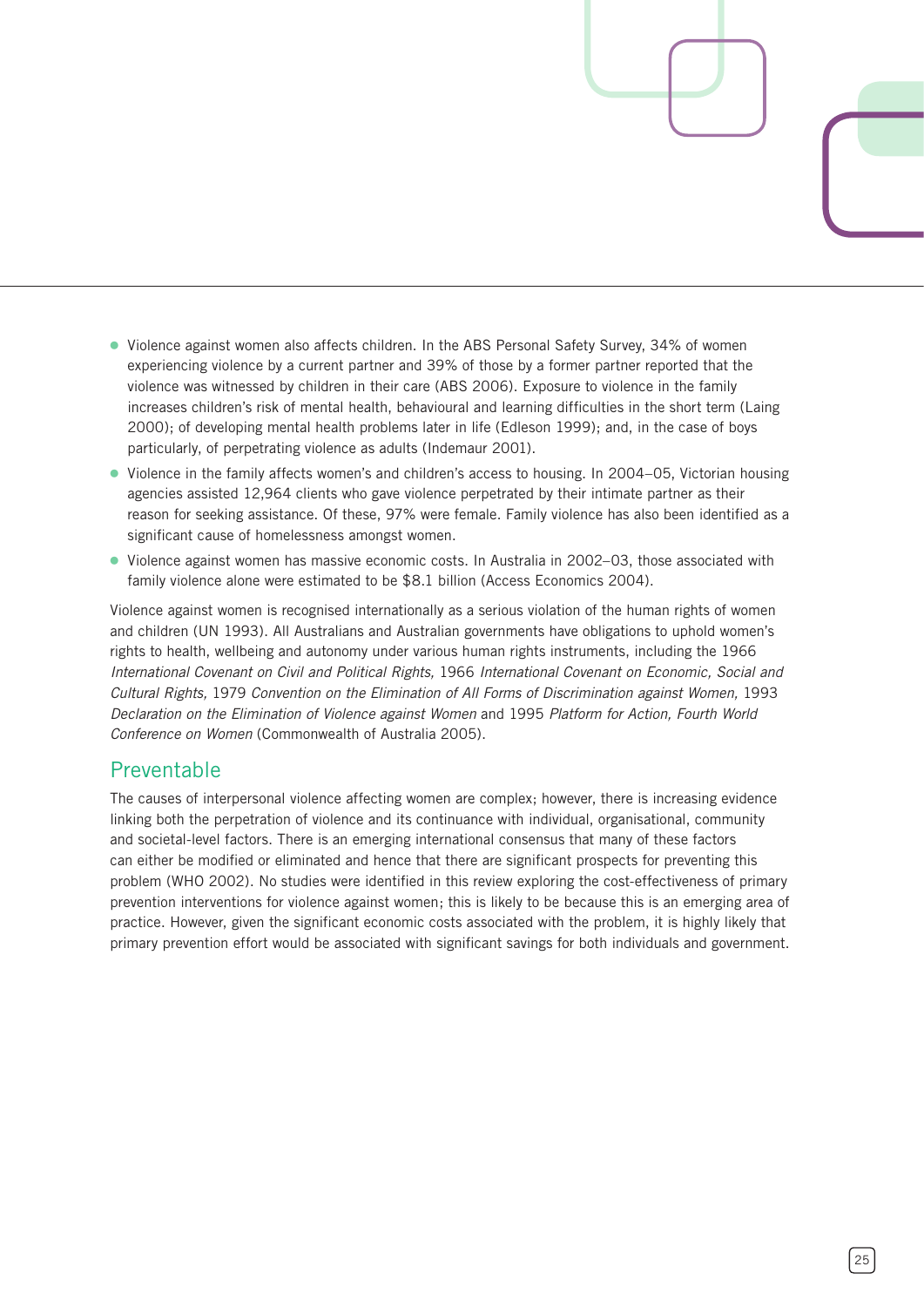# **An approach to understanding violence against women**

A sound understanding of the factors contributing to violence against women is critical to an effective primary prevention strategy.

Prior to the 1970s understanding of violence affecting women in relationships was based on studies of small samples of women and men who came to the attention of social service and law enforcement agencies. At this time violence was thought to be largely due to biological or personality-based pathologies affecting individual victims and perpetrators (Feldman & Ridley 1995). Subsequently, larger population studies demonstrated that violence was too common and affected too wide a spectrum of the population to be explained in this way. Further, studies found considerable variability in the prevalence of violence both between countries and between communities within countries. This suggested that broader social and economic differences operating at the country or community level were at least partly implicated.

In the following decades, a number of theories were advanced to explain these findings. Explanations proposed by feminist activists and theorists emphasised the gendered nature of abuse and identified prescriptive gender roles and the unequal distribution of power and resources between men and women as primary causes. Meanwhile, other social theorists looked to a range of other factors, such as the effects of social and economic stress, the learning of violence in families and the impacts of alcohol and drug use.

A common criticism of these theories was that they tended to propose single-factor explanations, and in so doing belied the complex nature of abuse. Feminist theorists were criticised for their failure to explain why only some men were violent, while alternative explanations were questioned because they failed to account for the gendered patterns of violence against women (Heise 1998).



**Figure 1: An ecological approach to understanding violence** 

Adapted from: CHANGE 1999; Heise 1998; WHO 2002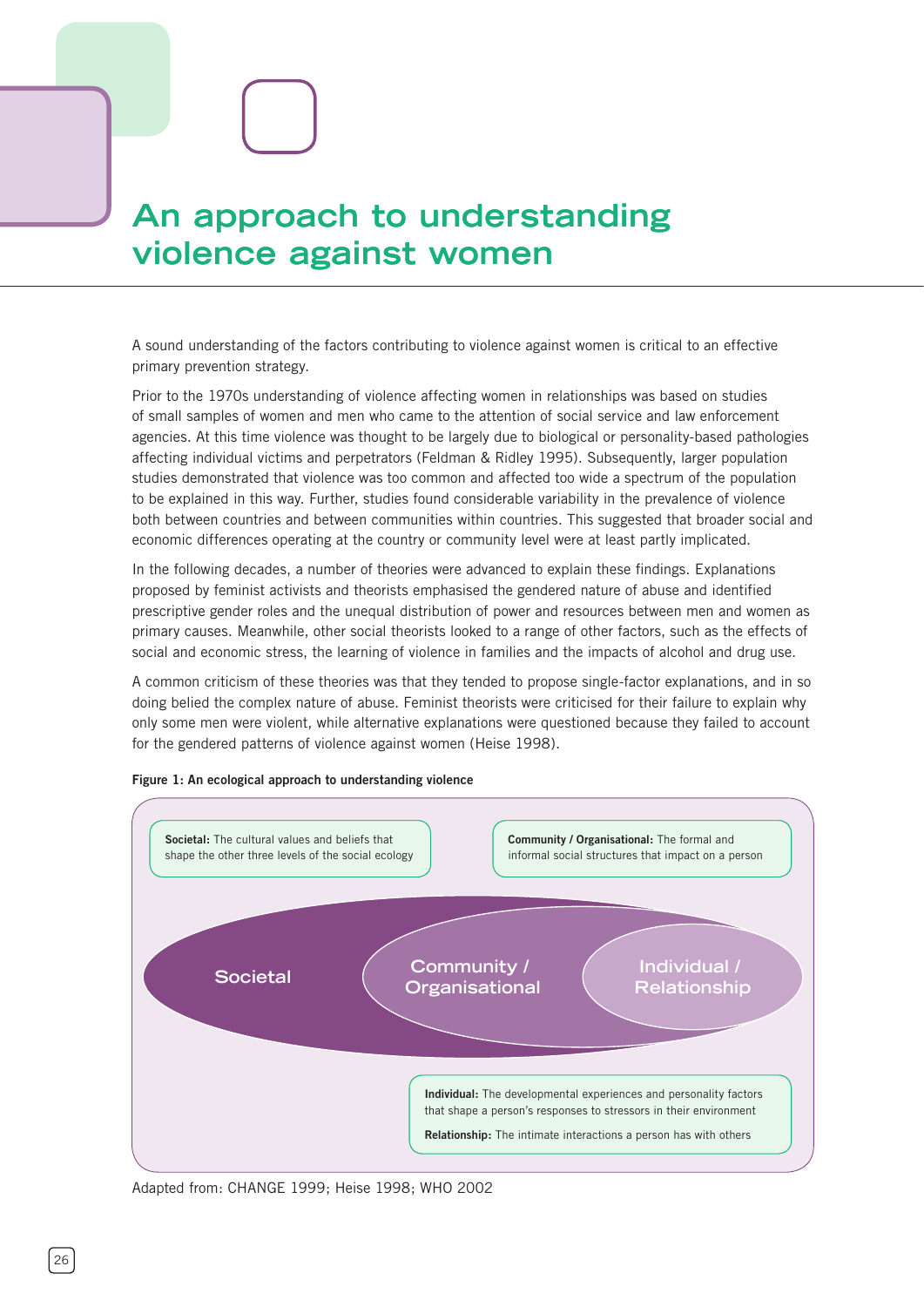More recently, it has been recognised that a complex 'interplay of personal, situational, and sociocultural factors ... combine to cause abuse' (CHANGE 1999). This has led to the application of ecological frameworks to better understand violence affecting women in relationships (CHANGE 1999; Heise 1998). The ecological approach has gained increasing acceptance among violence prevention experts internationally, with WHO adopting it in 2002 to underpin its research and program activity to prevent all forms of interpersonal violence, including physical and sexual violence against women (WHO 2002).

The ecological approach is based on the notion of embedded levels of causality, placing factors increasing the risk of violence on interacting or 'nested' levels. These are conceptualised and defined differently in representations of the ecological model proposed by various experts and expert bodies. For the purposes of this paper, three levels are identified – individual and relationship, community and organisational, and societal (see Figure 1).

### The benefits and implications of the ecological approach

The ecological approach is adopted in this paper as a basis for understanding the occurrence of violence against women. The benefits of using the ecological approach in this context are that it:

- accounts for the complex factors implicated in violence and the interactions between them
- shifts attention from single-factor explanations
- draws on and integrates the contributions of a range of disciplines (sociology, psychology, anthropology and so on).

In locating the factors underlying or contributing to violence at a range of levels of influence, the ecological approach requires a correspondingly complex approach to prevention. Specifically, it:

- emphasises the need for many different forms of action
- recognises the value of working at different levels and in different settings.

### The underlying influences of gender inequality and gender socialisation

While there are minor differences in the specific factors identified in ecological models proposed by various experts to understand violence against women, many identify the unequal distribution of power and resources between men and women and adherence to rigidly defined gender roles as significant underlying factors in the perpetration of this problem (CHANGE 1999; Heise 1998). This understanding reflects the gendered patterns of violence.

### According to one source:

*Any analysis of violence [against women] must recognise the primacy of culturally constructed messages about the proper roles and behaviour of men and women and the power disadvantage that women bring to relationships by virtue of their lack of access to power and resources. Male dominance is the foundation for any realistic theory of violence, but experience suggests that as a single factor explanation it is inadequate. Theory must be able to account for why individual men become violent and why women as a class are so often the target (Heise 1998 p. 263).*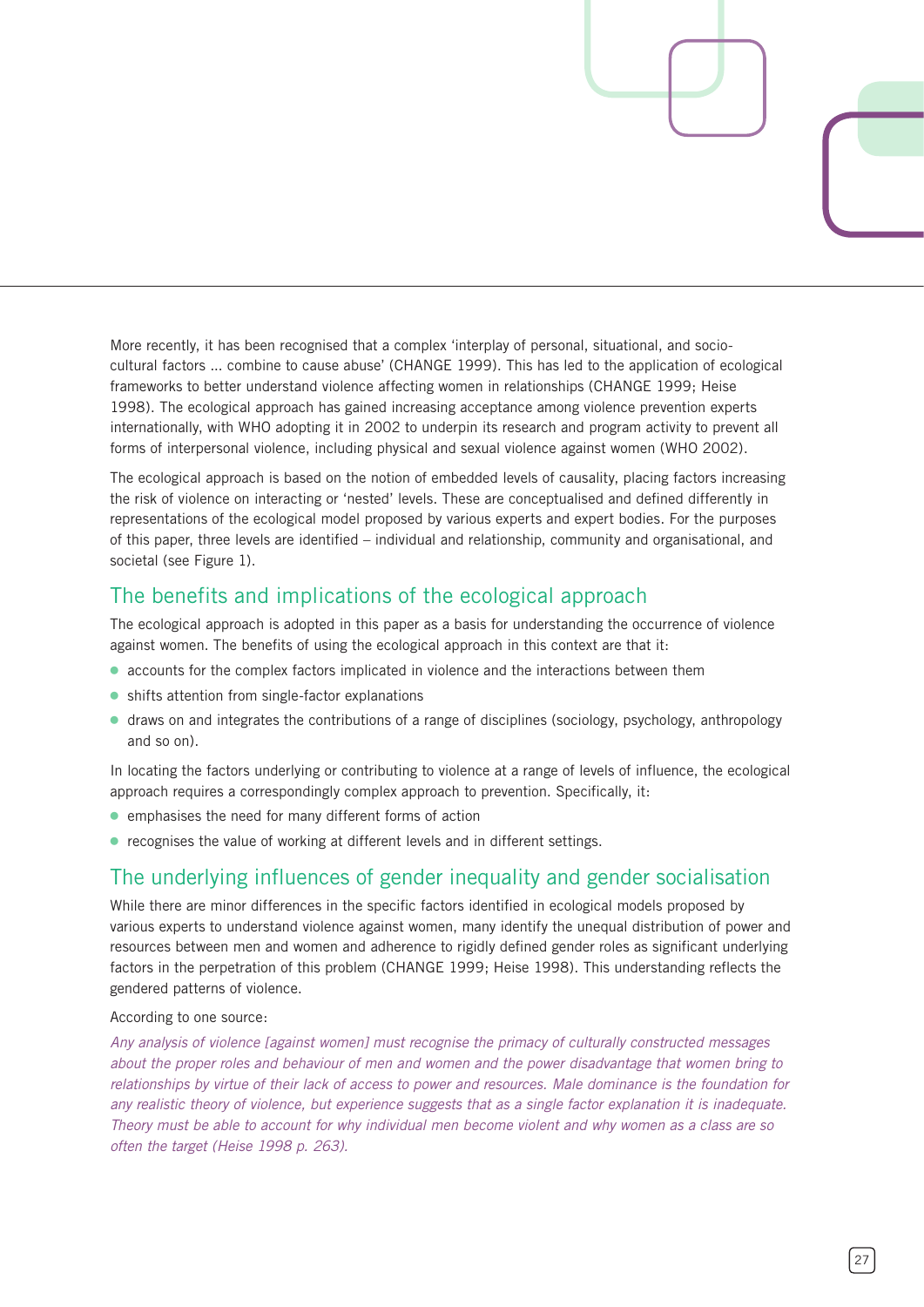It is also important to note that a number of factors contributing to violence identified in this paper (such as alcohol, illicit drug use or childhood exposure to violence) are neither necessary nor sufficient conditions for violence to occur. That is, many men affected by these determinants are not violent and these risk factors are not salient for many men who are violent. Further, as discussed throughout this paper, many of these factors become significant primarily when they interact with broader norms pertaining to gender roles and identities.

Importantly, while these factors are critical to our understanding, they provide neither justification nor excuse for violence. Consistent with contemporary Victorian Government policy, this paper is based on the principle that men are responsible for their use of violence and must take responsibility for learning nonviolent behaviour (OWP 2002, Statewide Steering Committee to Reduce Family Violence 2005).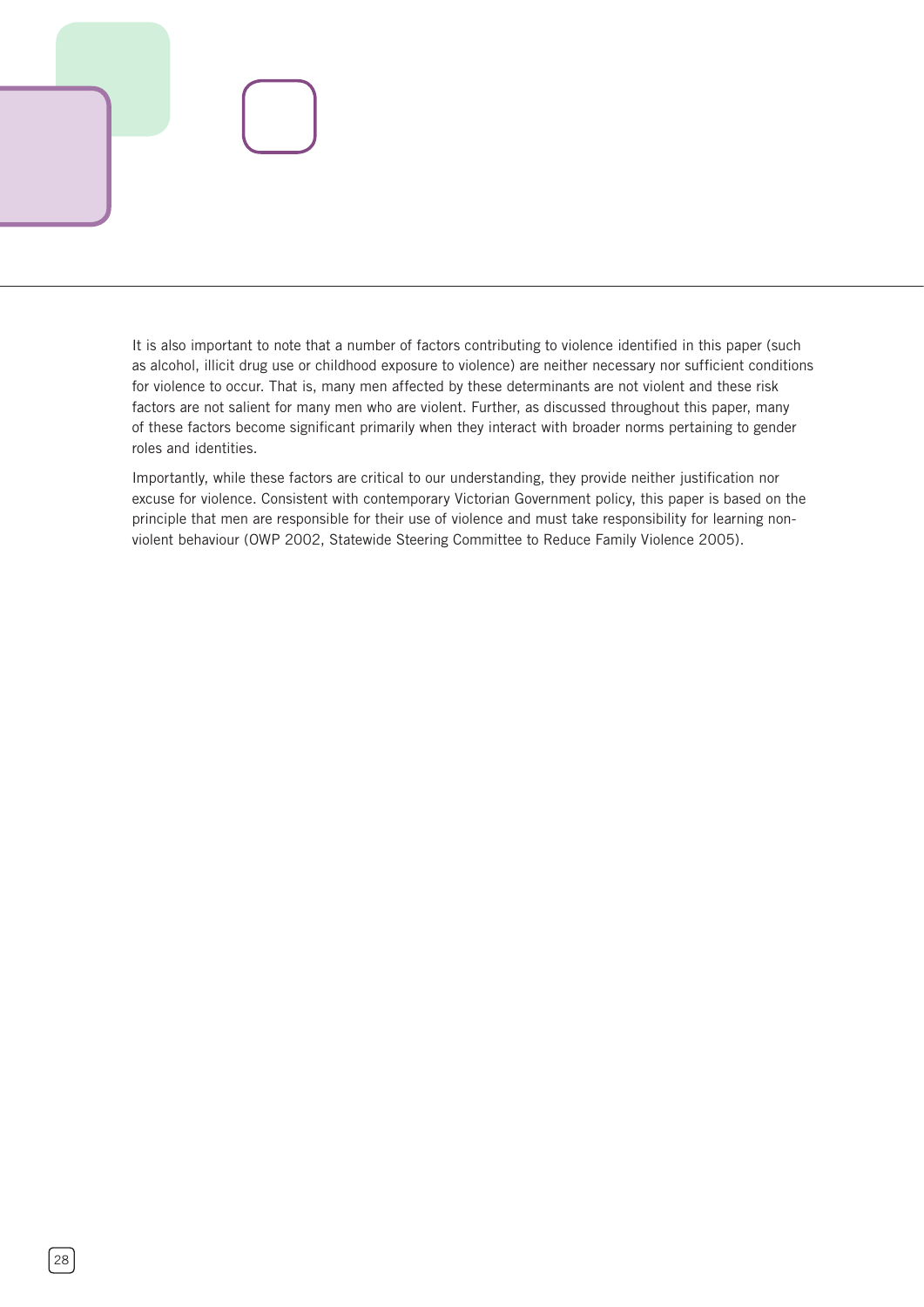# **A framework for planning, implementing and monitoring primary prevention**

The framework for action developed in this paper draws on an ecological understanding of violence. It reflects the consensus of international opinion (Secretary General 2006; WHO 2002) and the views of the Victorian Government (OWP 2002) that violence against women is a problem best dealt with in the context of a human rights, legal and health framework, through the development of multi-level and reinforcing strategies across sectors.

The framework (see p. 13) has been adapted from experience in addressing other significant public health issues, including the reduction of tobacco and motor vehicle related deaths and injury and, more recently, by VicHealth in the promotion of mental health and wellbeing (VicHealth 2004). Comprising six layers, it begins by identifying factors understood to be associated with an increased risk of perpetrating or being subjected to this violence at the various levels identified in the ecological approach: individual/relationship, organisational/community and societal. These are grouped in three clusters. The first cluster is on the first layer of the framework and includes the underlying determinants of violence (that is, those associated with gender inequality and gender role socialisation). The other two clusters are factors contributing to violence against women and are arranged on the second layer of the framework.

Considered collectively, factors suggest that action to prevent violence against women should be guided by three interrelated themes:

- promoting equal and respectful relationships between men and women
- promoting non-violent social norms and reducing the effects of prior exposure to violence (especially on children)
- improving access to resources and systems of support.

The distinction between underlying determinants and contributory factors has important practical implications since it suggests that addressing contributory factors is most likely to be successful in reducing violence against women when underlying gender issues are also taken into account.

In the third layer, seven broad categories of strategies for intervention are identified. These are wellestablished public health strategies that have been successfully deployed in addressing other preventable health problems, with experience suggesting that optimal results are likely to be achieved when multiple strategies are used in a reinforcing fashion. This layer of the framework also identifies particular population groups for consideration in tailoring and targeting interventions.

The fourth layer of the framework identifies the range of settings in which intervention strategies may be applied. This reflects an understanding that, just as the determinants of violence originate in the broader familial, organisational and community environments in which people live, work, learn and recreate, so too must the solutions be found in the range of settings that both constitute and influence these environments.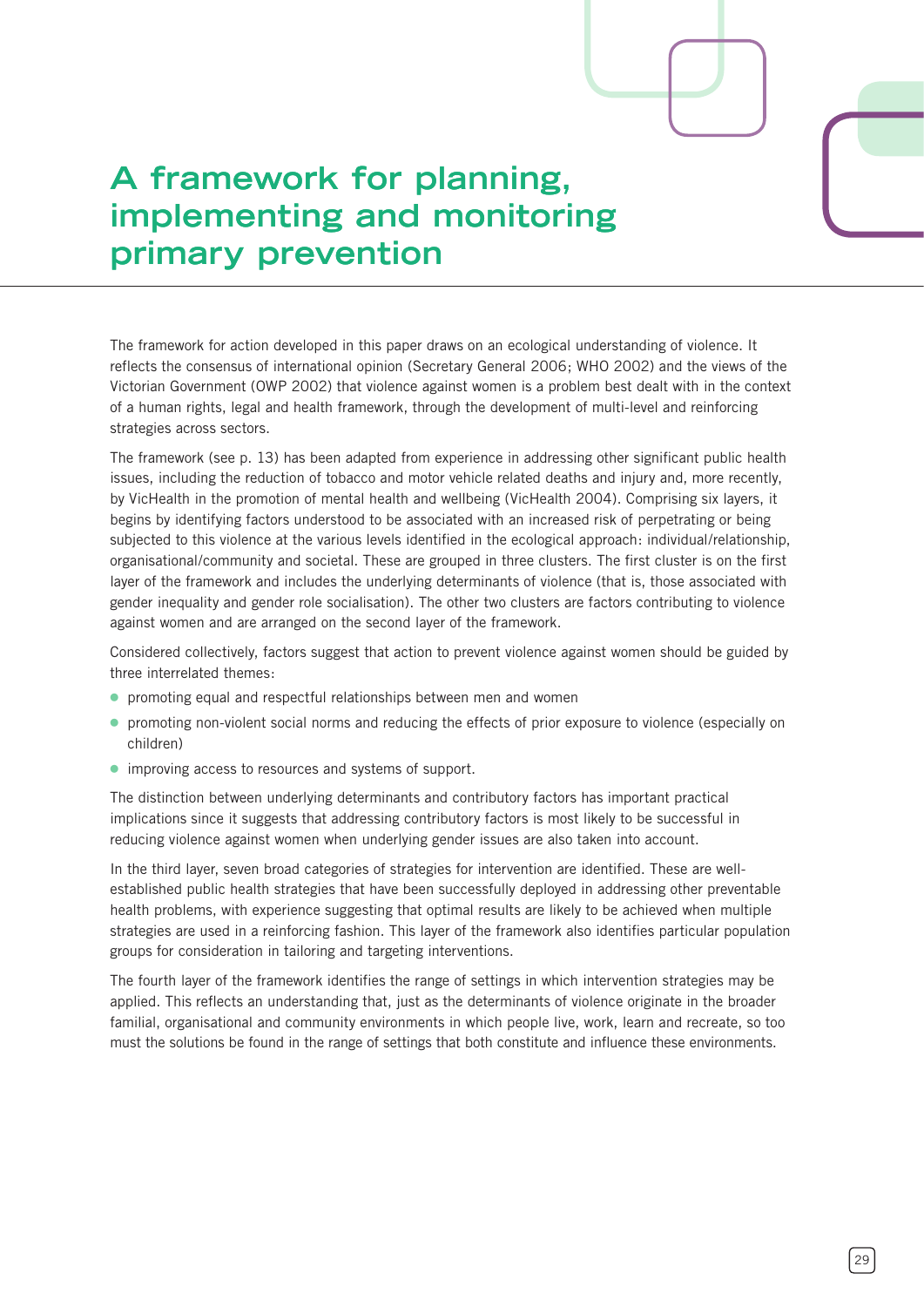The prevention of violence is a long-term undertaking. Reductions in violence and the associated benefits that accrue from this are unlikely to be achieved in the short term. Nevertheless, it is critical that prevention efforts can be monitored to ensure that progress toward these outcomes is being made. For this reason, the fifth layer of the framework identifies intermediate outcomes at the four levels of influence in the ecological model. These are the conditions which, based on our understanding of the determinants of violence, we know are likely to lead to the desired long-term benefits identified in the final (sixth) layer of the framework. The intermediate outcomes serve as indicators against which interventions can be monitored and evaluated.

In the following sections of this paper, the layers of this framework are 'populated', drawing on material identified in a review of the relevant literature.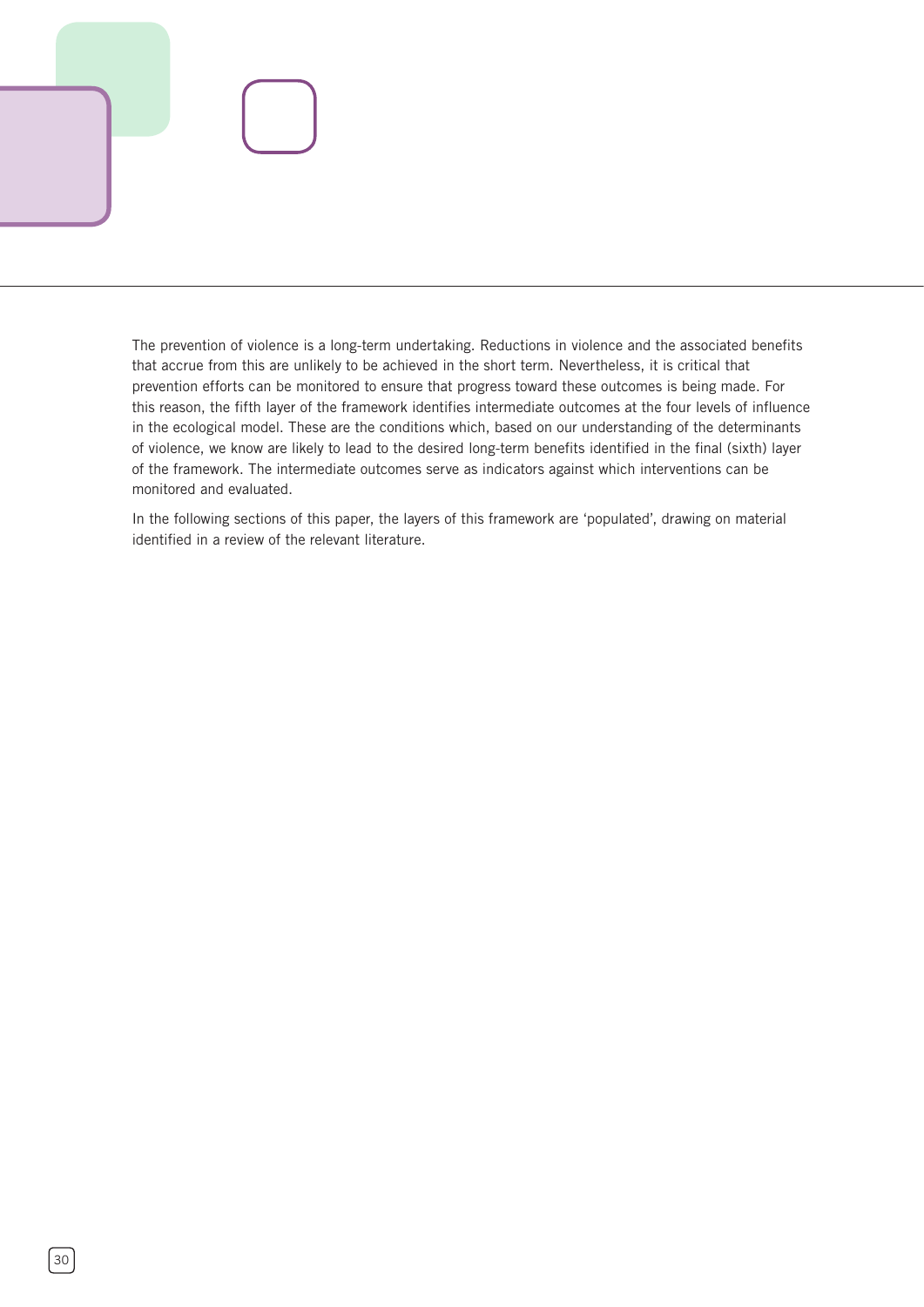# **Reviewing the evidence**

### Review methodology

An extensive review of published and unpublished Australian and overseas research and literature was undertaken with the objectives of identifying:

- existing frameworks for the primary prevention of violence against women;
- evidence for risk and protective factors for violence against women;
- $\bullet$  evidence for interventions that are effective in the primary prevention of violence against women;
- evidence and literature to guide policy and program development in primary prevention of violence against women in particular populations, including women with disabilities and those from CALD, low income and Indigenous communities; and
- evidence of the cost-effectiveness of primary prevention of violence against women.

The review protocol was developed by the project team in consultation with the Cochrane Health Promotion and Public Health Field (which aims to facilitate the integration of health promotion and public health evidence-based health care) and with input from a Technical Advisory Group comprising national and local experts (see p. 4).

Documents considered in the course of the review were located via three main search strategies:

- **database searches employing particular search terms. Databases included PSYCHInfo, MEDLine,** CINAHL, Sociological Abstracts, APAIS Health, PubMed, CINCH, Australian Family and Society Abstracts, Social Science Journals and Google Scholar;
- searches of over 100 government, non-government and research institute websites for additional articles, books, government reports and unpublished material; and
- making contact with Australian experts in relevant fields of research.

Three recent reviews commissioned by VicHealth as part of its program of activity to address violence against women were included (Donovan & Vlais 2005; Flood & Pease 2006; Taylor & Mouzos 2006).

Approximately 300 final sources located through the search were determined to be within the scope of the project and were reviewed and summarised by the project team. This literature was evaluated and synthesised, with the analysis being reviewed by the Technical Advisory Group.

### Scope: A review of reviews

Reflecting the finite time and resources available and the large volume of relevant literature in this field, the review was confined to existing reviews (rather than literature reporting evidence from a single study or intervention). For the purpose of this paper, 'reviews' were defined as:

- publications reviewing a range of determinants/intervention strategies from a theoretical and/or empirical perspective
- publications reviewing the theory and/or evidence for specific determinants/intervention strategies
- meta-evaluations and systematic reviews of primary prevention
- policy/background papers and reports synthesising approaches to primary prevention
- papers/reports based on community/expert consultation. ⓦ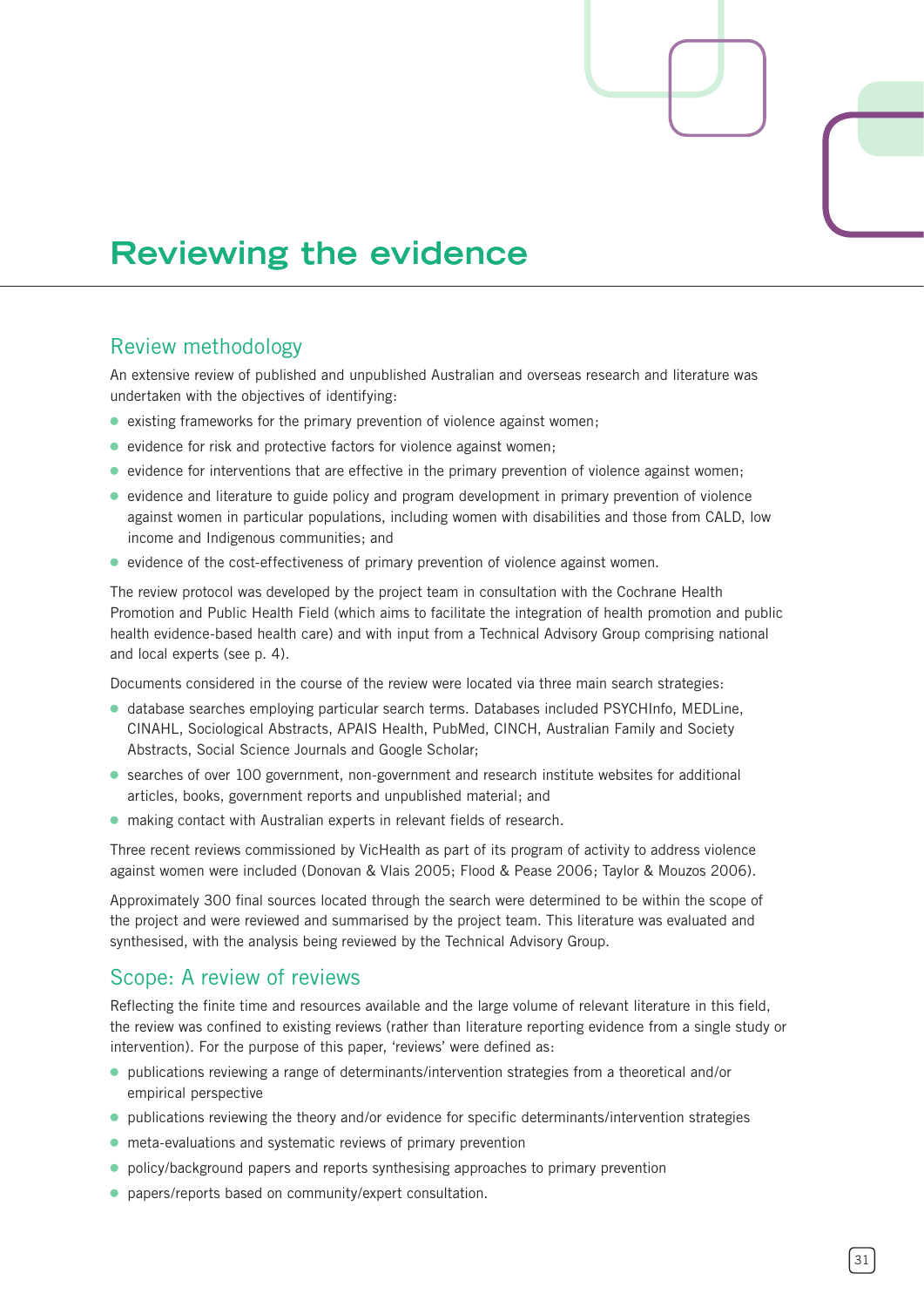In the case of working with specific population groups the following were included:

- publications (reports, articles, practice guides) reviewing or documenting strategies/approaches to working with the population group concerned in general
- publications reviewing/documenting specific strategies with the population groups (implementation and outcomes)
- publications canvassing policy/program considerations in working with specific population groups.

The review included materials published between 1995 and 2006, as well as some earlier seminal articles. It was limited to English-language publications and evidence derived from/applicable to a developed country context (the exception being some seminal developing country material with the potential to be transferred to a developed country environment). In relation to Indigenous populations, only material related to Australian Indigenous people and communities was included.

Consistent with the scope of the paper, the review was confined to violence perpetrated by men against women known to them and encompassed studies addressing violence on a continuum including physical, sexual, psychological and financial abuse. Literature pertaining to the primary prevention of work-based violence against women was not included as this had been the subject of recent investigation by the Victorian Government's Office of Women's Policy (OWP).

### Other significant sources

This paper also draws on three other pieces of recent research because of their particular relevance to understanding violence against women in the Australian and Victorian contexts:

- the Australian component of the International Violence Against Women Survey a survey of over 6500 Australian women conducted by the Australian Institute of Criminology in 2004, with a view to better understanding the prevalence and correlates of violence against women (Mouzos & Makkai 2004);
- a survey of 2800 Victorians designed to document and better understand factors influencing attitudes toward violence against women (the Community Attitudes Survey). This study was undertaken by VicHealth in partnership with the Australian Institute of Criminology (VicHealth 2006); and
- the Personal Safety Survey, a rigorous national study based on face-to-face interviews with over 17,300 Australians on their experiences of violence (ABS 2006).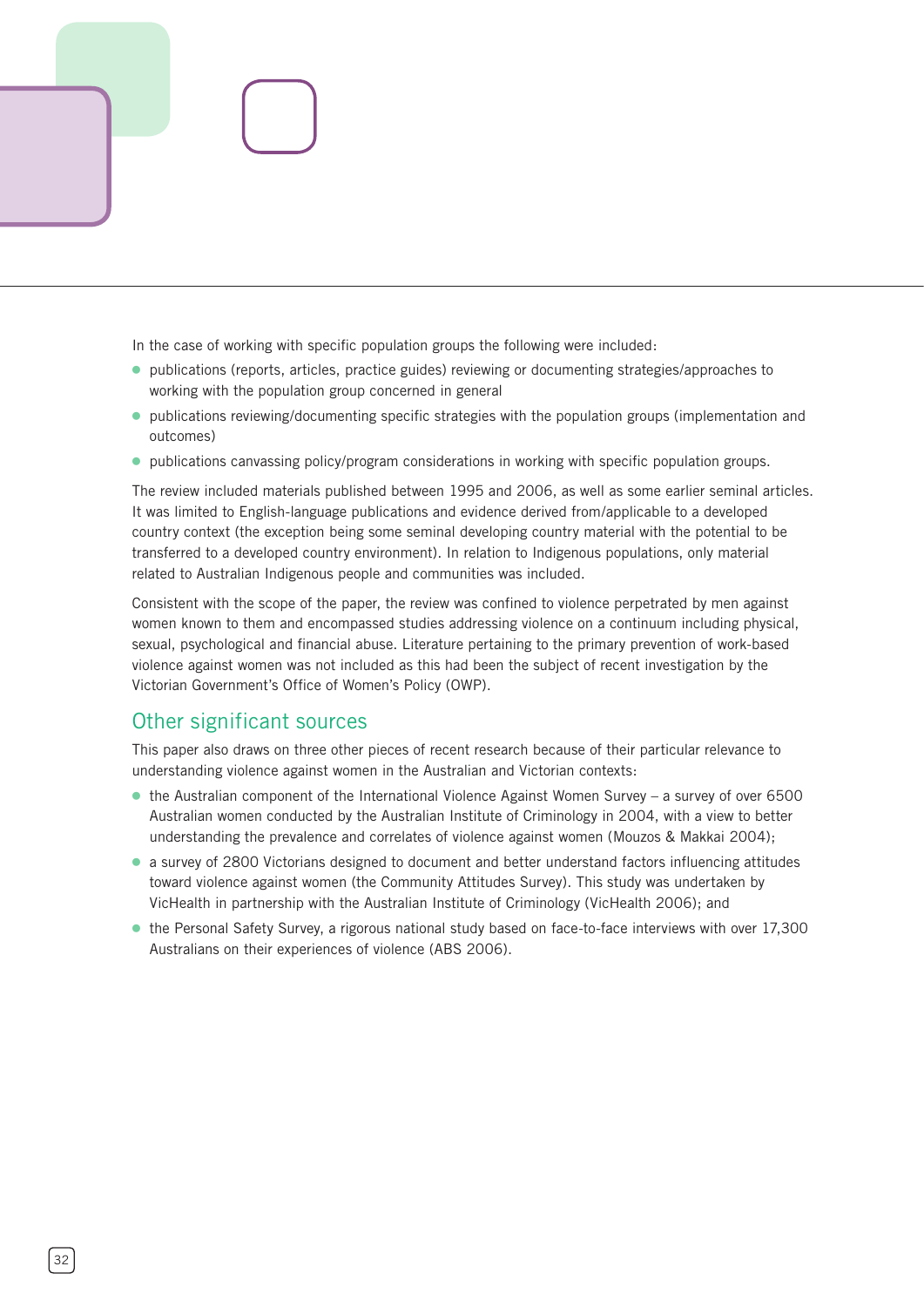### Strengths and limitations of the review

### **Strengths**

- The search strategy was conducted according to a well-accepted methodology and drew on a wide range of expert literature.
- The search and analysis of the literature was undertaken by an expert team and was reviewed by local and national experts in addressing violence against women.

### **Limitations**

- While there is a relatively large body of evidence on determinants of men's perpetration of violence, the evidence relating to women's victimisation is sparse and inconsistent. Nevertheless, such evidence is noted where it exists.
- Risk factors for violence identified in this paper are from reviews of studies investigating whether an association exists between violence and particular factors. However, where such an association is found the relevant factor cannot be claimed with absolute certainty to cause or contribute to violence. This limitation is not confined to studies of violence against women, but is the case in investigating any complex social phenomena. It is noted that only a minority of studies documented in the reviews employed longitudinal designs that have greater power to assess whether a causal relationship exists. However, many used sophisticated statistical techniques to assess the relative influence of particular factors.
- A comprehensive review methodology was used in the preparation of this paper and a narrative summary of key themes and findings was undertaken. A comprehensive review draws on peer-reviewed reviews, theoretical works and unpublished consultation, policy documents and evaluations. This is distinguished from a systematic review which is generally confined to peer-reviewed studies and involves detailed assessment and documentation of study methodologies and effect sizes. A systematic review is a resource-intensive undertaking that was beyond the time and resources available to this particular project.
- Key principles for undertaking primary prevention in particular target communities (for example, refugee communities, Indigenous communities) were elucidated from literature obtained in this review; however, a detailed investigation of effective strategies for primary prevention in these communities was beyond the scope of this project.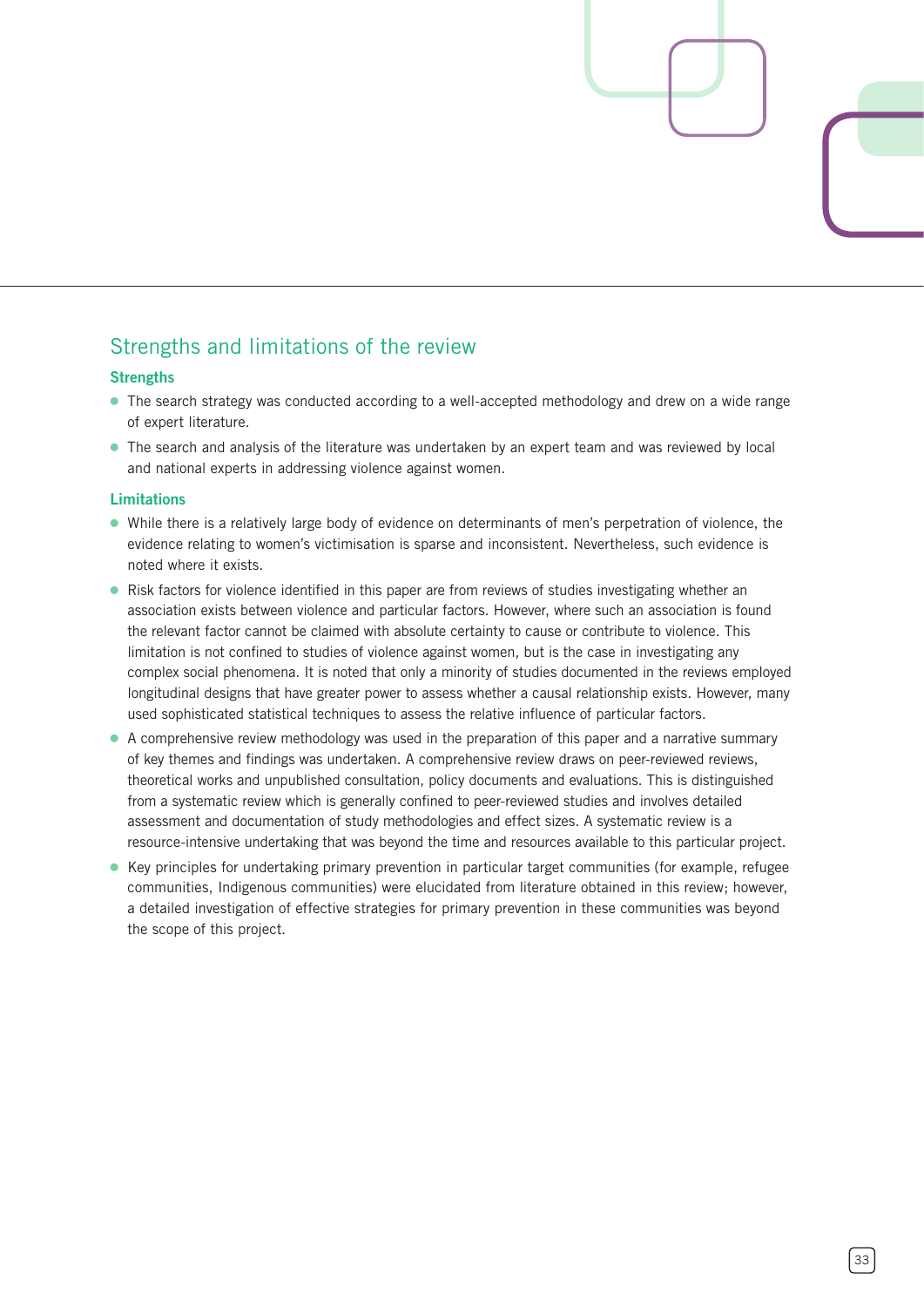# **The framework in detail: Correlates of violence against women and themes for action**

Understanding the determinants of violence is important as this can help to focus intervention effort. The determinants identified in the literature suggest three broad themes for action:

- promoting equal and respectful relationships between men and women
- promoting non-violent social norms and reducing the effects of prior exposure to violence (especially on children)
- improving access to resources and systems of support.

### Action Theme One: Promoting equal and respectful relations between men and women

### **Table 1: Underlying determinants of violence against women: Gender roles and relations**

| Individual/relationship                                                               | <b>Community and Organisational</b>                                                                             | Societal                                                                                                            |
|---------------------------------------------------------------------------------------|-----------------------------------------------------------------------------------------------------------------|---------------------------------------------------------------------------------------------------------------------|
| • Belief in rigid gender roles and<br>identities, weak support for gender<br>equality | • Culturally-specific norms regarding<br>gender and sexuality<br>Masculine peer and organisational<br>$\bullet$ | • Institutional and cultural support for,<br>or weak sanctions against, gender<br>inequality and rigid gender roles |
| • Masculine orientation/sense of<br>entitlement                                       | cultures                                                                                                        |                                                                                                                     |
| • Male dominance and control of wealth<br>in relationships                            |                                                                                                                 |                                                                                                                     |

Consistent themes emerging in the expert literature are the links between the perpetration of violence against women and:

- the way gender roles, identities and relationships are constructed and defined within societies, communities and organisations and by individual men and women; and
- the distribution of power and material resources between men and women (see Table 1).

### **Attitudes and beliefs about gender roles and relationships, male orientation and sense of entitlement**

There is a strong relationship between individual men's perpetration of violence and their attitudes about gender roles and relationships:

- Men who hold traditional views about gender roles and relationships, have a strong belief in male dominance or who have sexually hostile attitudes are more likely to perpetrate violence against their intimate partners than those who do not (Abrahams et al. 2006; Adams-Curtis & Forbes 2004; Anderson & Umberson 2001; Anderson, Simpson-Taylor & Hermann 2004; Murnen, Wright & Kaluzny 2002; Schumacher et al. 2001; Stith et al. 2004; Sugarman & Frankel 1996).
- People who hold traditional views about gender roles or who have lower levels of support for gender equality are more likely to accept violence against women than those who hold more egalitarian beliefs. Men are more likely than women to hold traditional gender role attitudes (Flood & Pease 2006). These relationships are well-established in international research (Taylor & Mouzos 2006) and were confirmed in the Victorian survey of community attitudes toward violence against women (VicHealth 2006).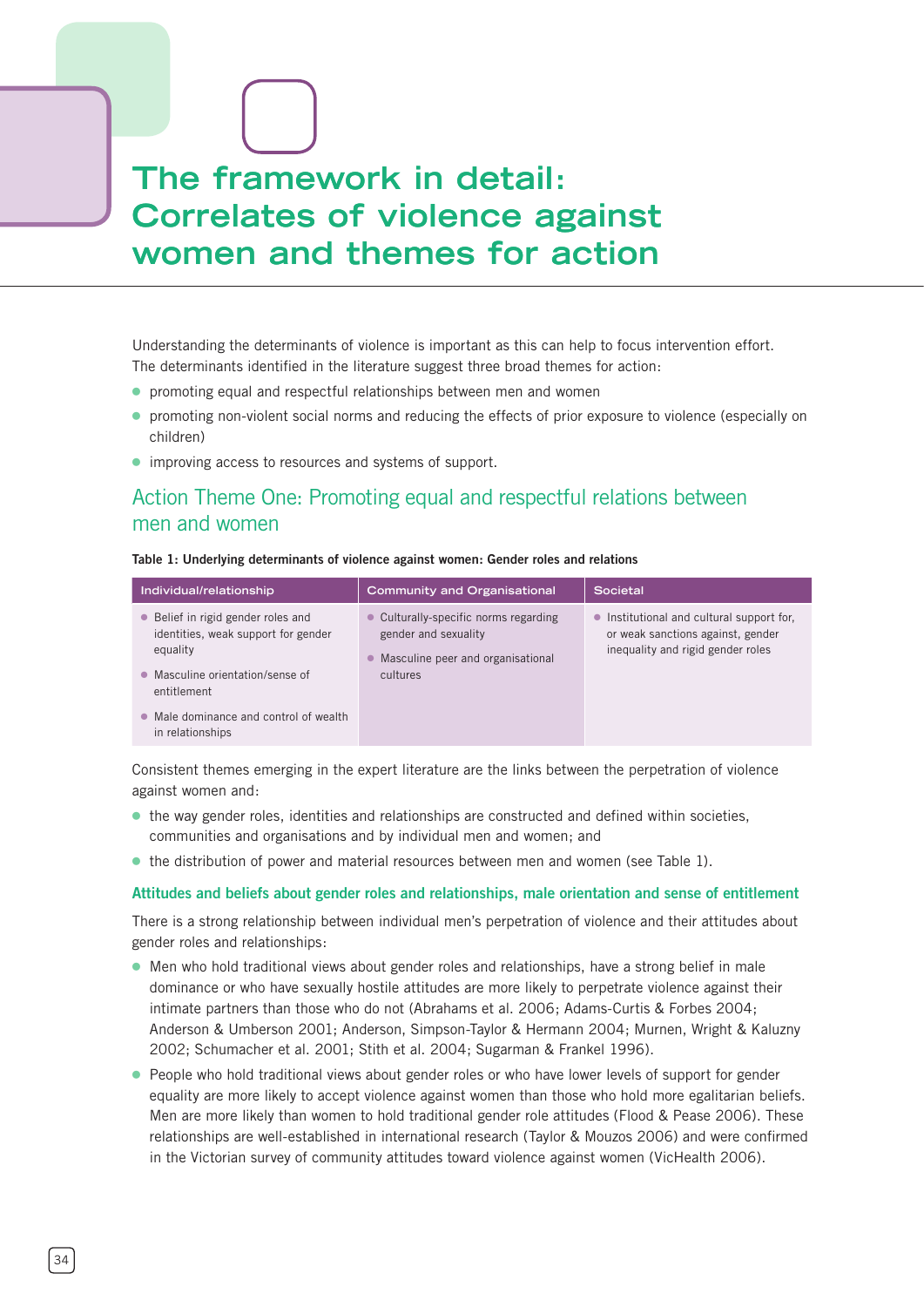● The motivations or reasons for violence used by men often reflect adherence to these attitudes, with men who use violence reporting more opposite-sex jealousy and a greater need for power and control (Schumacher et al. 2001; Wilkinson & Hamerschlag 2005). Violence is often used by violent men as a means of exerting power and control over their partners (Anderson & Umberson 2001). The Australian component of the International Violence Against Women Survey found women's experience of male controlling behaviour to be the strongest predictor of violence in intimate relationships, increasing the odds of physical or sexual violence by a factor of six. This was greater than the odds for male drinking, income or low educational attainment (Mouzos & Makkai 2004).

Attitudes and norms about gender roles and relations operate at both peer and organisational levels to increase the risk of violence against women, especially sexual violence. Organisational contexts found to be of particular concern in this regard are male sports clubs and facilities, male residential colleges on university campuses and the military (Flood & Pease 2006). This does not mean that the risk is higher in all such environments, since research shows considerable variability between contexts. Factors understood to increase risk include informal processes of acculturation, leisure practices (such as pornography use, sexual boasting and strip shows), gender segregation and high alcohol consumption (Flood & Pease 2006; Godenzi, Schwartz & DeKeseredy 2001).

In part, this pattern may be due to self-selection (that is, men who hold traditional gender role attitudes are more likely to be attracted to these contexts). However, there is evidence that the perpetration of violence against women by men in these contexts is shaped not only by attitudinal variables but also by the processes of group socialisation and identification (Flood & Pease 2006).

Cultural values about gender roles and relations at the broader community and societal levels are also influential in the perpetration of violence. Specifically, studies demonstrate that the prevalence of men's violence toward women is higher in societies in which:

- manhood is culturally defined in terms of dominance, toughness and male honour;
- gender roles are more rigidly defined; and
- there is a relatively high degree of gender segregation (Flood & Pease 2006; Heise 1998; Nayak et al. 2003; Sanday 1981).

Variations in group and community attitudes toward violence against women have also been found to be shaped by culturally specific emphases on traditional gender codes, male dominance in families, male honour and female chastity and male virility (Flood & Pease 2006; Vandello & Cohen 2003).

#### **Male dominance and control of wealth**

Male economic and decision-making power is a strong predictor of violence against women:

- This violence is more likely to occur in couples with a clearly dominant male partner (Heise 1998).
- Men who are raised in male dominant families are more likely to engage in violence against women as adults than men raised in more egalitarian families (Heise 1998).
- Violence is more prevalent in cultures and contexts where male dominance has strong cultural support and in which men control family wealth (Heise 1998).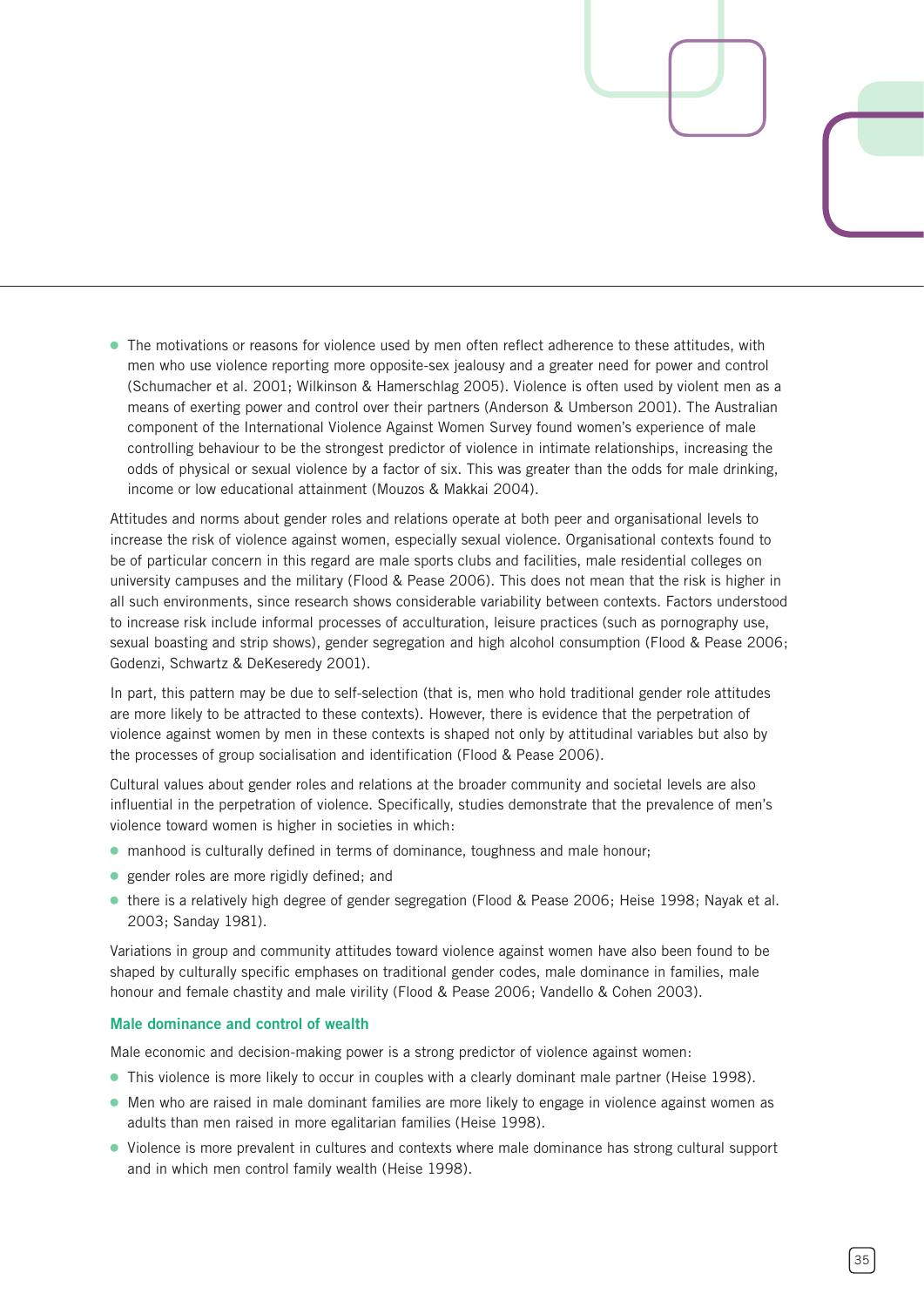

● Gender inequalities of power have also been found to influence violence affecting young women in dating relationships, being linked to male dominance of decision-making on dates, young women's perceptions of male control, and age disparities between women and men in such relationships (Vezina & Herbert 2007).

# Action Theme Two: Promoting non-violent social norms and reducing the effects of prior exposure to violence

**Table 2: Factors contributing to violence against women: social norms and practices relating to violence/violence against women and exposure to violence**

| Individual/relationship                                                               | <b>Community and Organisational</b>                            | Societal                                                             |
|---------------------------------------------------------------------------------------|----------------------------------------------------------------|----------------------------------------------------------------------|
| • Attitudinal support for violence<br>against women                                   | Neighbourhood, peer and<br>organisational cultures that are    | Approval of, or weak sanctions<br>against, violence/violence against |
| Witnessing or experiencing family<br>violence as a child (men)                        | violence-supportive or have weak<br>sanctions against violence | women<br>Ethos condoning violence as a means                         |
| • Exposure to other forms of<br>interpersonal or collective violence                  | Community or peer violence                                     | of settling interpersonal, civic or<br>political disputes            |
| • Use and acceptance of violence as<br>a means of resolving interpersonal<br>disputes |                                                                | Colonisation                                                         |

The second cluster of factors identified in the literature suggests that there is a relationship between violence against women and broader social norms about violence in general and violence against women in particular (see Table 2).

There is also evidence of a relationship between the experience of interpersonal and collective violence – whether as a witness, victim or perpetrator – and the perpetration of violence against women. This may be because violent family, community and societal environments provide contexts in which violence is either learned or normalised (Vezina & Herbert 2007). It may also be that exposure to violence contributes to the development of psychopathologies, personality characteristics or social problems (such as post-traumatic stress disorder, depression or negative peer associations) that in themselves predispose men to violence (Riggs et al. 2000).

#### **Attitudinal and cultural support for violence against women**

Men who hold attitudes that are supportive of violence toward women (for example, that violence can be excused in certain circumstances, that women 'ask for' or 'deserve' violence, or that violence is a trivial matter) are more likely to perpetrate violence than those who do not (Flood & Pease 2006). VicHealth's Community Attitudes Survey demonstrates that while support for such attitudes is diminishing, they remain a problem.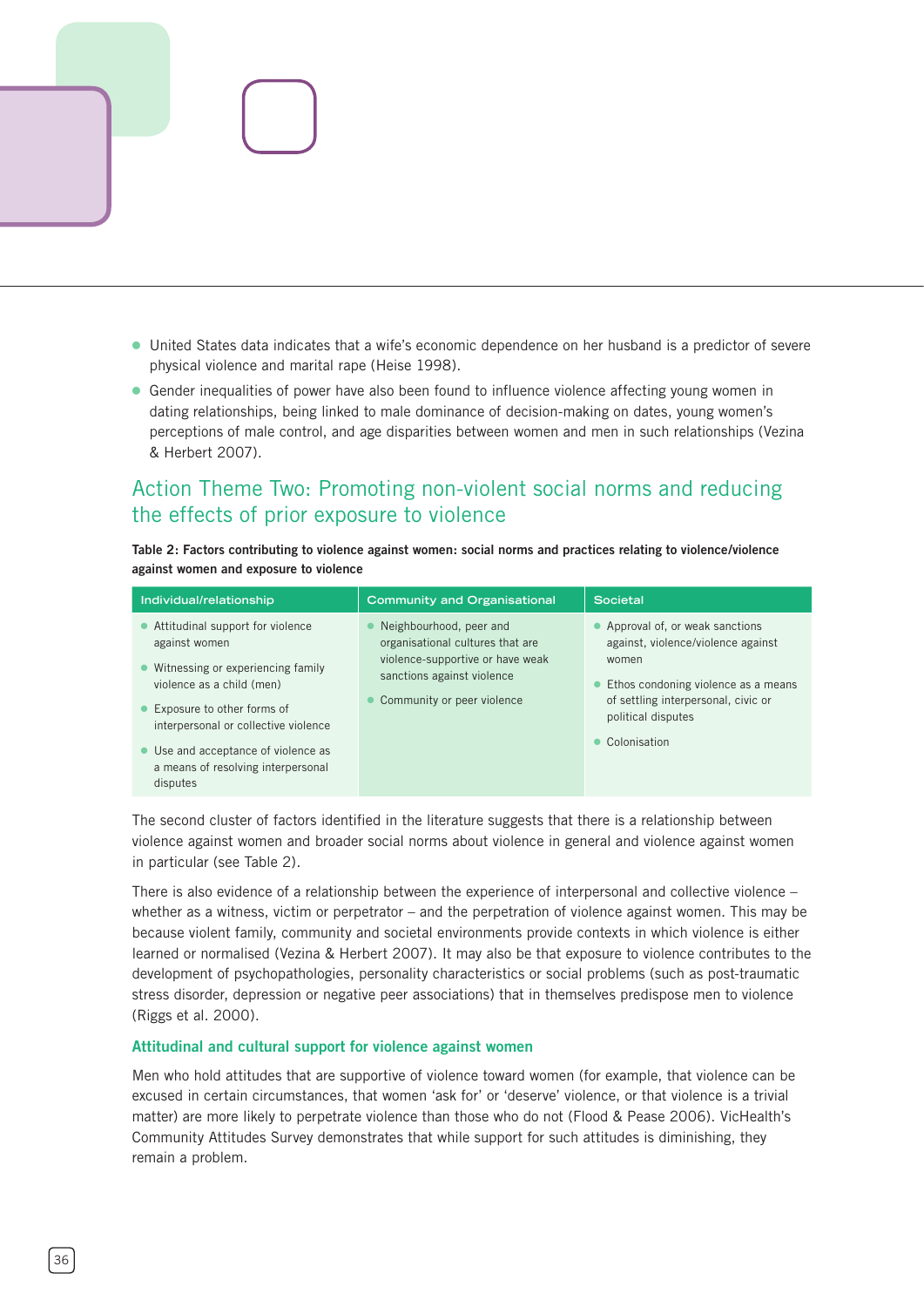Violence-supportive attitudes have also been found to shape women's own responses to violence; informal community responses to violence, such as whether family members, friends and neighbours take action on the issue (Pavlou & Knowles 2001); and the responses of institutions and organisations (Nayak et al. 2003; Stewart & Maddren 1997; Tilden et al. 1994).

Cross-cultural studies indicate that societal or community level approval of the physical chastisement of women if they transgress culturally acceptable standards of behaviour, particularly those relating to gender norms, such as disobeying a husband or being sexually unfaithful, is a particular risk factor for violence against women (Heise 1998). While the Victorian Community Attitudes Survey indicated continuing support for attitudes *excusing* violence, support for those *justifying* violence was both minimal and declining. While this was the case across cultural groups, the belief that violence was justified was more likely to be held by people surveyed who were from CALD backgrounds, in particular men from these backgrounds (VicHealth 2006). Probably reflecting continuing support for these beliefs elsewhere in the world, Australian studies suggest that they may be common in some new arrival communities (Rees & Pease 2006). This indicates that addressing approval of the physical chastisement of women may continue to have salience in the Australian context in work targeted to specific communities.

#### **Community and societal-level sanctions against violence against women**

Although attitudes are an important determinant of violence, whether a person acts on those attitudes in any given situation is also dependent on their perceptions of what others think and the presence of other factors in the social environment that either censure or permit violence (Azjen & Fishbein 2005; Potter & Weatherell 1987; Prislin & Wood 2005). There is some evidence from a United States study (Dugan et al. 2003) to suggest a relationship between the perpetration of violence against women and whether there are resources available to respond to this problem (in the form of legal protections, support services and remedies, such as protection orders, pro-arrest policies and domestic violence police units and training). This finding is likely to be due partly to the effect of these resources on intervention in violence. However, it is also probable that they have a role in strengthening social norms against violence, thereby acting as deterrents to its perpetration in the first instance.

Cross-cultural studies also indicate that a strong predictor of societies with low levels of violence is whether family and community members would intervene if a woman was being beaten or harassed (Heise 1998). The Victorian Community Attitudes Survey indicates that a very large proportion of Victorians agree that they would intervene. The challenge in primary prevention will be to explore ways of harnessing and building on this support to increase individual, organisational and community capacity to take action on violence against women and the conditions leading to its perpetration.

#### **Acceptance of and exposure to other forms of interpersonal and collective violence**

Cross-cultural studies indicate that men's violence is more likely in cultures that condone the use of violence as a means for adults to resolve conflict. Where interpersonal violence is tolerated in a society, women are at greater risk of violence in the family (Heise 1998). Men who have perpetrated violence outside the home, meanwhile, are more likely to perpetrate violence against their female partners within it (Mouzos & Makkai 2004).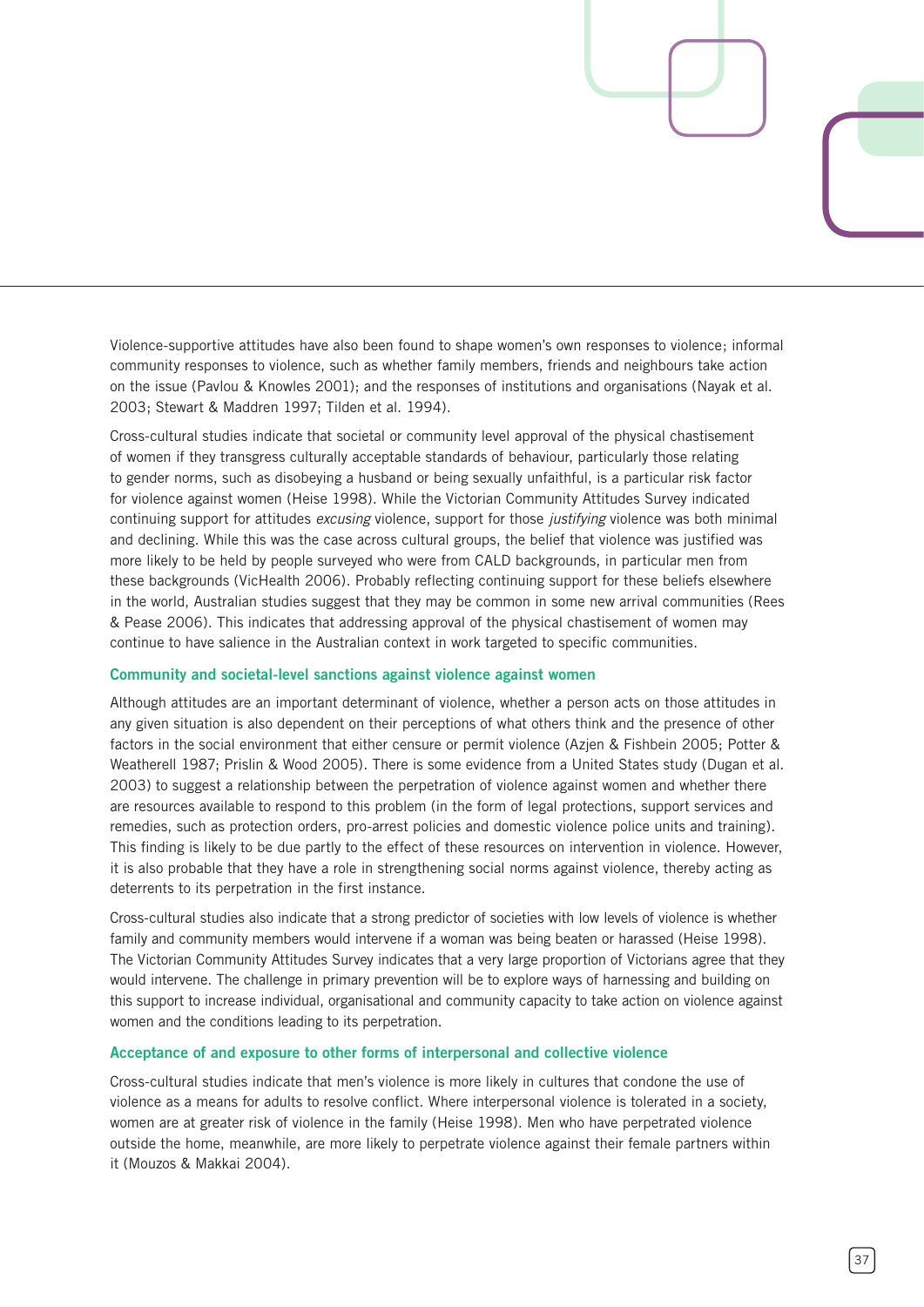Of the four studies that have been examined in reviews, two find a positive association between the prevalence of violence against women and violence at the school and neighbourhood levels. There is also some evidence that violence against women increases with exposure to civil conflict and state sanctioned violence and human rights abuses (Kaplan & Webster 2003; Pittaway 2004). In Australia, exposure to other forms of interpersonal violence is likely to be an issue particularly among Indigenous communities, given their high rates of exposure to fatal and non-fatal violence (Memmott et al. 2001) with resulting impacts on children's development, family disruption and social norms (see below).

Higher rates of interpersonal violence in neighbourhoods and communities are themselves understood to be determined by a range of broader structural factors (Markowitz 2001b) that are discussed in greater detail under the following theme for action.

#### **Delinquency and negative peer associations**

Studies among community samples of men find that antisocial and aggressive behaviour committed during adolescence (delinquency) is a significant predictor of later perpetration of sexual assault (Heise 1998).

There is also consistent evidence that male peer support for physical and sexual violence against women (that is, the extent of attachment an individual man has to male peers who physically and sexually abuse women) is a significant factor in intensifying men's tolerance for violence against women and in increasing the likelihood of violence (Flood & Pease 2006). Peer support may involve:

- informational support (peer guidance and advice: for example, that a woman 'owes him sex' or that he should respond to his girlfriend's challenges to his authority);
- emotional ties to men who use violence against women; and
- peer attitudinal support for violence against women (Flood & Pease 2006).

Having friends or knowing other young people who are experiencing violence in their romantic relationship is a significant risk factor for violence (Vezina & Herbert 2007).

### **Childhood exposure to violence between adult care givers and child abuse (also known as the intergenerational transmission of violence)**

While there are some contradictory findings in the literature (Lichter & McCloskey 2004; Sellers, Cochran & Branch 2005), most studies find a correlation between men's perpetration of violence against women and:

- childhood exposure to physical intimate partner violence (Carr & Vandeusen 2002; Markowitz 2001a; National Crime Prevention 2001; National Institute of Justice 2004);
- being a victim of child physical, sexual, verbal or psychological abuse (Abbey et al. 2004; Schumacher et al. 2001); and
- childhood exposure to any adult aggression against any victim (Schumacher et al. 2001).

Witnessing or experiencing violence plays a role in the later development of violent behaviours through at least four mechanisms. First, intimate partner violence among adults in part is learnt through children's (and especially boys') experience of family life, including observational learning and acceptance of aggression. Second, children are affected both directly and indirectly by the family disruption associated with interpersonal violence, including parental stress and the absence of effective parenting and family management, with effects on their cognitive, emotional, behavioural and social development. Third, early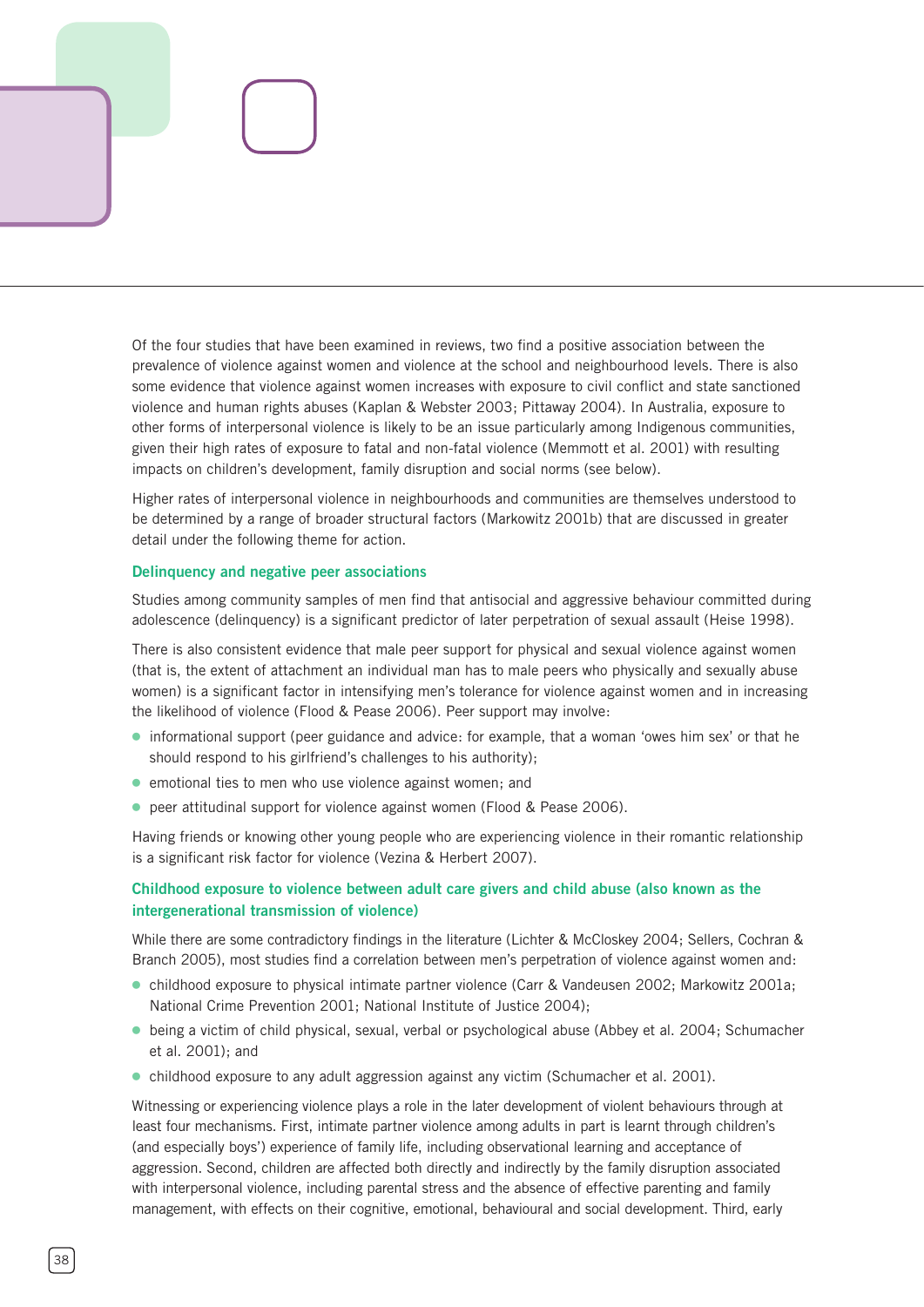victimisation also influences children's developing personalities through exposure to trauma, with exposure producing symptoms of post-traumatic stress disorder (Feldman & Ridley 1995). Finally, more recent studies suggest that childhood exposure may link with early delinquency (for which child exposure to violence is a risk factor). This in turn increases boys' and young men's exposure to sexual aggression and sexually hostile attitudes in peer cultures or to sexual promiscuity where there is an interactive effect with boys' emphasis on sexuality and conquest as means of achieving peer status (Johnson & Knight 2000; Malamuth et al. 1995).

There is less evidence that experiencing or witnessing violence as a child are risk factors for women's later victimisation by their intimate partners (Riggs et al. 2000; Schumacher et al. 2001), though some studies do show an association, including the Australian component of the International Violence Against Women Survey (National Institute of Justice 2004).

# Action Theme Three: Promoting access to resources and systems of support

| Individual/relationship                                                                                                                                                                                                                                                                                                                                         | <b>Community and Organisational</b>                                                                                                                                                                                                                                 | <b>Societal</b>                                                                                                                                       |
|-----------------------------------------------------------------------------------------------------------------------------------------------------------------------------------------------------------------------------------------------------------------------------------------------------------------------------------------------------------------|---------------------------------------------------------------------------------------------------------------------------------------------------------------------------------------------------------------------------------------------------------------------|-------------------------------------------------------------------------------------------------------------------------------------------------------|
| Social isolation and limited access to<br>$\bullet$<br>systems of support<br>Income, education, occupation<br>$\bullet$<br>Relative labour force status<br>• Alcohol and illicit drug use*<br>Poor parenting/poor quality child care<br>$\bullet$<br>Personality characteristics and poor<br>$\bullet$<br>mental health*<br>• Relationship and marital conflict | • Weak social connections and social<br>cohesion and limited collective<br>activity among women<br>• Strong support for the privacy of the<br>family<br>Neighbourhood characteristics<br>(service infrastructure,<br>unemployment, poverty, collective<br>efficacy) | • Support for the privacy and autonomy<br>of the family<br>Unequal distribution of material<br>$\bullet$<br>resources (e.g. employment,<br>education) |
| Divorce/separation                                                                                                                                                                                                                                                                                                                                              |                                                                                                                                                                                                                                                                     |                                                                                                                                                       |

**Table 3: Factors contributing to violence against women: access to resources and systems of support**

\* denotes increased risk of perpetration only.

The third cluster of factors identified in the literature relates to the social and material resources available to individuals, communities and organisations, and societies (see Table 3).

#### **Income, occupation and education**

There is some evidence to suggest that men's socio-economic status may have an impact on the perpetration of violence, with low income, having a blue-collar occupation and having lower educational attainment being risk factors (Riger & Staggs 2004; Schumacher et al. 2001; Stith et al. 2004). The Victorian Community Attitudes Survey indicated that these factors are also associated with some, though not all, violence-supportive attitudes explored in the study. However, it is important to note that:

● The Australian component of the International Violence Against Women Survey did not find an association between these factors and the perpetration of violence against women, including intimate partner violence (Mouzos & Mikkai 2004).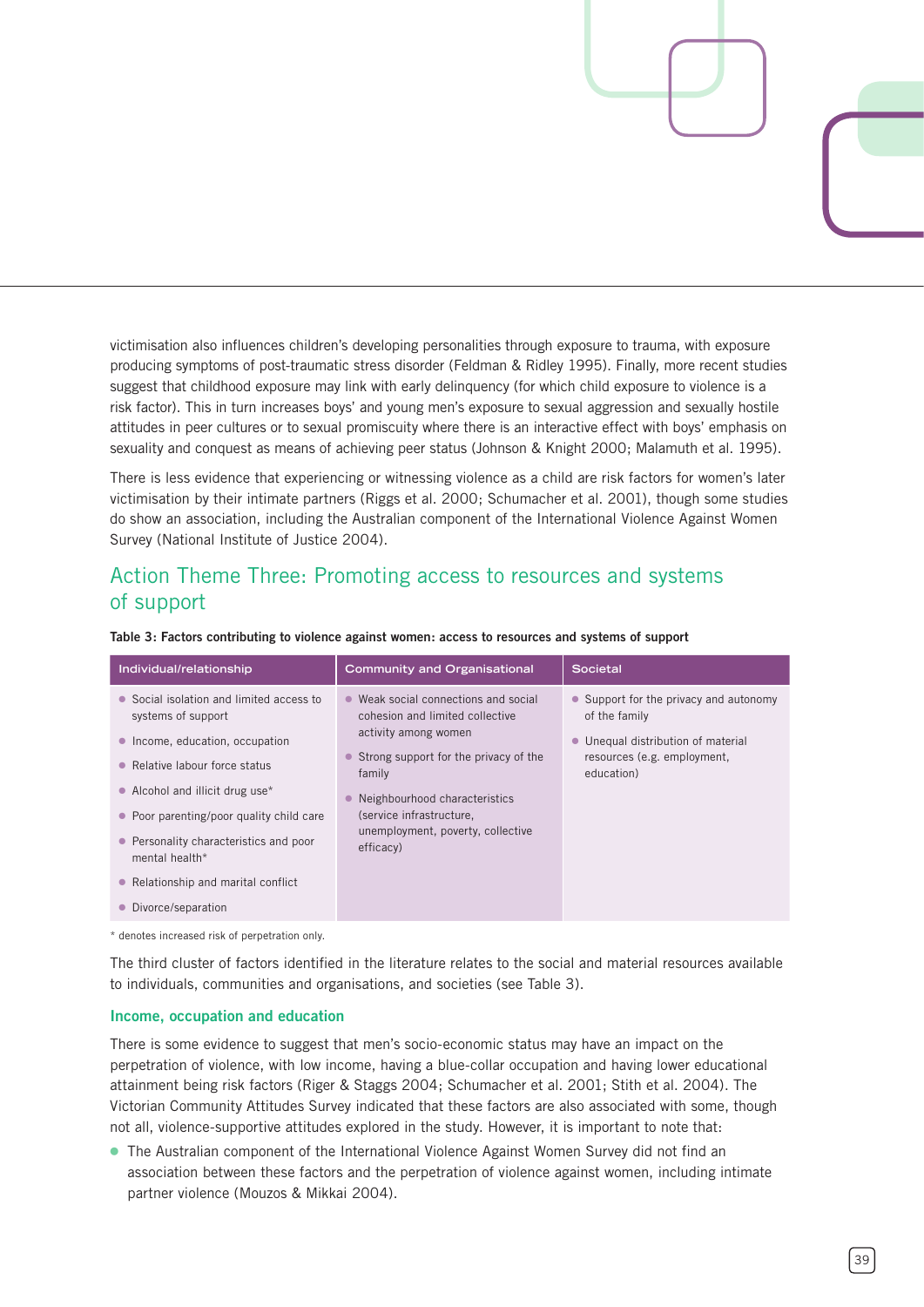

● The association appears to be strongest for income than for other indicators of socio-economic status (Schumacher et al. 2001).

It is unclear how lack of income may increase the risk of abuse. It may not be the lack of income per se that increases risk, but rather other variables which accompany this such as overcrowding, hopelessness, stress or a sense of inadequacy in some men. Poverty may provide fodder for marital disagreements or make it harder for many women to leave violent or unsatisfactory relationships (Heise 1998).

#### **Employment and relative employment status**

Men's unemployment is a predictor of the perpetration of violence (Holtzworth-Munroe et al. 1997; Riggs et al. 2000), though a recent meta-analysis suggests that the association is weak (Stith et al. 2004). Studies on women's employment are less consistent, with some studies indicating that employment is protective, others showing that it has no effect and others that work aggravates already occurring abuse. However, disparities between the male and female partners' employment status or occupational prestige have been found to be a factor (that is, situations in which only the woman is employed or where she has a higher occupational prestige than her partner). This is primarily the case where the male partner holds traditional beliefs about their roles and women's employment. When male partners hold egalitarian beliefs, their relative resources have little effect on the likelihood of violence (Atkinson, Greenstein & Lang 2005).

#### **Lack of social connections and social capital**

Studies involving young women indicate that those who are actively involved and connected to schools, are achieving academically and have links with supportive adults experience lower rates of violence than those who are poorly connected to or who have left school early and have few supportive adult relationships (Vezina & Herbert 2007).

Research on violence affecting adult women in their intimate relationships indicates that social isolation is a risk factor for the onset of violence (and is also a consequence) (Heise 1998). Women with strong family and friendship networks experience lower rates of violence perpetrated by their intimate partners than those with weaker attachments (Heise 1998; Wilkinson & Hamerschlag 2005). Similarly, studies in developing countries indicate that violence is less prevalent in contexts with higher rates of collective work activity among women (WHO 2002).

Social isolation is also relevant to the perpetration of violence, particularly after separation. Men with less participation in social networks are more likely to perpetrate violence (Brownridge 2006). This may be because social networks buffer stress or because they act to censure violence.

#### **Strong support for the privacy and autonomy of the family**

Cross-cultural studies indicate that intimate partner violence is more prevalent in societies with a strong belief in, and support for, the privacy and autonomy of the family (Heise 1998).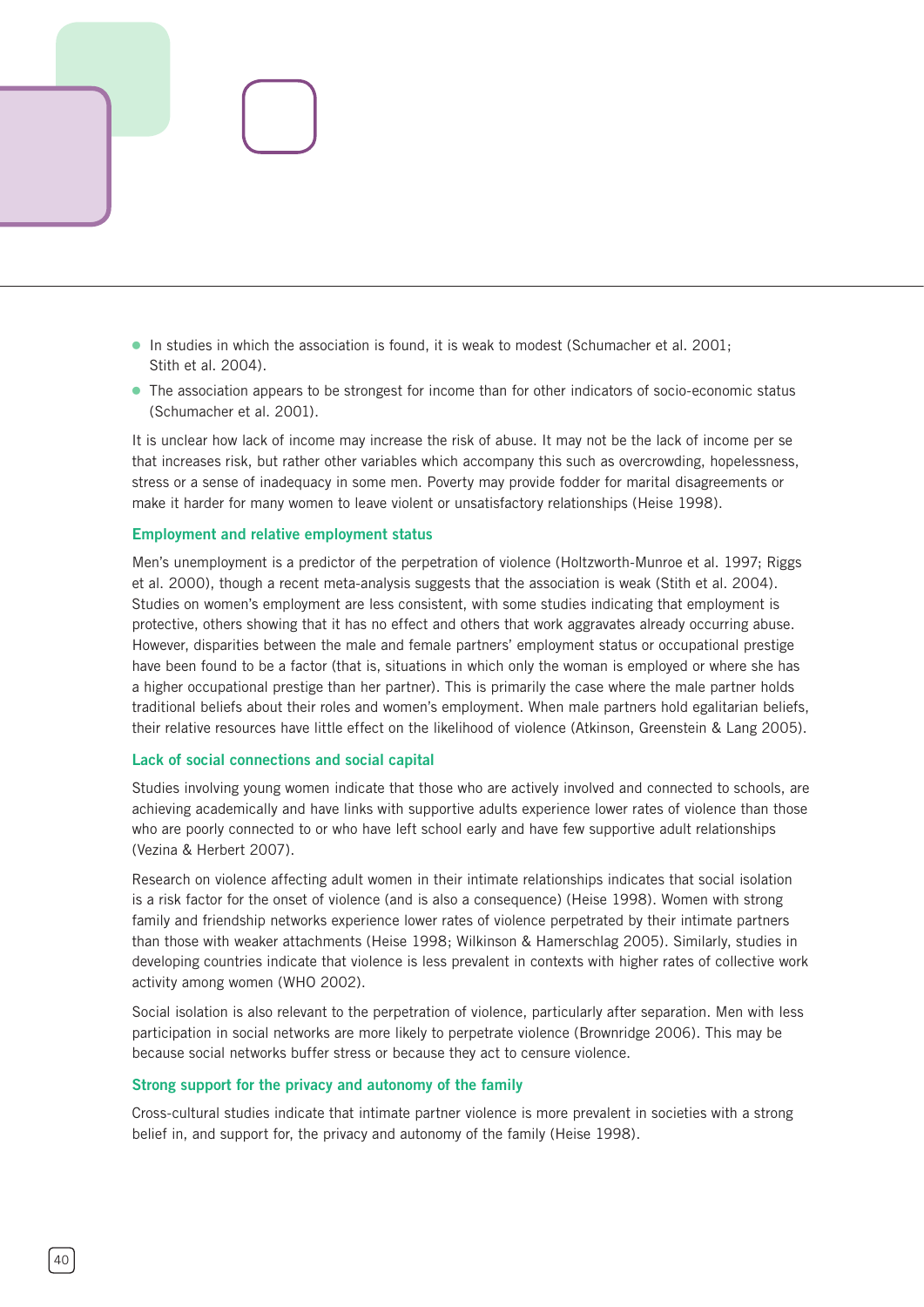### **Neighbourhood characteristics: poverty, unemployment and collective efficacy**

Neighbourhoods vary in their capacity to constrain their residents from violating norms and to intervene in neighbourhood problems (collective efficacy). This variation is understood to be shaped both by the size and density of their social networks as well as macro conditions such as poverty, family disruption, racial heterogeneity and residential instability (Markowitz 2001b). The impact of the collective characteristics of a neighbourhood on violence against women is a relatively new field of inquiry and to date findings have been mixed.

One study found that collective efficacy and community capacity in neighbourhoods had no impact on the cessation of abuse (Block & Skogan 2001). However, a number of others indicate that neighbourhood characteristics – including poverty, unemployment, residential instability, collective efficacy and neighbours' willingness to help one another – do shape the onset of violence against women and its progression and cessation regardless of the characteristics of the relevant individuals in those neighbourhoods. These studies find that violence against women is higher in neighbourhoods in which disadvantage is concentrated but that social cohesion has a mediating effect (Browning 2002; Miles-Doan 1998).

#### **Alcohol and illicit drug use**

Questions remain on the nature of the relationship between violence against women and alcohol and drug use. One recent well-designed meta-analysis showed a weak association with alcohol (Gil-Gonzales et al. 2006); another indicated a strong correlation with illicit drug use and a moderate correlation with alcohol use (Stith et al. 2004).

Longitudinal studies of men in alcohol and domestic violence treatment programs in the United States found that the likelihood of male to female physical aggression doubled on days when men drank or used cocaine (though not cannabis or opiates) (Fals-Stewart et al. 2003). There is debate in the literature as to whether intoxication directly facilitates violence or whether men drink in order to give themselves permission to act in ways they know are unacceptable (Abbey et al. 2004; Humphreys et al. 2005). Some studies show that the importance of alcohol as a predictor of violence diminishes once other important predictors, in particular controlling behaviours, are taken into account (Johnson 2001).

#### **Parenting**

Studies suggest that young women experiencing authoritative parenting – that is, parental encouragement and support and non-coercive rule-setting and monitoring – are less likely to be victims of partner violence, while those with harsh and punitive parenting face increased risk (Vezina & Herbert 2007). Poor parenting and care during childhood is also associated with delinquency, a risk factor for violence discussed above.

#### **Personality/poor mental health**

There is evidence that certain personality characteristics are predisposing factors in men's perpetration of violence against women. These include impulsivity, high sexual arousability, low empathy, poor social skills, elevated anger (state and trait), hostility and attachment style. So too are certain mental health problems such as depression and post-traumatic stress disorder (Abbey et al. 2004; Riggs et al. 2000; Schumacher et al. 2001; Tolan et al. 2006). Many of these problems are themselves the outcomes of poor parenting and care of children and other environmental and social circumstances identified elsewhere on the framework (for example, childhood abuse or social and economic marginalisation).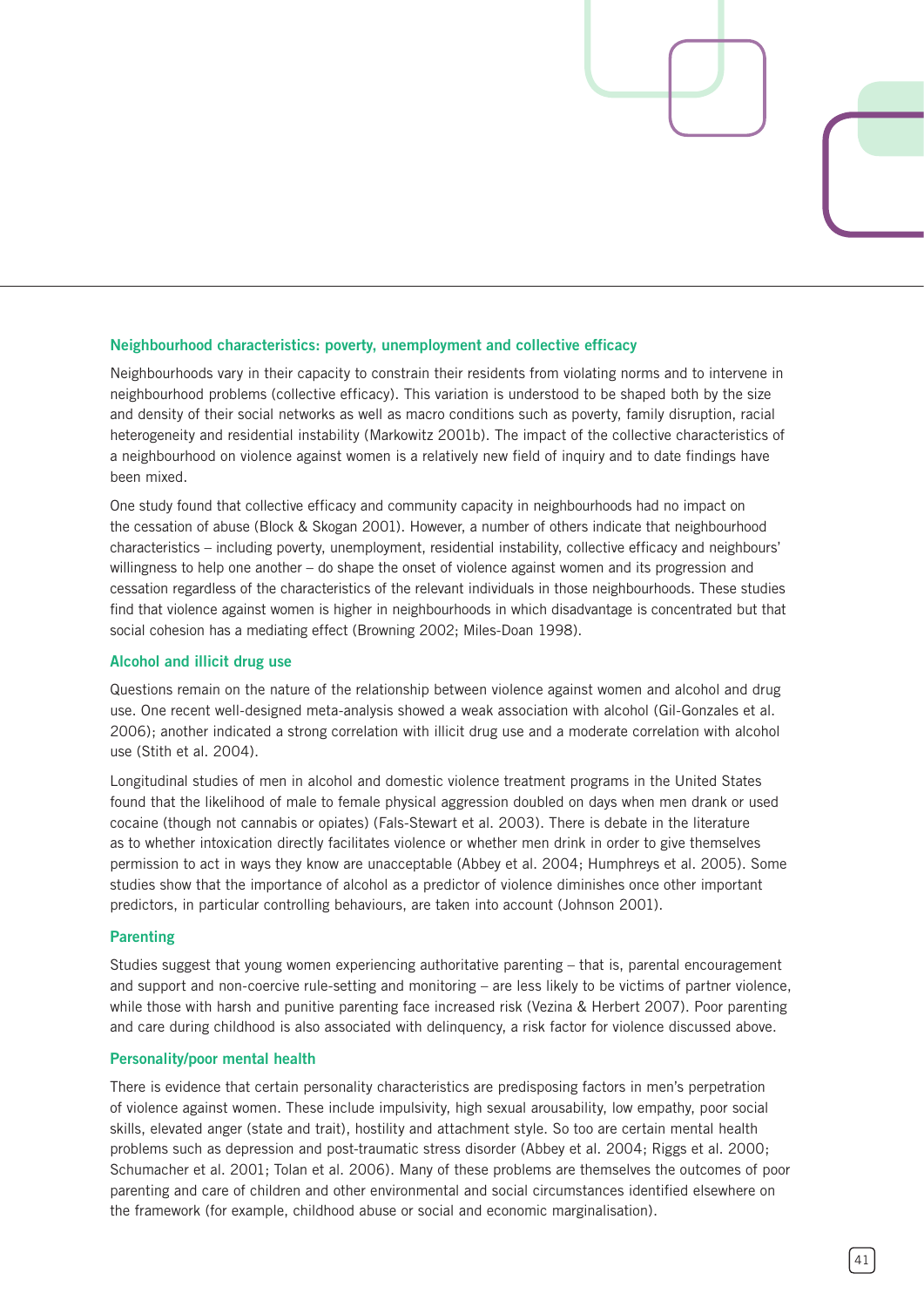

#### **Relationship and marital conflict**

Intimate partner violence is significantly more common in relationships characterised by conflict and discord (Riggs et al. 2000; Schumacher et al. 2001), though there is debate in the literature as to whether relationship stress is an outcome of violence rather than its cause (Riggs et al. 2000). Some experts have argued that relationship conflict interacts with the power structure of the family, being more likely to result in violence in relationships with an asymmetrical distribution of power (Heise 1998).

#### **Separation and divorce**

Separated women are at elevated risk of violence perpetrated by their former partners, including lethal violence, relative to those in intact unions (Brownridge 2006). Women are also at risk of increasingly severe violence when separating from violent partners (Riggs et al. 2000). Post-separation violence is often a continuation or escalation of violence that occurred during the relationship. However, there is also evidence that a substantial proportion of this violence is a new phenomenon (Riggs et al. 2000), suggesting its relevance to primary prevention. Factors associated with particularly elevated risk include:

- the act of leaving or trying to leave itself;
- time since separation, with the risk being greatest two to three months following separation and declining with time;
- the attitudes of the partner from whom women are separating (see discussion above); and
- the extent to which a woman is 'available' for victimisation, through, for example, her geographic accessibility to the perpetrator or through contact occurring during child access arrangements (Brownridge 2006; DeKeseredy et al. 2004).

Relationship conflict and separation and divorce are generally conceptualised in the literature as situational 'triggers' for violence.

#### **Pregnancy**

Surveys indicate that a large proportion of women reporting violence were pregnant at the time of the abuse (ABS 2006) and this in part reflects the fact that women in their reproductive years are more likely to be exposed to partner violence than their older counterparts (Campbell et al. 2004). Some qualitative research studies suggest ways in which pregnancy may increase risk for some women (Bacchus, Mezey & Bewley 2006). Pregnancy is a time of particular vulnerability to the impacts of violence once it has occurred. It is also a time when couples have increased contact with services and when they may be particularly focused on parenting and relationship issues, providing unique opportunities for primary prevention.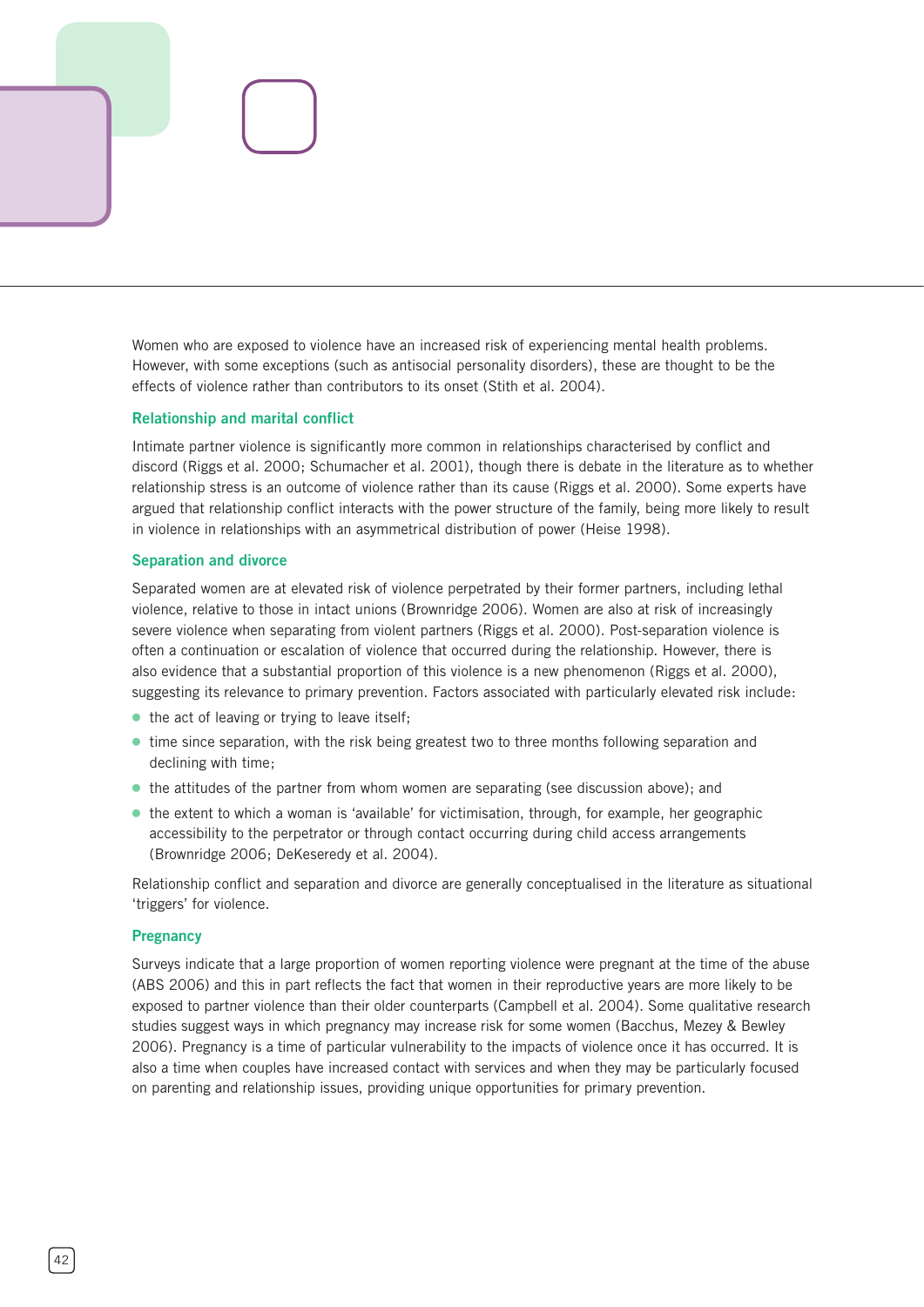# **The framework in detail: Primary prevention actions**

Designing primary prevention strategies to address violence against women is guided both by understanding of risk and protective factors and by evaluations of the effectiveness of existing initiatives. The research undertaken for this paper confirms the findings of other similar reviews. That is, that there have been very few rigorous evaluations (those involving comparison and control groups) of the impact of any strategies to address violence against women – whether intervention, early intervention or primary prevention – and even fewer evaluating the impact of primary prevention strategies (Tolan et al. 2006; WHO 2002). However, there are a number that have been evaluated for impact using less rigorous methodologies or that have been evaluated to determine their feasibility, acceptability and capacity to reach target populations (process evaluation).

In this section strategies that have one of following three levels of evidence are identified:

- effective interventions: those with a sound theoretical rationale (based on understanding of determinants of violence), evidence of implementation and evidence of effectiveness;
- promising interventions: those with a sound theoretical rationale and evidence of implementation; and
- potentially promising interventions: those that have a sound theoretical rationale only.

However, this should not be taken to suggest that the best and most important interventions can be found only among those strategies identified as 'effective', while those identified as 'promising' or 'potentially promising' necessarily are less valuable. Some of the strategies with the strongest theoretical rationale, such as community development and community mobilisation, have only rarely been evaluated. At the same time, their strong rationale makes them critical elements in future violence prevention efforts. On the other hand, other efforts such as school education programs have a substantial body of evidence supporting their effectiveness. The level of evidence supporting their use, while a reflection of their genuine effectiveness, is also in part an artefact of their widespread adoption. This suggests the importance of complementing these approaches with other promising strategies with equally compelling rationales.

The strategies are organised according to seven well-established methodologies proven effective in addressing other significant health and social issues. These methodologies can be deployed in the primary prevention of violence against women in the following ways:

#### **Direct participation programs** ⓦ

These programs can be targeted at men, women and children at the individual, relationship or group level to build the knowledge and skills required to establish and sustain equal, respectful, non-violent gender relationships; build individuals' access to the resources required for such relationships (such as effective early parenting and connections to social networks and institutions); or to seek to prevent or address the impacts of other factors linked to violence against women (for example, child abuse).

#### **Organisational and workforce development** ⓦ

This methodology is based on the understanding that organisations and organisational cultures have a powerful role in influencing the behaviours of individuals and groups and so can play a role in violence prevention by modelling non-violent, equitable and respectful gender relations. Organisational development strategies can also seek to harness resources for undertaking primary prevention. Workforce development involves building the skills of relevant workforces to implement primary prevention activity either informally and opportunistically or at a more formal level.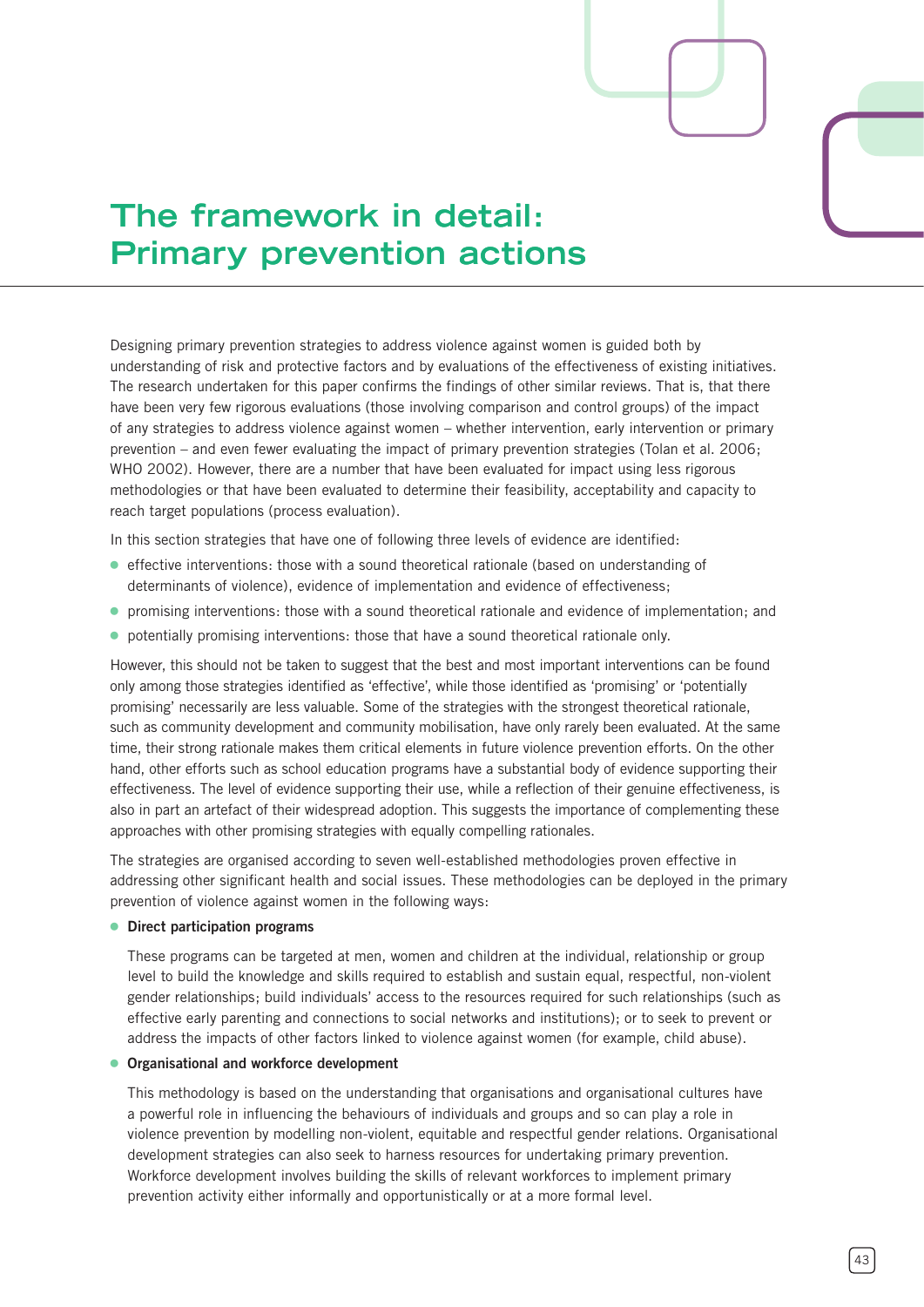#### **• Community strengthening**

This methodology aims to mobilise and support communities to address violence against women and the social norms that make it acceptable. These strategies can also be used to increase community access to the resources required for action and to address broader community-level risk factors for violence against women, such as high rates of early school leaving or localised violent peer cultures.

#### **Communications and social marketing** ⓦ

These methodologies aim to use a range of communication media to raise awareness of violence against women and address attitudes, behaviours and social norms that contribute to this problem. This includes mainstream television, radio and print media as well as the Internet and other new communications media, community forums, community arts and so on.

#### **Advocacy** ⓦ

Advocacy involves building collective activity and mobilisations to raise awareness of the issue of violence against women and to encourage governments, organisations, corporations and communities to take action on factors contributing to the problem.

#### **Legislative and policy reform** ⓦ

This involves the development of legislation, policies and programs that seek to address the factors underlying or contributing to violence against women.

#### **• Research, monitoring and evaluation**

Research and evaluation underpin activity in the other six areas by informing action, improving the evidence and knowledge base for future planning and enabling efforts to be both effectively targeted and monitored. Research findings are also important for advocacy and awareness raising activity.

Table 4 looks at the strategies in more detail.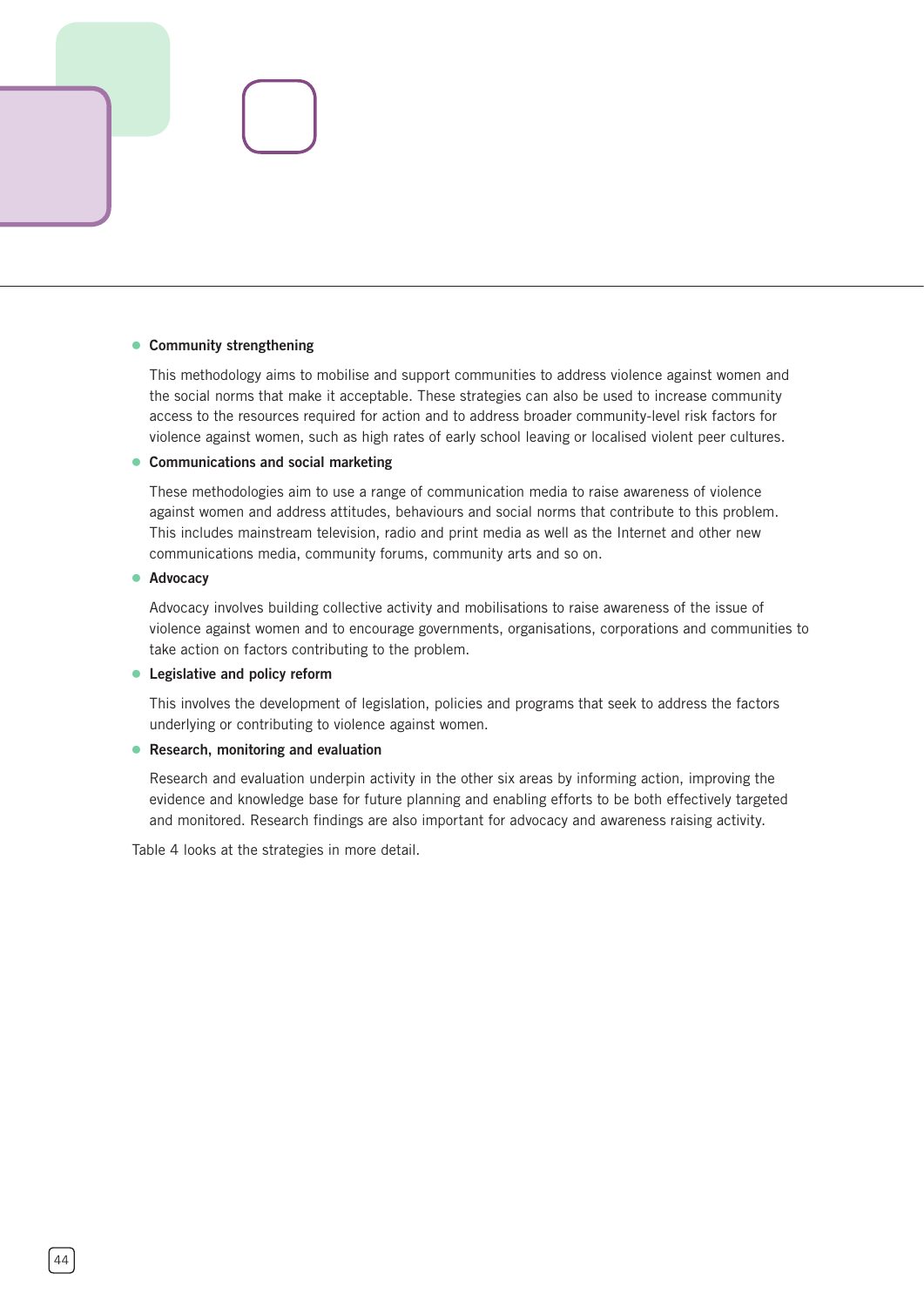### **Table 4: Strategies for the primary prevention of violence against women**

| Strategies                                                                                                                                                                                                                                                          | Comments                                                                                                                                                                                                                                                                                                                                                                                                                                                                                                                                                                                                                                                                                       | Underlying determinant/<br>contributing factor addressed                                                                                                                              |  |
|---------------------------------------------------------------------------------------------------------------------------------------------------------------------------------------------------------------------------------------------------------------------|------------------------------------------------------------------------------------------------------------------------------------------------------------------------------------------------------------------------------------------------------------------------------------------------------------------------------------------------------------------------------------------------------------------------------------------------------------------------------------------------------------------------------------------------------------------------------------------------------------------------------------------------------------------------------------------------|---------------------------------------------------------------------------------------------------------------------------------------------------------------------------------------|--|
| Direct participation programs                                                                                                                                                                                                                                       |                                                                                                                                                                                                                                                                                                                                                                                                                                                                                                                                                                                                                                                                                                |                                                                                                                                                                                       |  |
| Education programs delivered to adolescents<br>and young adults to address violence-<br>supportive attitudes and violent behaviour and<br>to promote respectful gender relations.                                                                                   | Good evidence of effectiveness in schools and<br>universities (Flood 2005-2006, 2006).<br>Critical conditions for success are that these<br>programs are intensive, lengthy, use a variety of<br>teaching and learning approaches and take a whole-<br>of-school approach.<br>Further work required to refine approaches and<br>build technical support and workforce skills.<br>Further investigation required to explore the viability<br>and efficacy of developing primary prevention<br>programs for pre-school and primary school<br>children.<br>Evidence of implementation in sporting<br>environments but not of effectiveness to date.<br>Focus has been largely on dating violence. | • Violence-supportive attitudes and norms<br>Beliefs about gender roles and identities and<br>gender equality                                                                         |  |
| Education and self-defence programs to<br>young women to reduce risk of victimisation /<br>enhance chances of escape.                                                                                                                                               | Small beneficial effect for education programs<br>(Hanson & Broom 2005)                                                                                                                                                                                                                                                                                                                                                                                                                                                                                                                                                                                                                        | • Violence-supportive attitudes and norms<br>• Beliefs about gender roles and identities and<br>gender equality<br>Situational factors associated with violence<br>exposure           |  |
| Programs to enhance parenting of young<br>women, improve their attachment to school<br>communities and supportive adults, and<br>enhance school achievement.                                                                                                        | Theoretical rationale.<br>No evaluations of impact on violence identified in<br>the review.                                                                                                                                                                                                                                                                                                                                                                                                                                                                                                                                                                                                    | Poor parenting and care of children<br>Limited access to systems of support<br>Social isolation                                                                                       |  |
| Interventions to increase young men's school<br>retention and achievement.                                                                                                                                                                                          | Theoretical rationale.                                                                                                                                                                                                                                                                                                                                                                                                                                                                                                                                                                                                                                                                         | Educational attainment                                                                                                                                                                |  |
| Programs to promote responsible fatherhood.                                                                                                                                                                                                                         | Some implementation of collaborative policies and<br>practices across domestic violence and fatherhood<br>services (Fletcher et al. 2001).<br>Some programs have targeted young parents<br>through ante-natal clinics (Gault 2006).                                                                                                                                                                                                                                                                                                                                                                                                                                                            | Poor parenting and care of children<br>Beliefs about gender roles and identities and<br>gender equality<br>Male dominance in relationships                                            |  |
| Counselling prior to cohabitation / marriage.                                                                                                                                                                                                                       | Limited evaluation to date suggests that<br>counselling prior to marriage/cohabitation has some<br>effectiveness in preventing violence (Hamby 1998).                                                                                                                                                                                                                                                                                                                                                                                                                                                                                                                                          | • Poor parenting and care of children<br>Beliefs about gender roles and identities and<br>gender equality<br>• Male dominance in relationships<br>• Marital and relationship conflict |  |
| Intensive clinical and social support for<br>women and young children affected by<br>intimate partner violence and for children<br>affected by child abuse and neglect (e.g.<br>counselling, psycho-educative groups, support<br>groups, mentoring, home visiting). | Includes numerous interventions specifically<br>addressing the impacts of violence, such as psycho-<br>educative programs for children who have witnessed<br>intimate partner violence, as well as broader family<br>support programs (Vezina & Herbert 2007)                                                                                                                                                                                                                                                                                                                                                                                                                                  | • Witnessing or experiencing interpersonal violence<br>as a child.<br>$\bullet$<br>Negative peer associations                                                                         |  |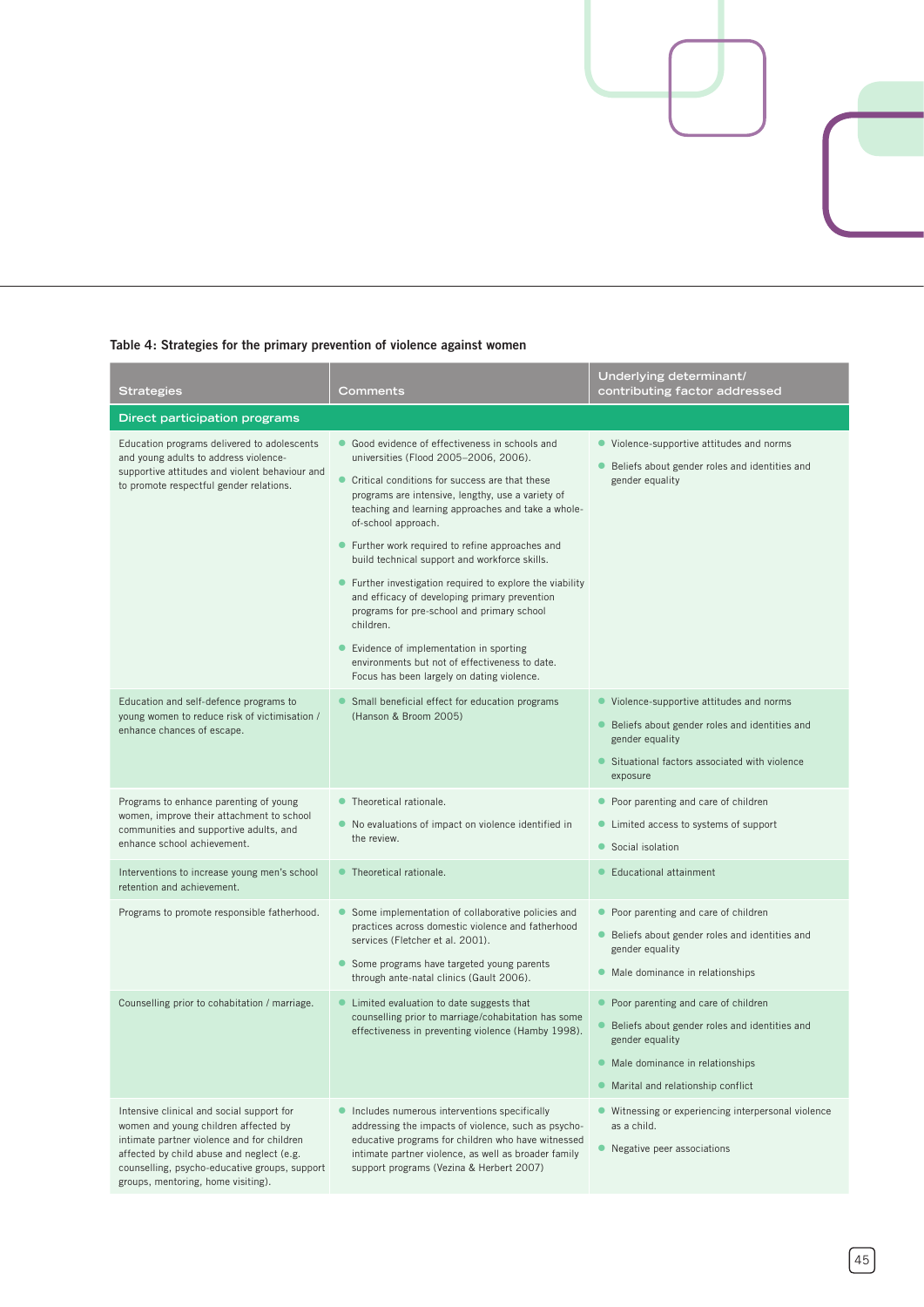| <b>Strategies</b>                                                                                                                                                                                                                                                                                                                                                                                                                                                                                                                                                                                                                                                                                                                                                                                                          | Comments                                                                                                                                            | Underlying determinant/<br>contributing factor addressed                                                                                                                                              |
|----------------------------------------------------------------------------------------------------------------------------------------------------------------------------------------------------------------------------------------------------------------------------------------------------------------------------------------------------------------------------------------------------------------------------------------------------------------------------------------------------------------------------------------------------------------------------------------------------------------------------------------------------------------------------------------------------------------------------------------------------------------------------------------------------------------------------|-----------------------------------------------------------------------------------------------------------------------------------------------------|-------------------------------------------------------------------------------------------------------------------------------------------------------------------------------------------------------|
| Direct participation programs continued                                                                                                                                                                                                                                                                                                                                                                                                                                                                                                                                                                                                                                                                                                                                                                                    |                                                                                                                                                     |                                                                                                                                                                                                       |
| Interventions to build women's connections<br>to social networks and support services (e.g.<br>neighbourhood houses, support groups,<br>recreational activities, school/community<br>initiatives, mentoring programs).<br>Programs to build men's connections to<br>social support networks, especially following<br>separation.                                                                                                                                                                                                                                                                                                                                                                                                                                                                                           | • Theoretical rationale and some evidence of<br>implementation (Immigrant Women's Domestic<br>Violence Service 2006).                               | Social isolation<br>• Poor access to systems of support<br>Divorce/separation                                                                                                                         |
| Broader programs targeting identified risk<br>factors for violence against women in the<br>course of addressing other health and social<br>issues including:<br>• Interventions to support positive early<br>parenting and family functioning (e.g.<br>home visitation services, casework<br>support, group programs).<br>Interventions to prevent delinquency,<br>especially among young men.<br>Alcohol and drug prevention programs.<br>Programs to increase men's participation<br>in education, employment and training.<br>Mental health programs for young men,<br>especially early intervention programs for<br>Post Traumatic Stress Disorder (PTSD),<br>depression and personality disorder.<br>Programs aimed at reducing the use and<br>acceptance of violence and building non-<br>violent means of relating. | Theoretical rationale but no evaluations identified<br>that assessed the effectiveness of these approaches<br>in preventing violence against women. | • Alcohol and illicit drug use<br>Peer violence<br>Education, occupation, income<br>Employment<br>$\bullet$<br>Personality characteristics<br>Poor parenting and care of children<br>Social isolation |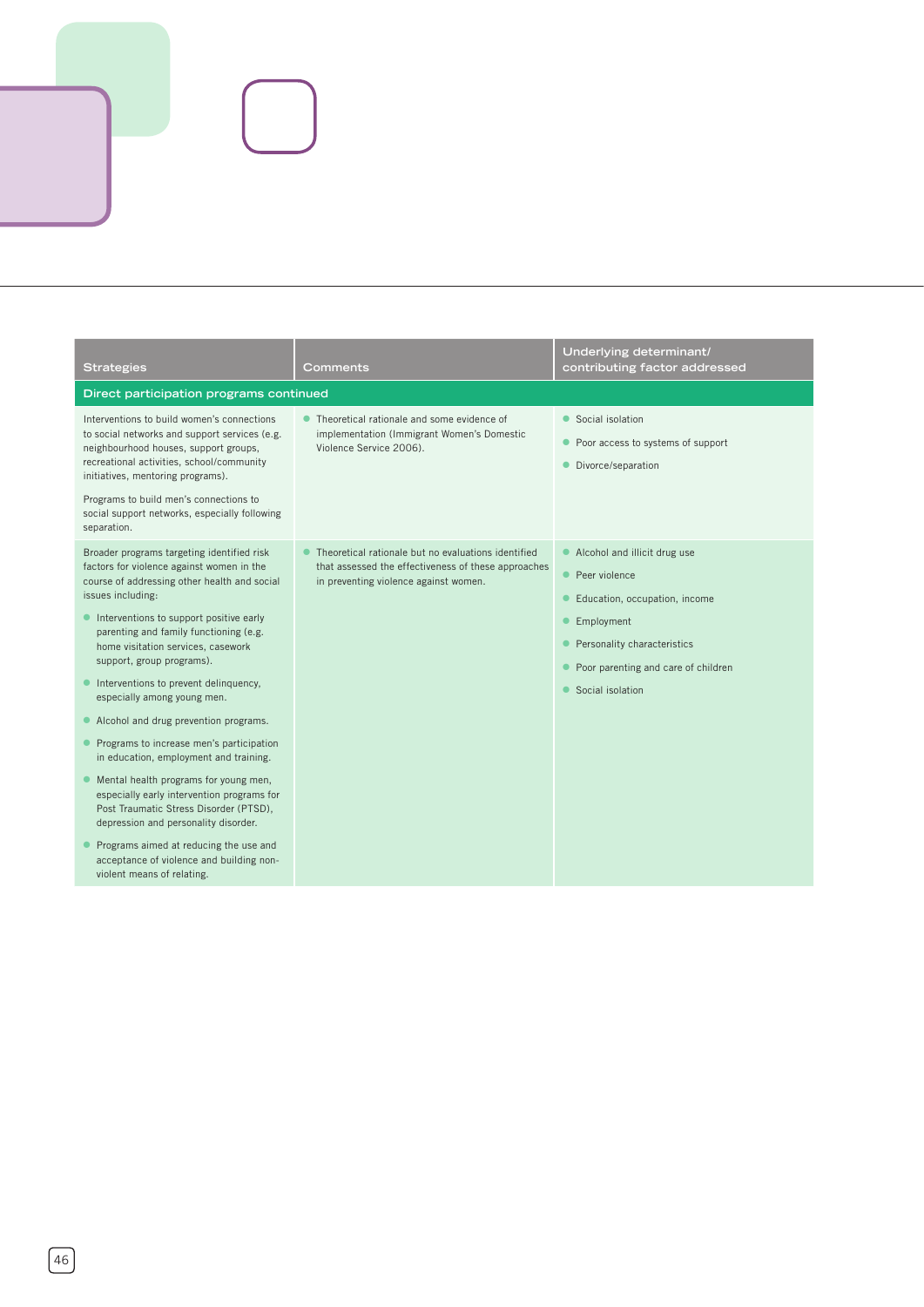| <b>Strategies</b>                                                                                                                                                                                                                                                                                                                                                                         | Comments                                                                                                                                                                                                                                                                                                                                                                                                                                                                                              | Underlying determinant/<br>contributing factor addressed                                                                                                                                    |  |
|-------------------------------------------------------------------------------------------------------------------------------------------------------------------------------------------------------------------------------------------------------------------------------------------------------------------------------------------------------------------------------------------|-------------------------------------------------------------------------------------------------------------------------------------------------------------------------------------------------------------------------------------------------------------------------------------------------------------------------------------------------------------------------------------------------------------------------------------------------------------------------------------------------------|---------------------------------------------------------------------------------------------------------------------------------------------------------------------------------------------|--|
| Organisational and workforce development                                                                                                                                                                                                                                                                                                                                                  |                                                                                                                                                                                                                                                                                                                                                                                                                                                                                                       |                                                                                                                                                                                             |  |
| Support of key workforces (voluntary and<br>paid, government and non-government) to<br>build their capacity to influence attitudes<br>and behaviours of target populations in<br>naturalistic contexts. Includes, for example,<br>technical resources, training, support.                                                                                                                 | • Existing programs have targeted health care<br>personnel (Taft 2004), faith leaders (Family<br>Violence Prevention Fund 2006) and sports<br>coaches working with young boys (AFL 2005).<br>• Evaluation of workplace training to prevent sexual<br>harassment demonstrates evidence of effect<br>on broader organisational cultures, regardless<br>of whether or not individual training had been<br>undertaken (Antecol & Cobb-Clark 2003).                                                        | • Masculine peer and organisational cultures<br>● Belief in rigid gender roles/weak support for gender<br>equality<br>Male sense of entitlement<br>• Male dominance and control of wealth   |  |
| Building organisational environments that<br>are safe and welcoming for women and<br>that model respectful gender relations,<br>abhorrence for violence against women and<br>non-violent means of communication and<br>conflict resolution. May involve a range of<br>strategies including coalition-building within<br>organisations, policies and procedures and<br>workplace training. | • No evaluations of effectiveness, though such<br>programs have been implemented in a range of<br>settings including health care facilities (Taft 2004),<br>sports clubs (AFL 2005), places of worship/faith<br>communities (Jones et al. 2006; Wolfe et al. 2001)<br>and other workplaces (Finucane & Finucane 2004).                                                                                                                                                                                | • Masculine peer and organisational cultures<br>• Belief in rigid gender roles/weak support for gender<br>equality<br>• Male sense of entitlement<br>• Male dominance and control of wealth |  |
| Building skills and technical capacity in key<br>workforces to plan, implement and evaluate<br>primary prevention interventions.                                                                                                                                                                                                                                                          | • No evaluations identified. However, these<br>interventions have a sound theoretical rationale and<br>are important given that primary prevention is an<br>emergent area of practice.                                                                                                                                                                                                                                                                                                                | All                                                                                                                                                                                         |  |
|                                                                                                                                                                                                                                                                                                                                                                                           |                                                                                                                                                                                                                                                                                                                                                                                                                                                                                                       |                                                                                                                                                                                             |  |
| <b>Community strengthening</b>                                                                                                                                                                                                                                                                                                                                                            |                                                                                                                                                                                                                                                                                                                                                                                                                                                                                                       |                                                                                                                                                                                             |  |
| Identifying and supporting leadership to<br>promote primary prevention of violence<br>against women                                                                                                                                                                                                                                                                                       | Evidence of implementation (Davis, Parks & Cohen<br>2006; Family Violence Prevention Fund 2004a;<br>Michau 2005).                                                                                                                                                                                                                                                                                                                                                                                     | • Attitudes and social norms pertaining to violence<br>against women                                                                                                                        |  |
| Building networks and coalitions to address<br>violence against women and address social<br>norms that make it acceptable.                                                                                                                                                                                                                                                                | Has been implemented in a range of developed and<br>developing country settings, including Indigenous<br>communities in Australia (PADV 2003), other<br>Western contexts (Davis, Parks & Cohen 2006)<br>and international contexts (Secretary General<br>2006), with evaluations suggesting high levels of<br>acceptability and good reach.<br>Knowledge and technical resources for community<br>development strategies are well developed (Family<br>Violence Prevention Fund 2004a), although they | Beliefs and practices relating to gender roles and<br>identities<br>Attitudes to violence against women<br>• Neighbourhood characteristics                                                  |  |
|                                                                                                                                                                                                                                                                                                                                                                                           | must be adapted to local settings.                                                                                                                                                                                                                                                                                                                                                                                                                                                                    |                                                                                                                                                                                             |  |
| Interventions to increase collective efficacy<br>and social cohesion with a focus on taking<br>action on violence against women.                                                                                                                                                                                                                                                          | As above.                                                                                                                                                                                                                                                                                                                                                                                                                                                                                             | Collective efficacy<br>$\bullet$<br>Social cohesion                                                                                                                                         |  |
| Interventions that increase supportive<br>community infrastructure, particularly<br>supports for women affected by violence<br>against women.                                                                                                                                                                                                                                             | Theoretical rationale.                                                                                                                                                                                                                                                                                                                                                                                                                                                                                |                                                                                                                                                                                             |  |
| Broad-based initiatives which seek to build<br>social connections, social cohesion and<br>community efficacy.                                                                                                                                                                                                                                                                             | No evaluations identified assessing impact on violence<br>against women.                                                                                                                                                                                                                                                                                                                                                                                                                              |                                                                                                                                                                                             |  |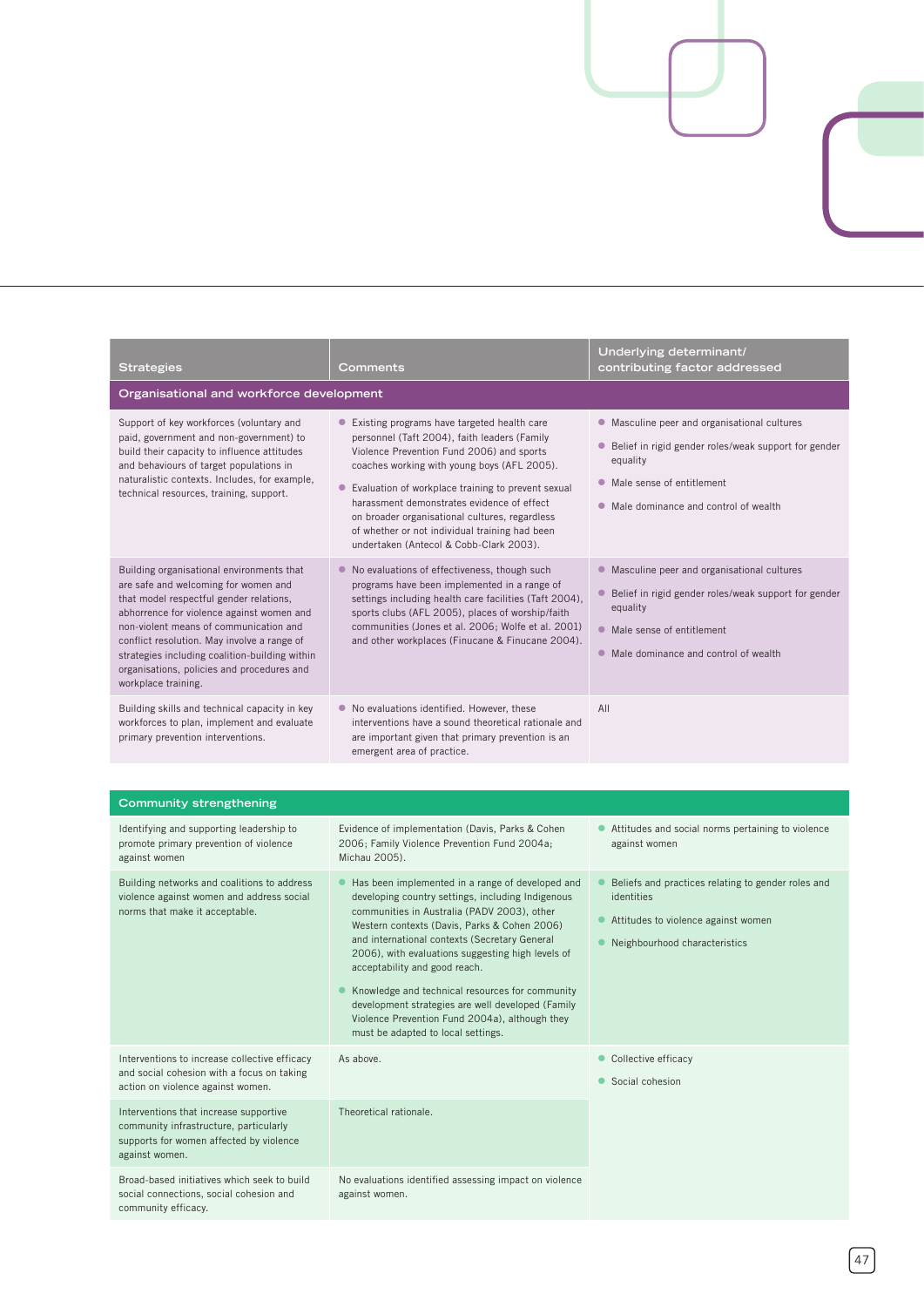| <b>Strategies</b>                                                                                                                                                                                                                                                                                      | Comments                                                                                                                                                                                                                                                                                                                                                                                     | Underlying determinant/<br>contributing factor addressed                                                                                     |
|--------------------------------------------------------------------------------------------------------------------------------------------------------------------------------------------------------------------------------------------------------------------------------------------------------|----------------------------------------------------------------------------------------------------------------------------------------------------------------------------------------------------------------------------------------------------------------------------------------------------------------------------------------------------------------------------------------------|----------------------------------------------------------------------------------------------------------------------------------------------|
| Communications and social marketing                                                                                                                                                                                                                                                                    |                                                                                                                                                                                                                                                                                                                                                                                              |                                                                                                                                              |
| Whole-of-population advertising campaigns<br>(television, radio, print media, new<br>technologies).                                                                                                                                                                                                    | • Few evaluations of effectiveness, but where these<br>exist there is evidence that they work (Donovan &<br>Vlais 2005).<br>• Most effective when implemented in concert with<br>other strategies (e.g. community strengthening,<br>direct participation programs).<br>Important that these are based on theoretical<br>understanding of violence and attitudinal and<br>behavioural change. | Gender role identity and beliefs about gender<br>$\bullet$<br>equality<br>Attitudes and social norms pertaining to violence<br>against women |
| Use of existing media to canvass issues<br>associated with violence and its perpetration<br>(e.g. opinion pieces, articles).                                                                                                                                                                           | No evaluations identified assessing impact on violence<br>against women.                                                                                                                                                                                                                                                                                                                     |                                                                                                                                              |
| Training and technical resources for media<br>personnel to improve the portrayal of violence,<br>violence against women and gender roles and<br>relations in the media.<br>May also include organisational development<br>strategies in media organisations (e.g. policy<br>and protocol development). | Evidence of implementation and of impact on media<br>portrayals (Ryan, Anastario & DaCunha 2006).                                                                                                                                                                                                                                                                                            |                                                                                                                                              |
| Community forums to raise awareness of<br>violence against women and its correlates.                                                                                                                                                                                                                   | Evidence of implementation (Davis, Parks & Cohen<br>2006; PADV 2003).                                                                                                                                                                                                                                                                                                                        |                                                                                                                                              |
| Use of community arts and community<br>theatre to raise awareness of violence against<br>women and its impacts and causes.                                                                                                                                                                             | Evidence of implementation (Davis, Parks & Cohen<br>2006; Finucane & Finucane 2004).                                                                                                                                                                                                                                                                                                         |                                                                                                                                              |

| <b>Advocacy</b>                                                                                                                             |                                                                                                                                            |                                                                                          |  |
|---------------------------------------------------------------------------------------------------------------------------------------------|--------------------------------------------------------------------------------------------------------------------------------------------|------------------------------------------------------------------------------------------|--|
| Identifying and supporting key opinion leaders<br>to take a stand on violence against women.                                                | Evidence of implementation, including the White<br>Ribbon Campaign.                                                                        | Attitudes and social norms toward violence against<br>women                              |  |
| Mobilising networks to take a stand on<br>violence in communities and organisations<br>and to lobby for legislative and program<br>reforms. | Evidence of implementation in local and community-<br>based events and campaigns (Davis, Parks & Cohen<br>2006: Finucane & Finucane 2004). | Attitudes toward violence against women<br>Weak sanctions against violence against women |  |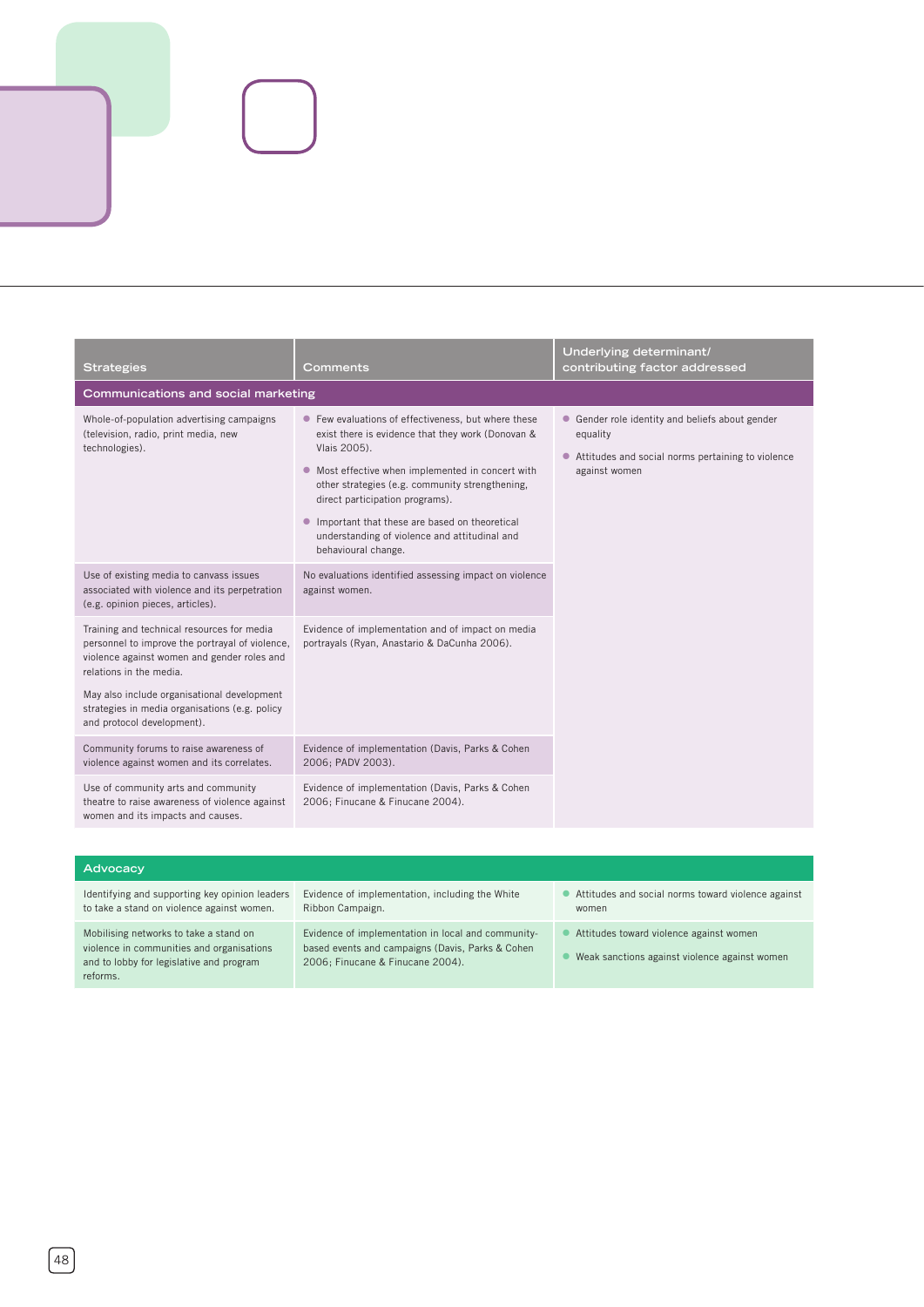| <b>Strategies</b>                                                                                                                                                                                                                                                                                                                 | Comments                                                                                                                                                                                                                                                                                                                                                 | Underlying determinant/<br>contributing factor addressed                                                                                                                                                                                                                                             |  |
|-----------------------------------------------------------------------------------------------------------------------------------------------------------------------------------------------------------------------------------------------------------------------------------------------------------------------------------|----------------------------------------------------------------------------------------------------------------------------------------------------------------------------------------------------------------------------------------------------------------------------------------------------------------------------------------------------------|------------------------------------------------------------------------------------------------------------------------------------------------------------------------------------------------------------------------------------------------------------------------------------------------------|--|
| Legislative and Policy reform                                                                                                                                                                                                                                                                                                     |                                                                                                                                                                                                                                                                                                                                                          |                                                                                                                                                                                                                                                                                                      |  |
| Regulation of the portrayal of women, gender<br>roles and relations and violence in the media.                                                                                                                                                                                                                                    | Evidence of implementation (Ryan, Anastario &<br>DaCunha 2006).                                                                                                                                                                                                                                                                                          | • Gender role identity and beliefs about gender<br>equality<br>• Attitudes and social norms pertaining to violence<br>against women                                                                                                                                                                  |  |
| Legislation and policy to maximise women's<br>safety in the course of divorce and separation<br>(e.g. custody provisions, access centres).                                                                                                                                                                                        | Theoretical rationale.                                                                                                                                                                                                                                                                                                                                   | • Separation as a situational factor associated<br>with the initiation or intensification of intimate<br>partner violence                                                                                                                                                                            |  |
| Support for policy platforms and programs to:<br>• address gender inequality<br>• support poverty reduction<br>address the use and acceptance of<br>interpersonal and collective violence<br>strengthen access to education,<br>employment and income<br>build social cohesion and collective<br>efficacy at the community level. | Theoretical rationale.                                                                                                                                                                                                                                                                                                                                   | Institutional and cultural support for, or weak<br>sanctions against, gender inequality and rigid<br>gender roles<br>• Support for the privacy and autonomy of the family<br>• Unequal distribution of material resources (e.g.<br>employment, education)<br>Community cohesion, collective efficacy |  |
| Support for policy platforms and legislation to<br>address the use and acceptance of violence,<br>in particular violence against women.                                                                                                                                                                                           | Evidence of implementation in international contexts<br>(WHO & Butchart 2004), at national levels in<br>developing and developed countries (Family Violence<br>Focus Group 2002; Fanslow 2005; Secretary<br>General 2006; UN Population Fund 2006; WHO &<br>Butchart 2004), and at local and state levels (Oregon<br>Department of Human Services 2006). | Ethos condoning violence as a means of settling<br>$\bullet$<br>interpersonal, civic or political disputes                                                                                                                                                                                           |  |
|                                                                                                                                                                                                                                                                                                                                   |                                                                                                                                                                                                                                                                                                                                                          |                                                                                                                                                                                                                                                                                                      |  |

| <b>Research and evaluation</b>                                                                                              |                                                                                                 |     |  |
|-----------------------------------------------------------------------------------------------------------------------------|-------------------------------------------------------------------------------------------------|-----|--|
| Research to use as a basis for planning,<br>advocacy and awareness raising (including<br>research to document the problem). | Theoretical rationale. No evaluations identified<br>assessing impact on violence against women. | All |  |
| Evaluation to build an evidence base for<br>future activity.                                                                | Theoretical rationale. No evaluations identified<br>assessing impact on violence against women. |     |  |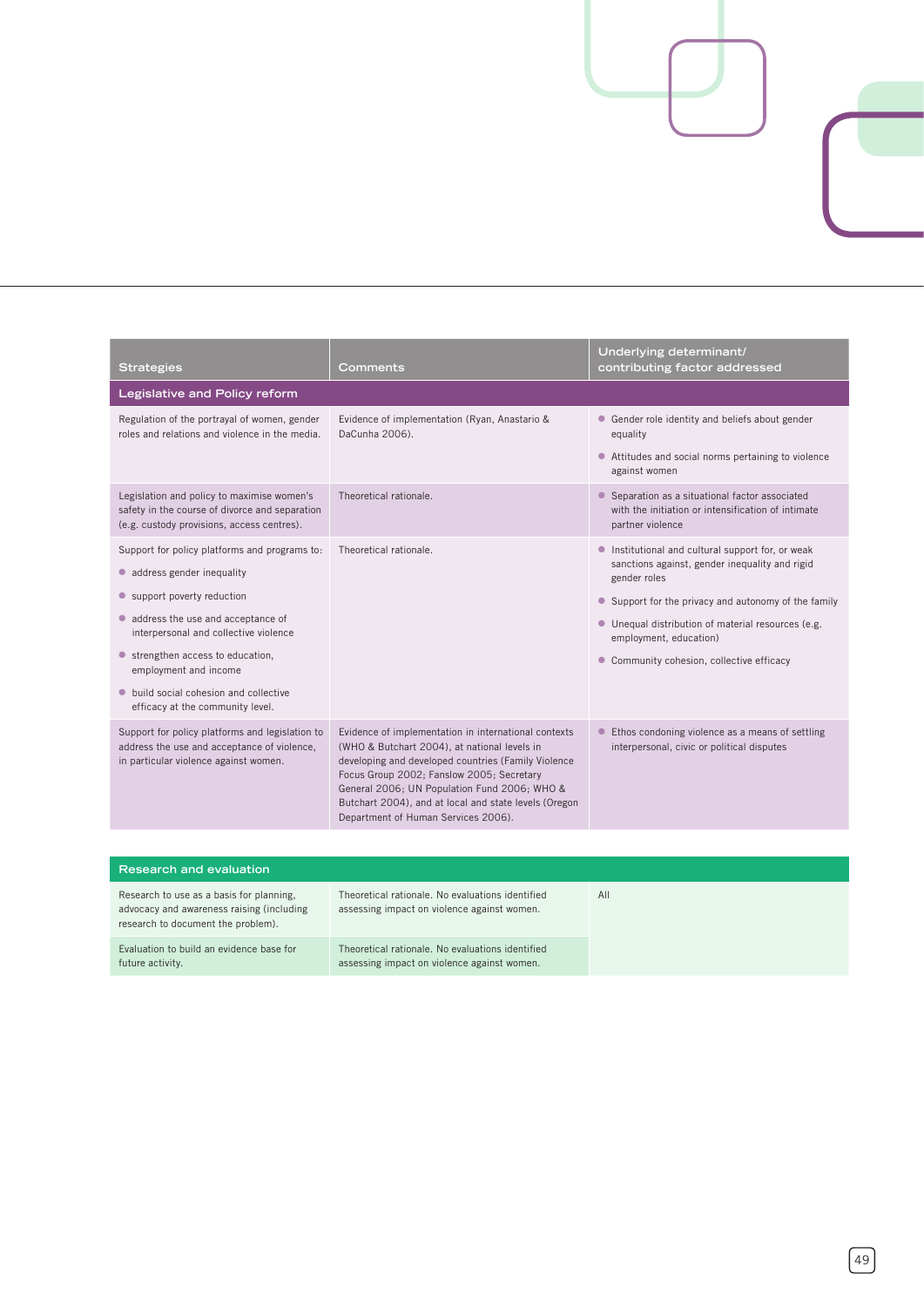# **The framework in detail: Population groups**

As discussed earlier in this paper, an effective program of primary prevention will require a combination of both universal and selective interventions. Selective interventions may be required for groups in the population:

- who are at higher risk of perpetrating or being subject to violence, and hence require more intensive intervention;
- who are particularly vulnerable to the impacts of violence against women once it has occurred;
- for whom universal interventions are likely to have limited reach, and hence who may require interventions tailored to their particular needs; and
- who are at a stage of the life-cycle when risk accumulates or when the factors influencing violence are amenable to intervention.

### Men and boys

While men have long been seen as important targets for interventions as perpetrators, there has been increasing recognition they are also a critical target for primary prevention of violence against women (Michau 2005). There are a number of reasons for this:

- While most men do not perpetrate violence against women, it is perpetrated largely by men.
- Men are more likely than women to hold attitudes which support or are linked to the perpetration of violence (VicHealth 2006).
- Constructions of masculinity play a crucial role in shaping some men's perpetration of physical and sexual assault (Flood & Pease 2006).
- Men have a positive role to play in helping to end men's violence against women (Flood 2005–06), and have a stake in doing so.
- Men play an important role in shaping the attitudes and behaviours of children (as parents) and of other boys and young men (for example, as peers, colleagues, sporting role models, coaches and the like).

There is a growing body of experience and knowledge regarding effective violence prevention practice among boys and young men, often grounded in wider efforts to involve men in building gender equality.1

### Women and girls

Historically, the focus of primary prevention has been on women and girls. The emphasis has been on education and community awareness programs which teach them to protect themselves from violence by, for example, watching out for the 'warning signs' of abuse in relationships, avoiding risky situations or responding effectively to them, using clear and effective communication in sexual and intimate situations or rejecting violence-supportive myths and norms (Hanson & Gidycz 1993). While such strategies have an obvious rationale, they have also been criticised for placing responsibility for violence with women; potentially exacerbating victim-blaming or resulting in self-blame when the skills and lessons learnt 'fail' (Yeater & O'Donohue 1999).

See, for example, publications by Bannon and Correia (2006); Esplen (2006); Family Violence Prevention Fund (2003, 2004b); Flood (2005–06); Funk (2006); Greig and Peacock (2005); Instituto Promundo (2002); Ruxton (2004).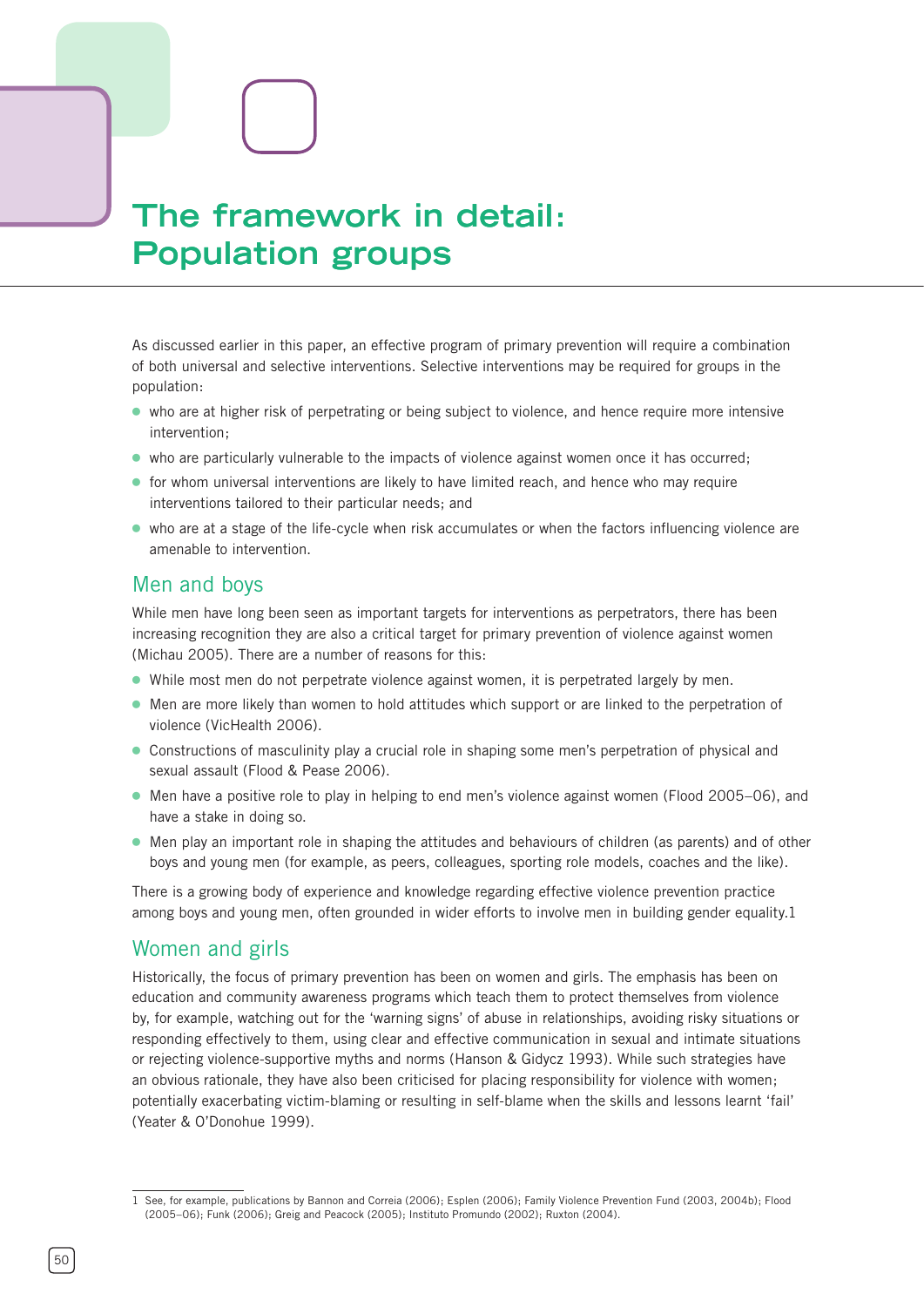Nevertheless, there are a number of reasons for targeting primary prevention to women:

- Education programs are unlikely to reach, or be effective for, all men (Yeater & O'Donohue 1999).
- Such education can help increase women's critical understanding of violence against women and builds on existing skills in recognising, resisting and rejecting violence. There is evidence of the effectiveness of such programs (see p. 43).
- Educating women can change men: by shifting women's expectations of partners and intimate relations, interventions may increase the pressures on and incentives for heterosexual men to adopt non-violent practices and identities (Adams-Curtis & Forbes 2004). Women also play an important role as parents in socialising children.

Yeater and O'Donohue (1999) suggest that women's and men's education programs should complement each other, to create synergistic effects which will accelerate shifts in social norms and gender relations.

The review of intervention strategies (see p. 43) also suggests there is considerable potential to support activity among women and girls which goes beyond education and behavioural and attitudinal change to addressing some of the contextual factors contributing to their vulnerability (such as poor parenting and care, social isolation, limited attachments to supportive adults) and to empowering women to achieve change at both the individual and broader community levels. For example, community mobilisation and leadership approaches have been very successful among immigrant and refugee women in empowering women and perhaps in shifting community norms (Immigrant Women's Domestic Violence Service 2006).

## Children and young people

A strong body of evidence from a range of fields indicates that one of the most powerful ways of preventing problems in adulthood is by intervening in childhood and adolescence (Carter 2000). This is similarly the case in the prevention of violence against women:

- Some of the pathways to the perpetration of violence against women (and to a lesser extent victimisation) are complex. Many of the factors that increase risk are particularly salient in childhood (for example, poor parenting and care, child abuse and neglect) and adolescence (for example, alcohol and drug use, delinquency, negative peer associations). Intervening early in the life-cycle provides the opportunity to interrupt trajectories which might otherwise result in perpetration or victimisation (Vezina & Herbert 2007).
- Children and young people's adult relationships are shaped by the norms and practices they take on in adolescence (National Campaign Against Violence and Crime 1998). Consequently, intervening at this stage can change children, and young people's personal and relationship trajectories.
- Violence-supportive attitudes and violence in intimate relationships are a particular concern among young men compared with their older counterparts (Flood & Pease 2006). In part reflecting this, the prevalence of violence against women is highest among young women (ABS 2006). Though these patterns are thought to moderate with increasing age, this does suggest the need to target existing patterns of dating violence and normative support among young men (Flood & Pease 2006).
- As discussed elsewhere in this paper, some of the strongest evidence is for interventions with young people (see p. 15).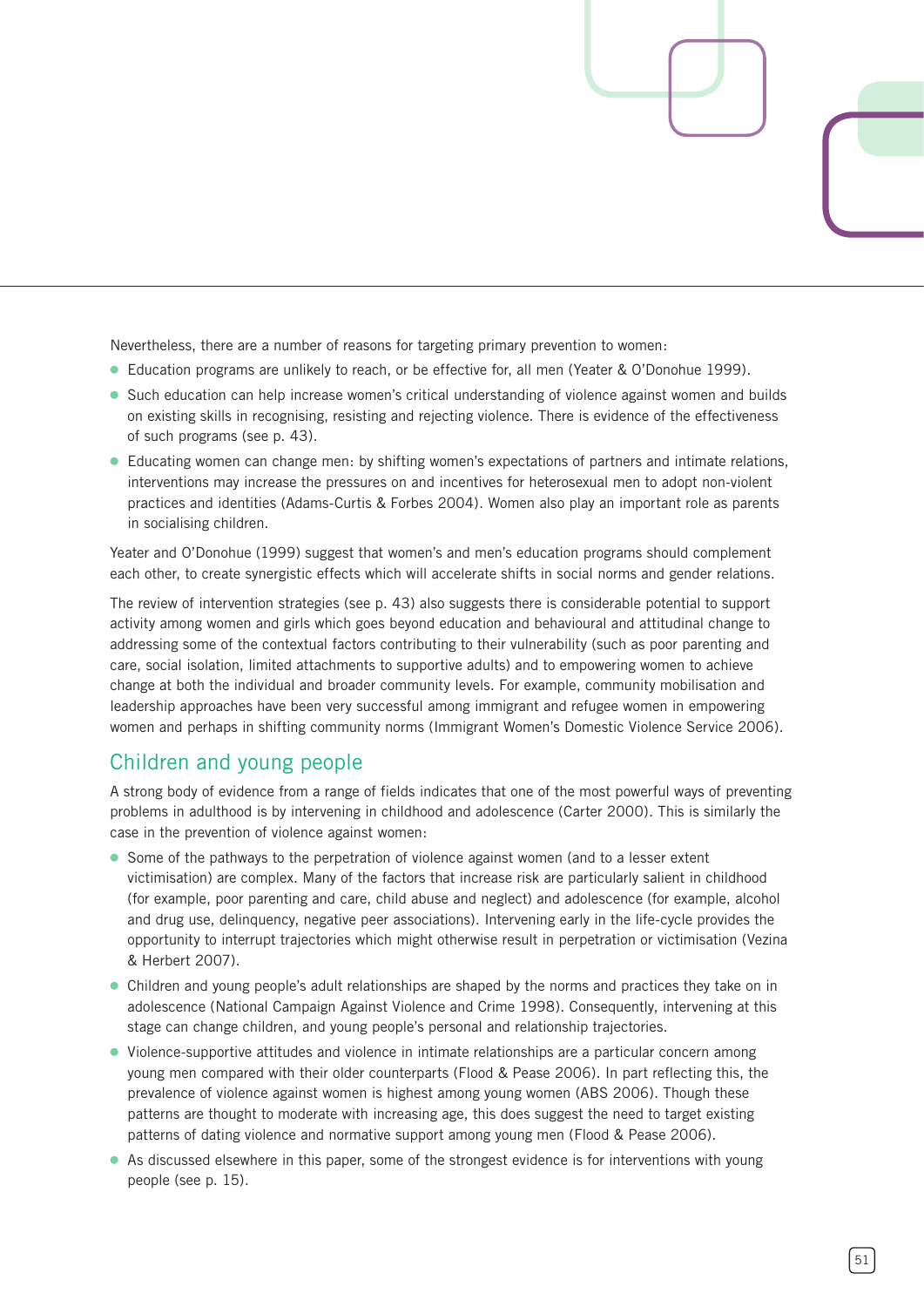To date most interventions targeted to young people have been delivered through school settings. However, young people who are particularly at risk (whether as victims, perpetrators or witnesses to violence) are not at school, are unemployed or are young parents. This suggests the need to complement school-based interventions with strategies delivered through community-based settings such as youth centres, recreation centres and the like (Vezina & Herbert 2007).

At the same time it is important to note that violence occurs across the life-cycle and that it is important to ensure that strategies to reach older men and women are also considered in a primary prevention plan.

# Communities affected by social and economic disadvantage

As indicated in the previous section, unemployment, low income and poor educational attainment are contributors to violence against women, though the association is modest. There is emerging evidence that violence against women may be more prevalent in neighbourhoods affected by accumulated disadvantage. There is also a strong consensus in the literature that women experiencing social and economic disadvantage are particularly vulnerable to violence once it has started.

## Rural communities

While United States research indicates a higher prevalence of intimate partner violence in rural areas (Gallup-Black 2005; Vezina & Herbert 2007), it is not known whether in the Australian context living in a rural location is itself a risk factor for intimate partner violence. The Victorian Community Attitudes Survey found that rural location was not a predictor of holding attitudes supportive of violence against women. Nevertheless, some rural communities have recently been particularly affected by both rapid economic and demographic change and drought. These may increase exposure to known determinants of violence against women such as poverty and unemployment (Addison 2001).

There is a consensus in the literature that there is considerable diversity in the cultural, social and economic characteristics of rural communities and that violence prevention efforts in rural Victoria must move beyond 'homogenised stereotypes and assumptions' to develop primary prevention strategies relevant to specific local contexts (Hastings & MacLean 2002; Immigrant Women's Domestic Violence Service 2006).

# Indigenous communities

There is now strong evidence that women from Indigenous backgrounds face a significantly higher risk of exposure to violence against women, suffer more severe forms of abuse and face particular barriers to addressing violence once it has started (Mouzos & Makkai 2004; Victorian Indigenous Family Violence Task Force 2003).

Indigenous communities share in common with the wider community the underlying conditions contributing to violence against women, such as gender power imbalances and violence-supportive social norms. However, the higher prevalence of violence in this community is widely understood to be due to the impacts of the contemporary social and economic marginalisation of Indigenous Victorians and the historical impacts of colonisation and associated disruption to Indigenous culture and identity: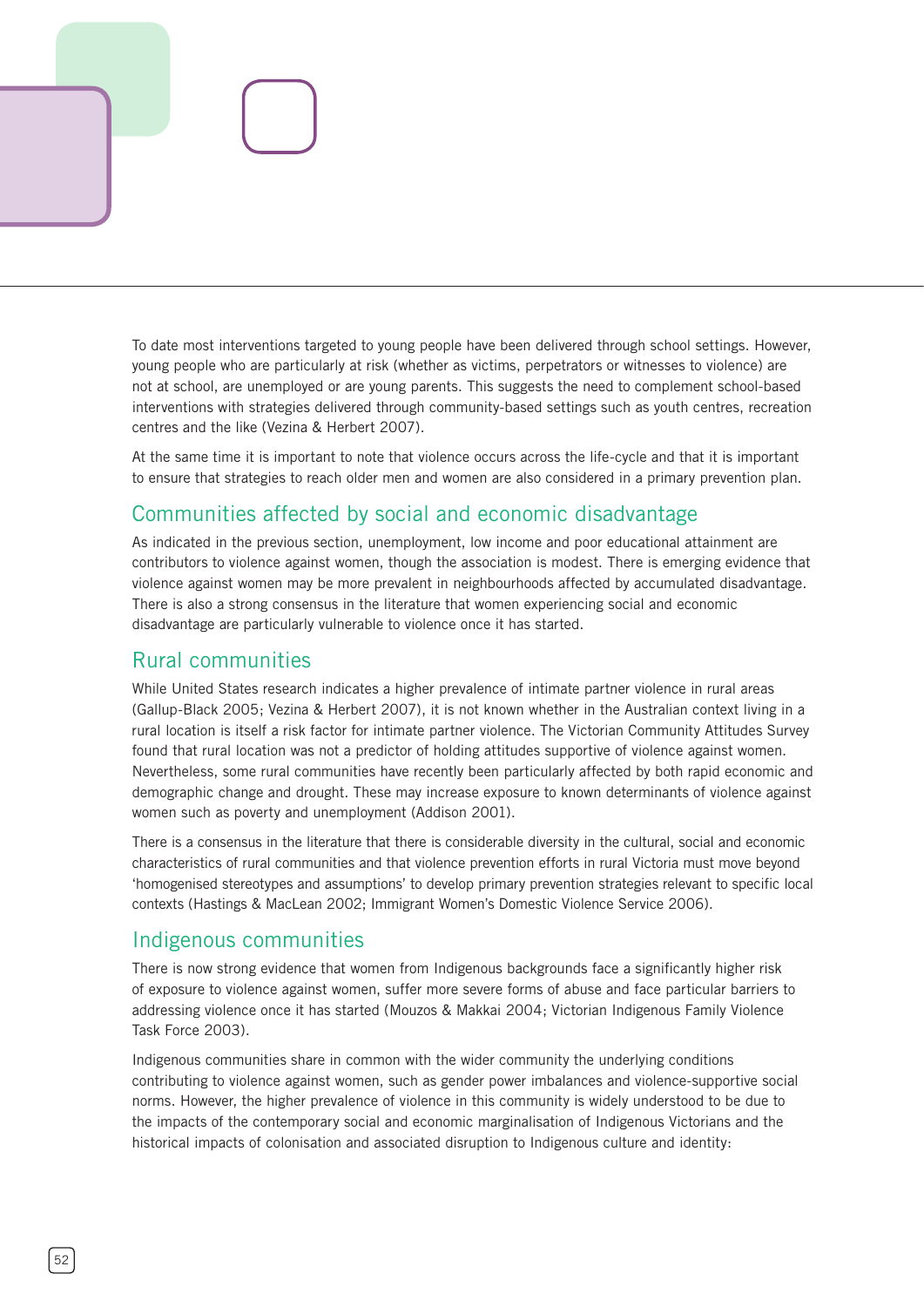*… any response to family violence in Indigenous communities needs to acknowledge the social, cultural and historical context of that community… Historically, programs have been ineffective because they have: ignored the impacts of colonisation on community, spiritual and cultural identity and wellbeing; compartmentalised the associated problems of family violence; lacked a whole-of-community focus; not adopted a developmental approach to service delivery and community involvement and ownership (PADV 2003).*

National and international experience suggests that programs to address family violence in Indigenous communities are likely to be most effective when they are:

- **.** driven by Indigenous communities themselves;
- based on partnerships between and among community and government agencies; ⓦ
- based on holistic approaches to community violence. This is supported by evaluations of good practice initiatives documented in North America, New Zealand and Canada; and
- culturally appropriate, with this reflected in program characteristics and practices (Aboriginal and Torres Strait Islander Social Justice Commissioner and Human Rights and Equal Opportunity Commission 2006; Aboriginal and Torres Strait Islander Women's Taskforce on Violence 1999; Cripps 2007; Department of Aboriginal and Torres Strait Islander Policy and Development 2000; PADV 2003; Memmott et al. 2006; Oregon Department of Human Services 2006).

Very few examples of discrete primary prevention interventions targeted at Indigenous communities were identified in the literature review and few of these had been evaluated. However, there were a number of intervention initiatives which integrated some elements of primary prevention. Promising approaches identified included education programs and resources for children and young people, community resource centres, media campaigns and community forums, local theatre, and community development approaches including men's and women's camps and night patrols (Cunneen 2002; PADV 2003). Strategies targeted specifically to Indigenous men included mentoring programs, father–son initiatives, men's meeting places and healing camps and journeys (Blagg 2001).

The findings of this review, together with consultation with Indigenous stakeholders in the course of preparing this paper, suggest the need for further work to be led by Indigenous communities in collaboration with government to investigate strategies to strengthen primary prevention of violence affecting Victorian Indigenous communities.

# Culturally and linguistically diverse (CALD) communities including refugees

Over 13% of the Victorian population was born in a non-English speaking country, one in five Victorians speaks a language other than English at home and a further 20.1% have at least one parent born in a country where English is not the main language spoken (VOMA 2002). Victorians come from over 200 countries, speak over 180 languages and dialects and follow over 100 religious faiths. Victoria's CALD population also comprises groups at different stages of acculturation and settlement, from the wellestablished western European communities to more recent arrivals from Africa and the Middle East. As is the case among the Australian born, there are also considerable within-group differences. It is probable that this diversity is in turn reflected in the extent to which any particular community is exposed to risk factors for violence against women.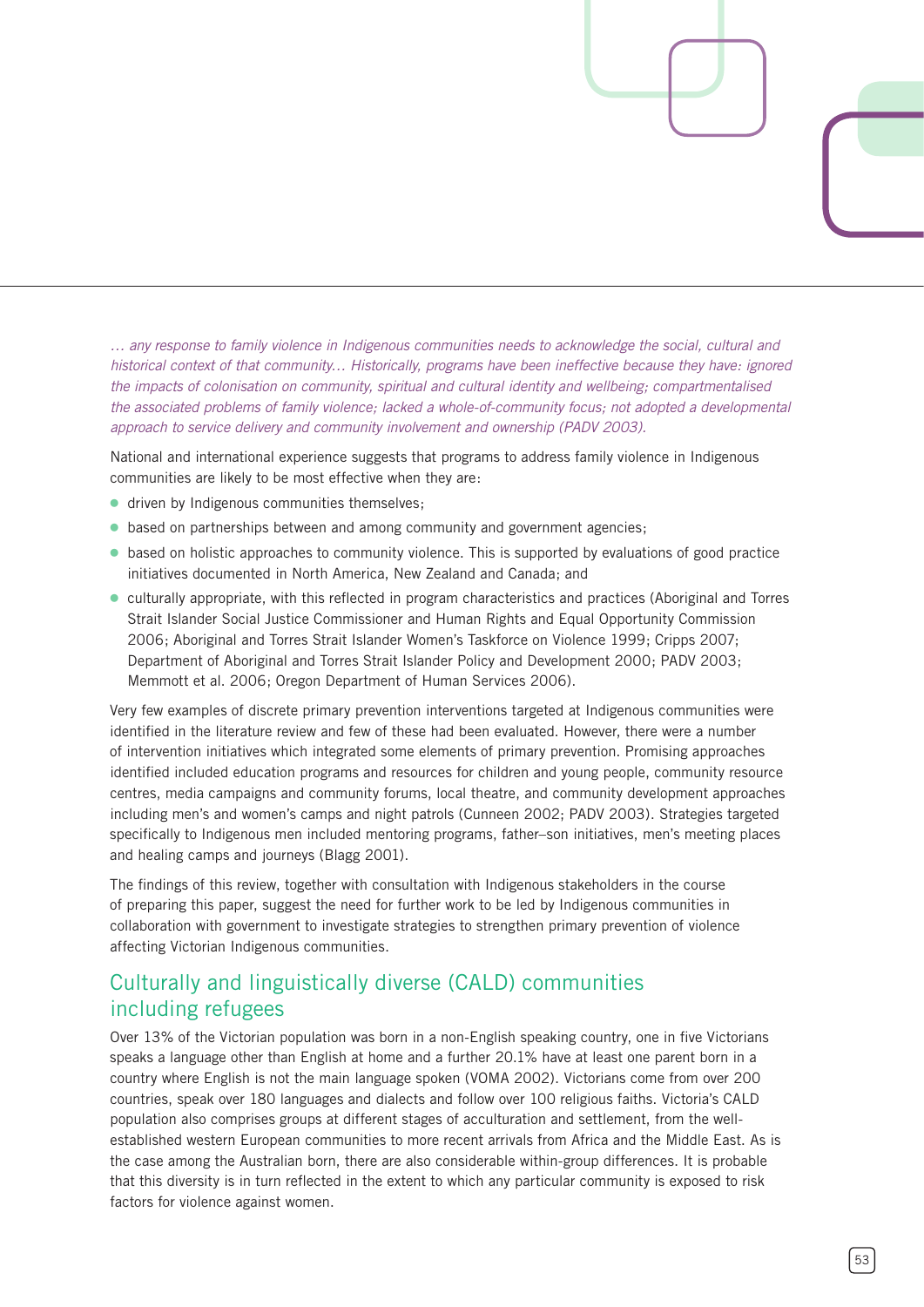There is conflicting evidence as to whether violence against women is more common in CALD communities as a group. While a number of authors argue that it is, the International Violence Against Women Survey indicated that women from non-English speaking backgrounds were less likely to report physical violence than their English-speaking counterparts and equally likely to report sexual violence (Mouzos & Makkai 2004). However, the authors suggest this may be due in part because CALD women are less likely to define acts as violence or to disclose violence to interviewers. This is supported in the VicHealth Community Attitudes Survey with respondents from CALD backgrounds tending to define violence more narrowly than their English-speaking background counterparts.

Nevertheless, there are a number of reasons for targeting primary prevention efforts at CALD communities:

- There is wide consensus that the influences of class, ethnicity and disadvantage intersect to make CAL women more vulnerable to ongoing violence and its impacts once it has started (Menjivar & Salcido 2002).
- There is broad consensus in the literature that prevention effort in CALD communities needs to be tailored to the needs of specific communities (Department of Community Development 2006).
- Some (though not all) CALD groups experience a relatively high degree of exposure to known determinants of violence as a result of their economic marginalisation in Australia, including poor educational attainment, low income and high unemployment (DIMIA 2003). This is particularly the case in the early years of settlement.
- There is considerable global variation in the organisation of gender relations and in social norms relating to both gender relations and violence. Some migrants and refugees originate from countries where there is a greater degree of gender inequality, more rigid adherence to gender roles, greater cultural support for violence against women and considerably higher rates of violence against women than is the case in Australia (WHO 2005). These differences are also likely to be reflected among migrant and refugee groups in Australia.
- There is some evidence from international research that violence against women may increase among individuals, communities and whole societies experiencing the transition from a more traditional organisation of gender roles and relationships to roles and relationships that are less rigidly defined and where power distribution is more gender symmetrical (WHO 2002). This transition is a feature of the migration and settlement experience of many new arrivals to Australia (Rees & Pease 2006). It is widely understood that this increased risk is of a temporary nature and that the transition can be facilitated through timely primary prevention effort (Rees & Pease 2006).
- A finding of the Victorian Community Attitudes Survey was that there is a higher level of support for attitudes linked with the acceptance and perpetration of violence against women in CALD communities and especially among men from CALD communities. This is supported by other Australian and international research (Taylor & Mouzos 2006). This support was higher among respondents arriving after 1980 than before that time (even after controlling for other factors). This confirms, as discussed above, that the differences between CALD communities and wider communities in exposure to at least some violence-related risk factors are likely to diminish with time spent in Australia.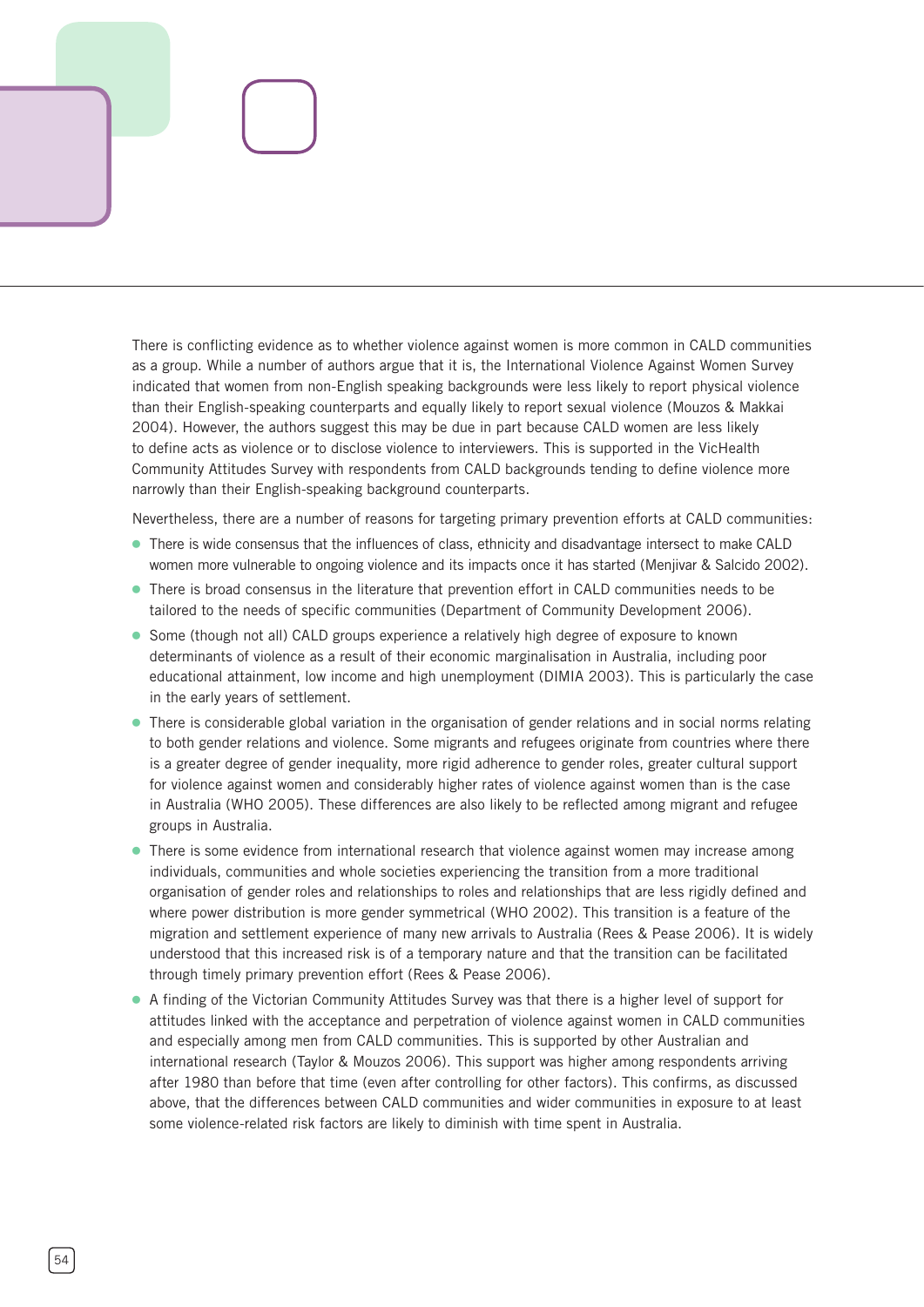● A small but significant proportion of settlers to Victoria are refugees originating from conflict zones around the world where they are likely to have had a high level of exposure to known risk factors for violence prior to their arrival, including economic deprivation, disruption to cultural and social organisation, traumatic experiences and witnessing or being subject to violence (Kaplan & Webster 2003; Pittaway 2004). Refugee arrivals are also particularly vulnerable to economic and social marginalisation in the early years of settlement (DIMIA 2003).

While there has been very little systematic investigation of effective strategies of primary prevention in CALD communities in Australia, broad considerations identified in the literature include:

- the need for interventions to be based on an understanding of local conditions and perceived needs and to be culturally and linguistically relevant;
- the importance of a multi-level approach addressing both norms and behaviours as well as broader social and economic conditions, such as racism, social isolation and other factors contributing to marginalisation of CALD communities;
- the importance of engaging communities in planning and implementing interventions;
- the need to target men in these communities particularly;
- the benefits of engaging key community and religious leaders through both cultural and faith-based institutions;
- the benefits of implementing primary prevention in ways that promote cultural sustainability and respect diversity while at the same rejecting notions of violence as culturally legitimate. This may involve, for instance, using positive messages which reinforce cultural and community values, such as family harmony and healthy relationships (as opposed to confronting messages) (Department of Community Development 2006; PADV 2000; Stewart 2005). However, some authors caution that strategies based purely on traditional sanctions may not necessarily do enough to protect women (Braaf & Ganguly 2002); and
- the importance of implementing initiatives for the primary prevention of violence against women with a broader package of responses addressing the needs of these communities.

### Women with disabilities

There are a number of reasons for targeting interventions to women with disabilities, and their families, communities and carers:

- Women with disabilities experience higher rates of violence than those without disabilities; those with cognitive disabilities are particularly vulnerable (Brownridge 2006; Cockram 2003; Cohen et al. 2005). One survey suggests that this risk may be some 40% higher (Brownridge 2006).
- Once violence has occurred, women with disabilities suffer more severe and prolonged episodes of abuse (Young et al. 1997). This is understood to be due largely to their social and economic marginalisation and greater dependence on partners. Societal responses to women with disabilities – such as overprotection and segregation – and views of women with disabilities as asexual or promiscuous often serve to increase this vulnerability (Brownridge 2006; Carlson 1997; Cockram 2003).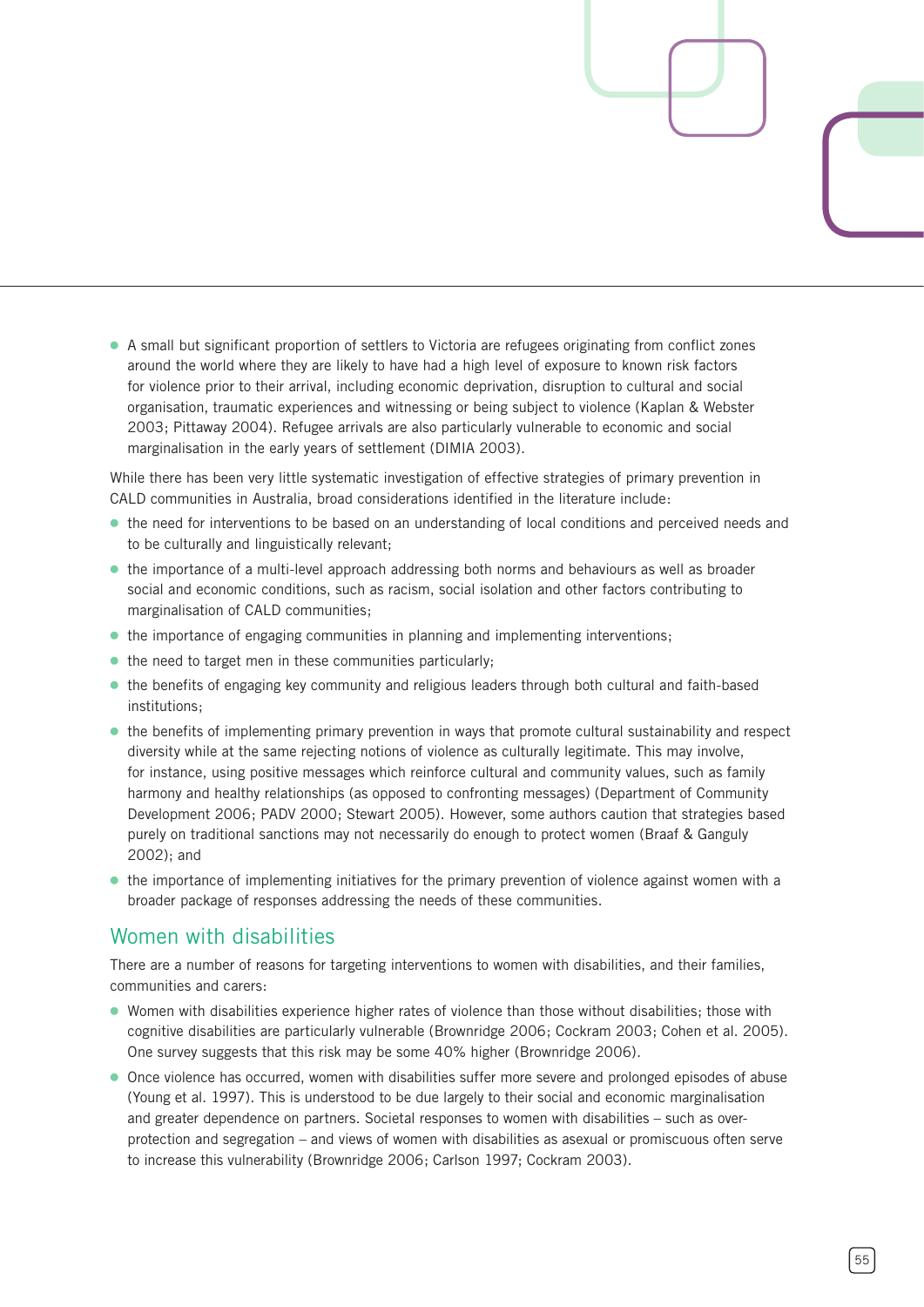- Women with disabilities experience specific types of abuse related to their disability, such as the withholding of equipment, food and medication; limitations on their access to communication devices; and threats of institutionalisation (Curry et al. 2001, Nosek et al. 2001). Compared with their nondisabled counterparts, restraint and control are more likely to be features of violence against women with disabilities (Gilson et al. 2001).
- Some of the perpetrator risk factors identified elsewhere in this paper (see p. 34) may be particularly influential in relationships involving a woman with a disability. Brownridge (2006) found that male partners of women with disabilities were 2.5 times more likely to behave in a domineering manner and 1.5 times more likely to assume sexual propriety of their partners than were male partners of women without disabilities.

Broad considerations and approaches identified in the literature include:

- the need for interventions targeted at schools, residential settings and service providers with whom women with disabilities are likely to have contact, especially disability care workers (Carlson 1997; Johnson et al. 2001; Nosek et al. 2001; Olkin 2003);
- the importance of strategies that address the economic and social marginalisation of women with disabilities (Olkin 2003). This includes community strengthening and empowerment programs to prevent social isolation among, and build the connections of, women with disabilities so they are better able to effectively manage their lives (Copel 2006);
- the development of education programs targeted at women with disabilities and their families and caregivers that have been found to be acceptable (Bruder & Kroese 2005; Cattalini 1993; Hassouneh-Phillips & Curry 2002; Johnson et al. 2001; Macklin 2005). These programs generally emphasise the teaching of protective behaviours and include information giving, interactive activities, role playing and modelling. Such programs have been developed for young women with disabilities in schools as well as adult women;
- the potential in building partnerships and collaborations between disability services, domestic violence services and other relevant services with an interest in addressing violence to improve inter-agency coordination and build workforce skills. Recent pilots of this approach in both Victoria and NSW have demonstrated it to be successful in improving intervention in violence affecting women with disabilities (Clancy 2004; Jennings 2003; Macklin 2005). There may also be benefits in building on the approach for the purposes of developing primary prevention activity; and
- the need for communication and social marketing programs to both address the issue of violence against women with disabilities and to counter some of the negative social norms which contribute to their particular vulnerability.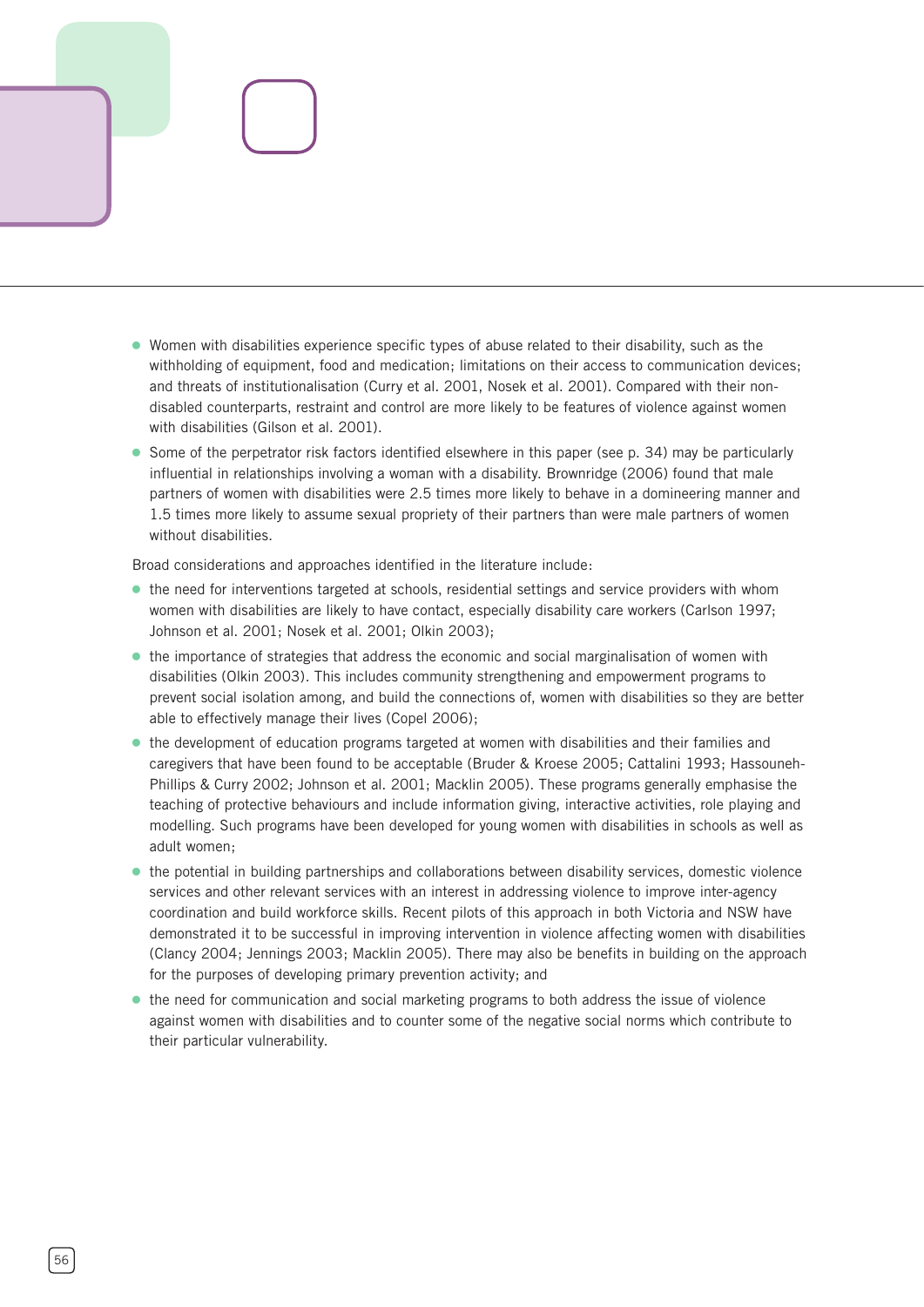# **The framework in detail: Settings for action**

Many of the factors contributing to violence against women occur in the settings in which we live our dayto-day lives, such as our homes, schools, sporting clubs, communities and workplaces. This means that many of the opportunities for preventing the problem are also likely to lie in these environments. Taking action on violence against women will require a multidisciplinary approach, bringing together professionals, organisations, individuals and communities from very different backgrounds and with many different skills and experiences.

Settings and disciplines currently involved in intervention in violence against women (for example, women's refuges, the police), have an important contribution to make. However, effective primary prevention will also depend on engaging new settings and disciplines.

Evidence relating to risk factors for violence against women, effective intervention strategies and population groups requiring targeted intervention presented elsewhere in this paper indicate that engagement of the sectors and settings outlined in Table 5 will be important.

| Setting/sector                                              | <b>Rationale</b>                                                                                                                                                                                                                                                                                                            |  |
|-------------------------------------------------------------|-----------------------------------------------------------------------------------------------------------------------------------------------------------------------------------------------------------------------------------------------------------------------------------------------------------------------------|--|
| Education                                                   | • School-based anti-violence/respectful relationships programs are among the best<br>documented and most effective primary prevention interventions.                                                                                                                                                                        |  |
|                                                             | • School contexts have a significant influence in childhood and adolescence, times<br>when the prospects for primary prevention are strong.                                                                                                                                                                                 |  |
| Workplaces                                                  | • Workplaces are organisational contexts through which social norms are shaped and<br>can be changed.                                                                                                                                                                                                                       |  |
|                                                             | • Workplaces are an important context for reaching men and women who have limited<br>contact with place-based community networks and organisations.                                                                                                                                                                         |  |
|                                                             | • Employers are potential partners in violence prevention efforts and benefit from<br>reductions in violence in terms of increased productivity in the workplace.                                                                                                                                                           |  |
| Cultural institutions and networks<br>and faith communities | • These networks and institutions are important contexts through which people from<br>CALD communities can be reached.                                                                                                                                                                                                      |  |
|                                                             | • Faith and cultural institutions have been found to be important avenues for<br>transmitting beliefs and norms that either support violence or protect against it<br>(Flood & Pease 2006).                                                                                                                                 |  |
|                                                             | • Faith-based and community leaders have an important role to play in fostering<br>protective cultural norms and practices.                                                                                                                                                                                                 |  |
| The arts                                                    | • The arts are an important medium for raising awareness of violence against women,<br>its consequences and factors responsible for its perpetration.                                                                                                                                                                       |  |
| Sports and recreation                                       | • Experience suggests these are settings through which primary prevention approaches<br>can be effectively targeted, especially to men and boys.                                                                                                                                                                            |  |
|                                                             | • There are features associated with some sporting environments that increase the<br>risk of the perpetration of violence by men associated with them. This suggests that<br>there is an important role for education and organisational development initiatives to<br>prevent violence against women in such environments. |  |
|                                                             |                                                                                                                                                                                                                                                                                                                             |  |

#### **Table 5: Key settings and sectors involved in the primary prevention of violence against women**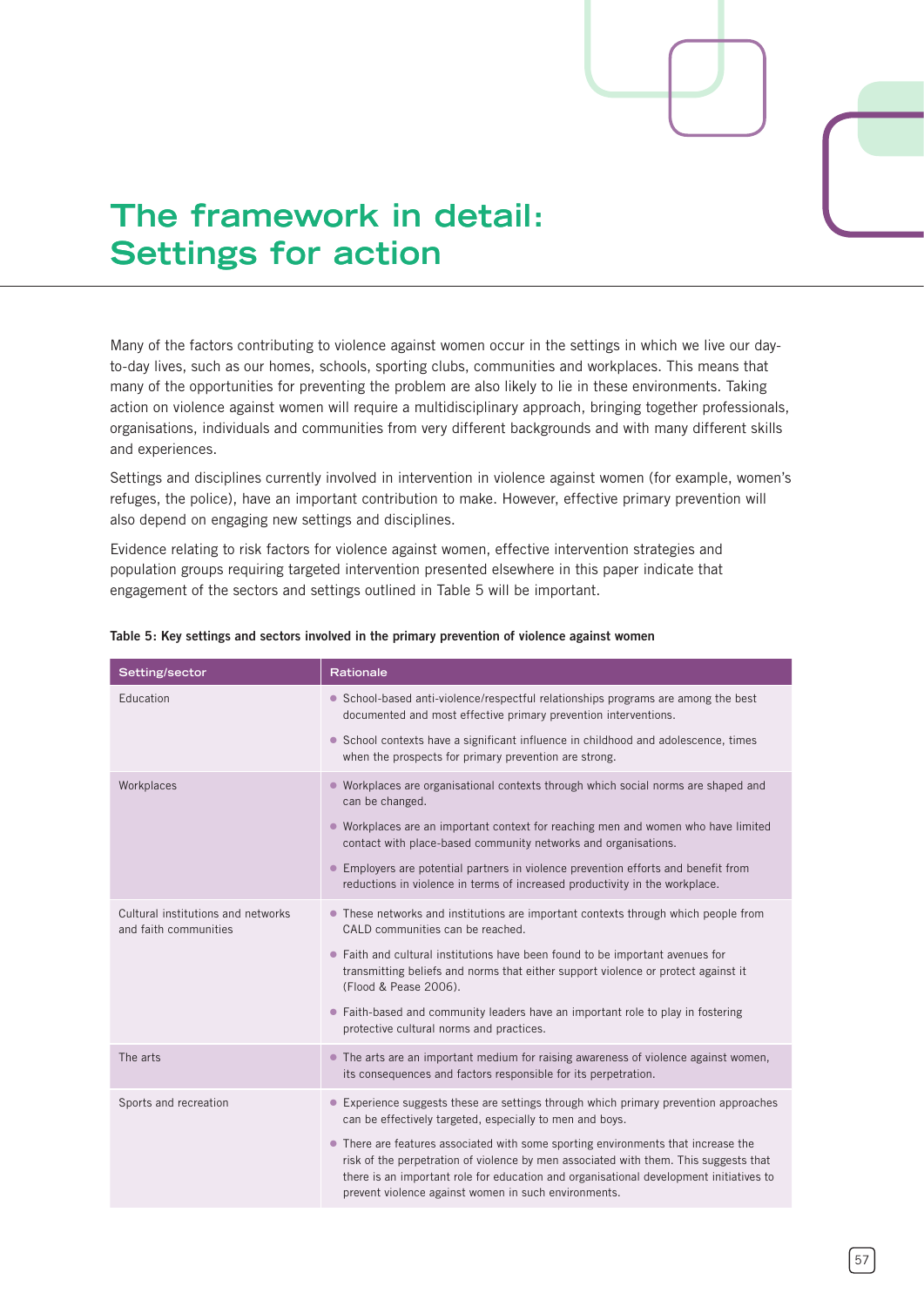| Setting/sector                                 | Rationale                                                                                                                                                                                                                                                                                                                         |
|------------------------------------------------|-----------------------------------------------------------------------------------------------------------------------------------------------------------------------------------------------------------------------------------------------------------------------------------------------------------------------------------|
| Media and popular culture                      | • The media and popular culture play an important role in transmitting social norms<br>and beliefs.                                                                                                                                                                                                                               |
|                                                | • Communications and marketing initiatives are promising approaches for the primary<br>prevention of violence against women. These are among the three strategies it is<br>proposed in this paper should be given priority in the development of a State plan.                                                                    |
| Local government                               | • Experience in Victoria suggests that there is a high level of interest at the local<br>government level in coordinating local community mobilisation and community<br>development responses to violence against women.                                                                                                          |
|                                                | • Given the extensive role local government plays in creating safe public environments,<br>developing community facilities and providing health and community services, they<br>are well placed to take active roles in preventing violence against women.                                                                        |
| Health and community services                  | • Health and community service providers (such as community health centres, centres<br>against sexual assault, primary care partnerships and women's health services)<br>currently play an important role in supporting collective mobilisation and community<br>development initiatives to prevent violence against women.       |
|                                                | • These services also play a role in supporting or delivering anti-violence/respectful<br>relationships programs and direct participation initiatives targeted at high-risk<br>populations such as socially isolated young women.                                                                                                 |
|                                                | • There is significant potential to incorporate violence prevention objectives and<br>associated activities into the core business of a range of early childhood, health and<br>family support programs, including those in contact with women during pregnancy<br>and early child rearing years.                                 |
| The corporate sector                           | • The corporate sector has and continues to be an important funder of violence<br>prevention and has an interest in doing so given the cost of violence to business.                                                                                                                                                              |
| Cyberspace and new technologies                | • New information technologies have been used as vehicles for perpetrating violence<br>against women and for reinforcing attitudes implicated in its perpetration and hence<br>should be a focus for future work.                                                                                                                 |
|                                                | • These technologies also offer potential for communicating positive messages,<br>particularly to children and young people.                                                                                                                                                                                                      |
| Academic                                       | • The engagement of the academic sector will be important given the emergent nature<br>of primary prevention practice and the need to further build the knowledge and<br>evidence base.                                                                                                                                           |
| Justice                                        | • While the justice system is concerned primarily with violence after it has occurred,<br>there is evidence (presented elsewhere in this paper) that justice system responses<br>also influence primary prevention.                                                                                                               |
| The military and military-like<br>institutions | • There is evidence that aspects of organisational culture in the military may be a factor<br>in the perpetration of violence. There are other institutions which share some features<br>in common with the military (for example, male-dominated organisational cultures)<br>which may also be important sites for intervention. |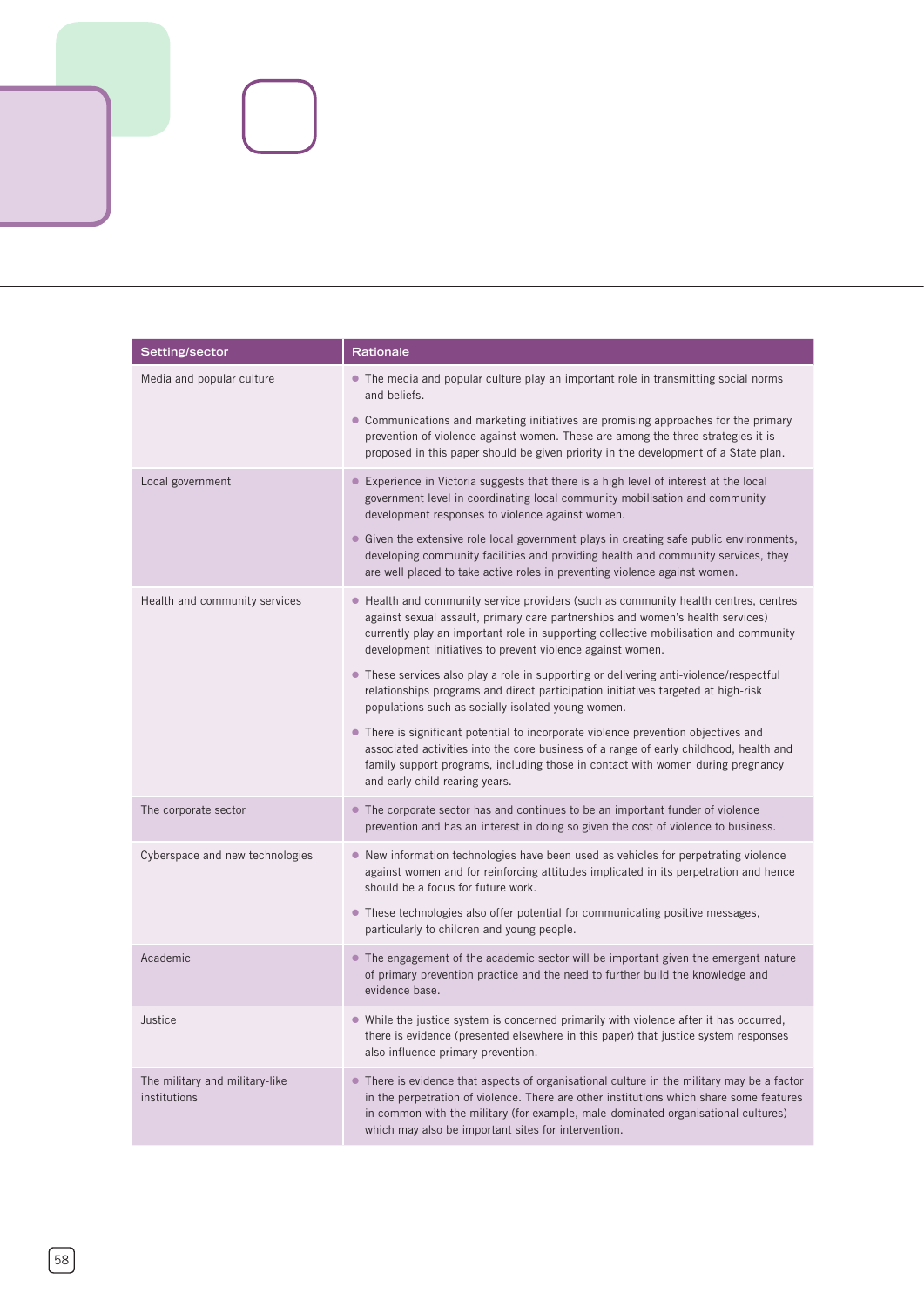# **The framework in detail: Intermediate outcomes and anticipated longer-term benefits**

The framework is based on the understanding that long-term reductions in the incidence of violence against women are likely to be achieved by supporting sustained changes in individual skills and knowledge as well as changes in the broader environment. Accordingly, the primary prevention actions are designed for implementation at a societal level (e.g. in legislation and regulatory frameworks, the media), at an organisational level (e.g. in schools and workplaces), at a community level (e.g. by building networks) and at an individual level (e.g. by building a person's social connections).

Supporting equitable and respectful gender relations, reducing exposure to all forms of violence and violence-supportive cultural norms and improving access to resources and systems of support through actions at these levels is likely to help prevent violence against women from occurring and to reap associated long-term benefits (see Table 7). The intermediate outcomes are the conditions it is anticipated can be achieved in the short term with a view to achieving these benefits (see Table 6). They provide a useful basis against which progress can be measured and monitored as well for evaluating the effectiveness of individual programs and interventions. They have been identified on the basis of the evidence of factors underlying and contributing to violence.

| Individual/relationship                                                                                                                                                                                                                                                                                                                                                                                                                             | Organisational                                                                                                                                                                                                                                                                                                        | Community                                                                                                                                                                                                                                                                                                                                                                         | <b>Societal</b>                                                                                                                                                                                                                                                                                                                                                                           |
|-----------------------------------------------------------------------------------------------------------------------------------------------------------------------------------------------------------------------------------------------------------------------------------------------------------------------------------------------------------------------------------------------------------------------------------------------------|-----------------------------------------------------------------------------------------------------------------------------------------------------------------------------------------------------------------------------------------------------------------------------------------------------------------------|-----------------------------------------------------------------------------------------------------------------------------------------------------------------------------------------------------------------------------------------------------------------------------------------------------------------------------------------------------------------------------------|-------------------------------------------------------------------------------------------------------------------------------------------------------------------------------------------------------------------------------------------------------------------------------------------------------------------------------------------------------------------------------------------|
| Improved connections<br>between women/families<br>and resources and sources<br>of economic and social<br>support<br>Respectful and equitable<br>gender relations<br>Healthy, non-violent<br>gender role identity<br>development<br>Improved attitudes toward<br>gender equity, gender<br>roles and violence/violence<br>against women<br>Improved skills in non-<br>violent means of resolving<br>interpersonal conflict<br>Responsible alcohol use | Organisations that:<br>- Model, promote and<br>facilitate equal, respectful<br>and non-violent gender<br>relations<br>- Work in partnerships<br>across sectors to address<br>violence<br>- Implement evidence-<br>based violence prevention<br>activities<br>- Are accessible to and safe<br>and supportive for women | • Environments that:<br>- Value and support norms<br>that are non-violent and<br>build respectful and<br>equitable gender relations<br>- Build connections between<br>women and their families<br>and sources of formal and<br>informal support<br>- Take action to support<br>individuals and groups<br>affected by violence<br>$-$ Promote collective activity<br>between women | A society in which there<br>are strong legislative and<br>regulatory frameworks<br>and appropriate resource<br>allocation for supporting:<br>- Gender equity<br>- The prevention and<br>prohibition of violence in<br>public and private contexts<br>- The positive portrayal of<br>women (e.g. in advertising)<br>- The development of<br>healthy relationships<br>between men and women |

#### **Table 6: Primary prevention of violence against women: Intermediate outcomes**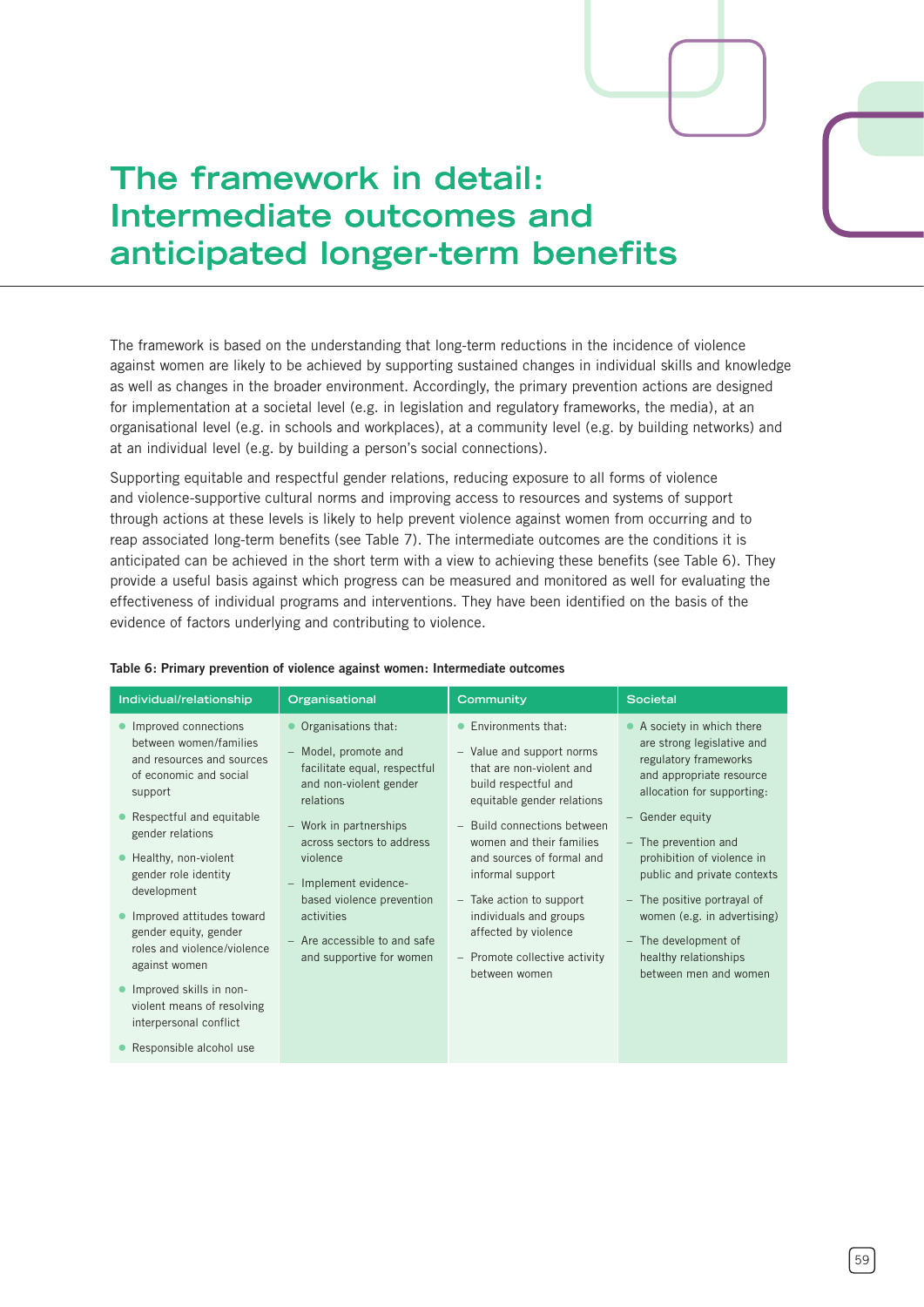

| Individual/relationship                                                                                                                                                                                                            | Organisational                                                                                                                                                                                                                                     | Community                                                                                                                                                                 | Societal                                                                                                                                                                                                           |
|------------------------------------------------------------------------------------------------------------------------------------------------------------------------------------------------------------------------------------|----------------------------------------------------------------------------------------------------------------------------------------------------------------------------------------------------------------------------------------------------|---------------------------------------------------------------------------------------------------------------------------------------------------------------------------|--------------------------------------------------------------------------------------------------------------------------------------------------------------------------------------------------------------------|
| • Reduction in violence-<br>related mental health<br>problems and mortality<br>• Improved interpersonal<br>skills and family and<br>gender relations<br>• Reduced intergenerational<br>transmission of violence<br>and its impacts | Violence prevention<br>$\bullet$<br>resources and activities<br>integrated across sectors<br>and settings<br>Organisations that value<br>and promote respectful<br>gender relations<br>• Improved access to<br>resources and systems of<br>support | • Communities that value<br>gender equity and<br>respectful relationships<br>between men and women<br>• Reduced social isolation<br>and improved community<br>connections | Reduced gender inequality<br>$\bullet$<br>Improved quality of life for<br>$\bullet$<br>men and women<br>Reduced levels of<br>$\bullet$<br>violence/violence against<br>women<br>Improved productivity<br>$\bullet$ |

### **Table 7: Primary prevention of violence against women: Anticipated long-term benefits**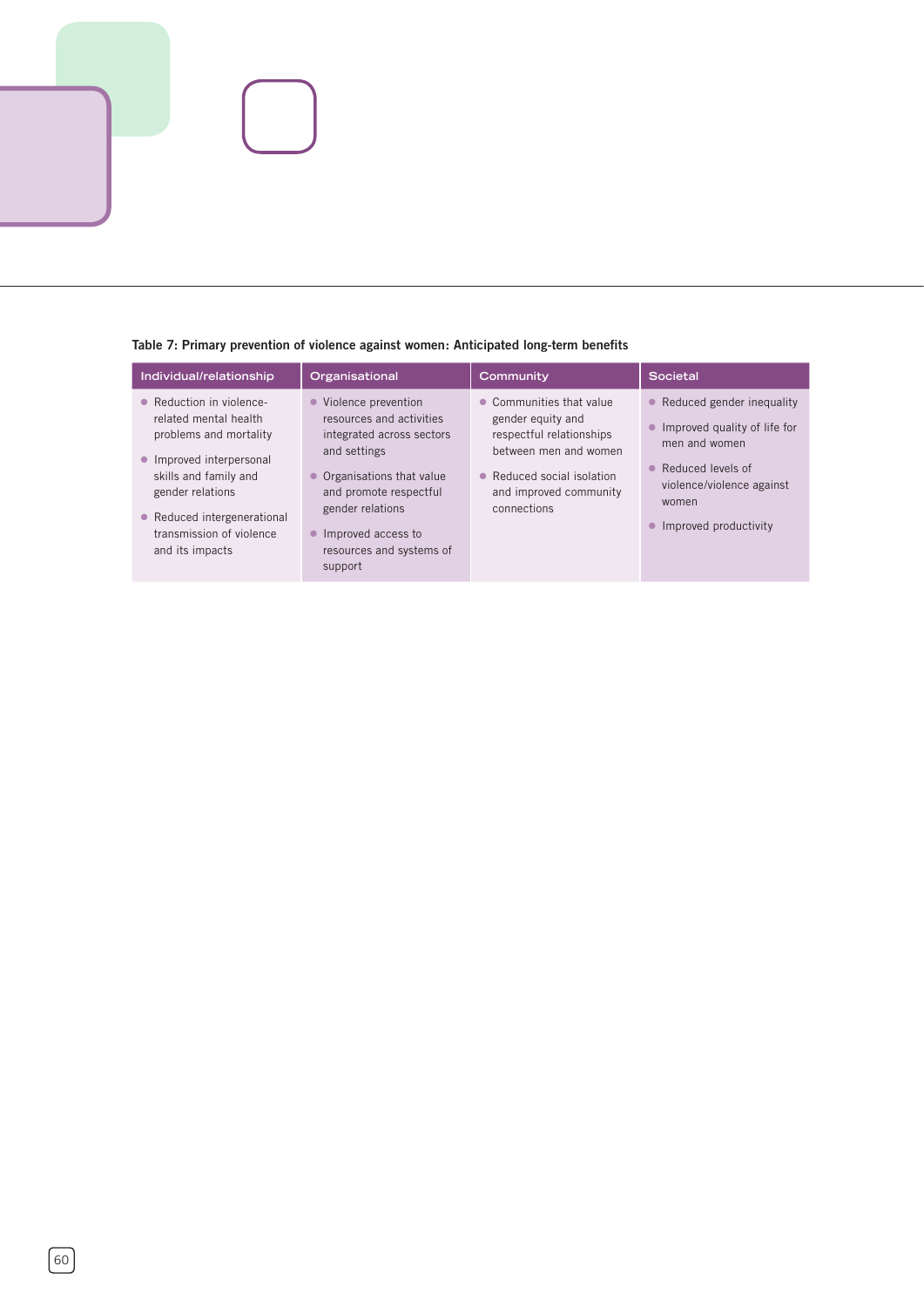# **References**

Abbey, A, Zawacki, T, Buck, PO, Clinton, AM & McAuslan, P 2004, 'Sexual assault and alcohol consumption: what do we know about their relationship and what types of research are still needed?', *Aggression and Violent Behavior,* vol. 9, no. 3, pp. 271–303.

Aboriginal and Torres Strait Islander Social Justice Commissioner and Human Rights and Equal Opportunity Commission 2006, *Ending family violence and abuse in Aboriginal and Torres Strait Islander communities: key issues. An overview of research and findings by the Human Rights and Equal Opportunity Commission, 2001–2006,* Human Rights and Equal Opportunity Commission, Sydney.

Aboriginal and Torres Strait Islander Women's Taskforce on Violence 1999, *Aboriginal and Torres Strait Islander Women's Taskforce on Violence: Final Report,* State Government of Queensland, Brisbane.

Abrahams, N, Jewkes, R, Laubscher R & Hoffman M 2006, 'Intimate partner violence: prevalence and risk factors for men in Cape Town, South Africa', *Violence and Victims,* vol. 21, no. 2, pp. 247–264.

Access Economics 2004, *The cost of domestic violence to the Australian economy,* Office of the Status of Women, Australian Government, Canberra.

Adams-Curtis, LE & Forbes, GB 2004, 'College women's experience of sexual coercion: a review of cultural, perpetrator, victim, and situational variables', *Trauma, Violence, Abuse,* vol. 5, no. 2, pp. 91–122.

Addison, L 2001, 'Exploring regional crime and socio-economic linkages', Paper presented at the *New Crimes or New Responses: 4th National Outlook Symposium on Crime in Australia,* 21–22 June 2001, Australian Institute of Criminology, Canberra.

Azjen, I & Fishbein, M, 2005, 'The influence of attitudes on behavior', in D Albarracin, B Johnson & M Zanna (eds), *The handbook of attitudes,* Lawrence Erlbaum Associates, London.

Anderson, K & Umberson, D 2001, 'Gendering violence: masculinity and power in men's accounts of domestic violence', *Gender & Society,* vol. 15, no. 3, pp. 358–380.

Anderson, VN, Simpson-Taylor, D & Hermann, DJ 2004, 'Gender, age, and rape-supportive rules', *Sex Roles: A Journal of Research,* vol. 50, no. 1–2, pp. 77–90.

Antecol, H & Cobb-Clark, D 2003, 'Does sexual harassment training change attitudes? A view from the Federal level', *Social Science Quarterly,* vol. 84, no. 4.

Atkinson, MP, Greenstein, TN & Lang, MM 2005, 'For women, breadwinning can be dangerous: gendered resource theory and wife abuse', *Journal of Marriage and Family,* vol. 67, no. 5, p 1137.

Australian Bureau of Statistics (ABS) 1996, *Women's Safety Australia,* Catalogue No. 4128.0, author, Canberra.

Australian Bureau of Statistics (ABS) 2003, *Crime and safety, Australia,* Cat. no. 4509.0, author, Canberra.

Australian Bureau of Statistics (ABS) 2005, *Personal safety survey 2005,* author, Canberra.

Australian Bureau of Statistics (ABS) 2006, *2005 personal safety survey,* Cat. no. 4906.0, author, Canberra.

Australian Football League (AFL) 2005, *Respect and responsibility: creating a safe and inclusive environment for women at all levels of Australian Football,* author, Melbourne.

Australian Institute of Health and Welfare (AIHW) 2006, *Research on family violence among Aboriginal and Torres Strait Islander peoples,* author, Canberra.

Australian Medical Association (AMA) 1998, *Position statement on domestic violence,* www.ama.com.au/web.nsf/doc/SHED-5FK5FQ.

Australian Public Health Association (APHA) 2001, Violence against women: a priority public health issue, Second Draft for Comment, December.

Bacchus, LG, Mezey, G & Bewley, S 2006, 'A qualitative exploration of the nature of domestic violence in pregnancy', vol. 12, no. 6, pp. 588–604.

Bagshaw, D & Chung, D 2000, 'Gender politics and research: male and female violence in intimate relationships', *Women Against Violence: An Australian Feminist Journal,* Iss. 8, pp. 4–23.

Bannon, I., & M.C. Correia (eds) 2006, *The Other Half of Gender: Men's issues in development,* Washington DC: The World Bank.

Banyard, V. L. et al. 2005, Rape Prevention Through Bystander Education: Bringing a Broader Community Perspective to Sexual Violence Prevention, US Department of Justice.

Blagg, Harry 2001, *Pilot Counselling Programs for Mandated and Non-Mandated Indigenous Men: Research and Program Development,* Perth: Crime Research Centre.

Block, C. R. & W. G. Skogan 2001, *Do Collective Efficacy and Community Capacity Make a Difference 'Behind Closed Doors'?* Chicago, Illinois, Illinois Criminal Justice Information Authority.

Braaf, R. & G. Ganguly 2002, Cultural challenges for violence prevention: working towards an ethical practice of sustainable interventions, *Expanding Our Horizons Conference,* Sydney.

Browning, C. R. 2002, 'The span of collective efficacy: Extending social disorganisation theory to partner violence', *Journal of Marriage and Family,* 64(4), p.833.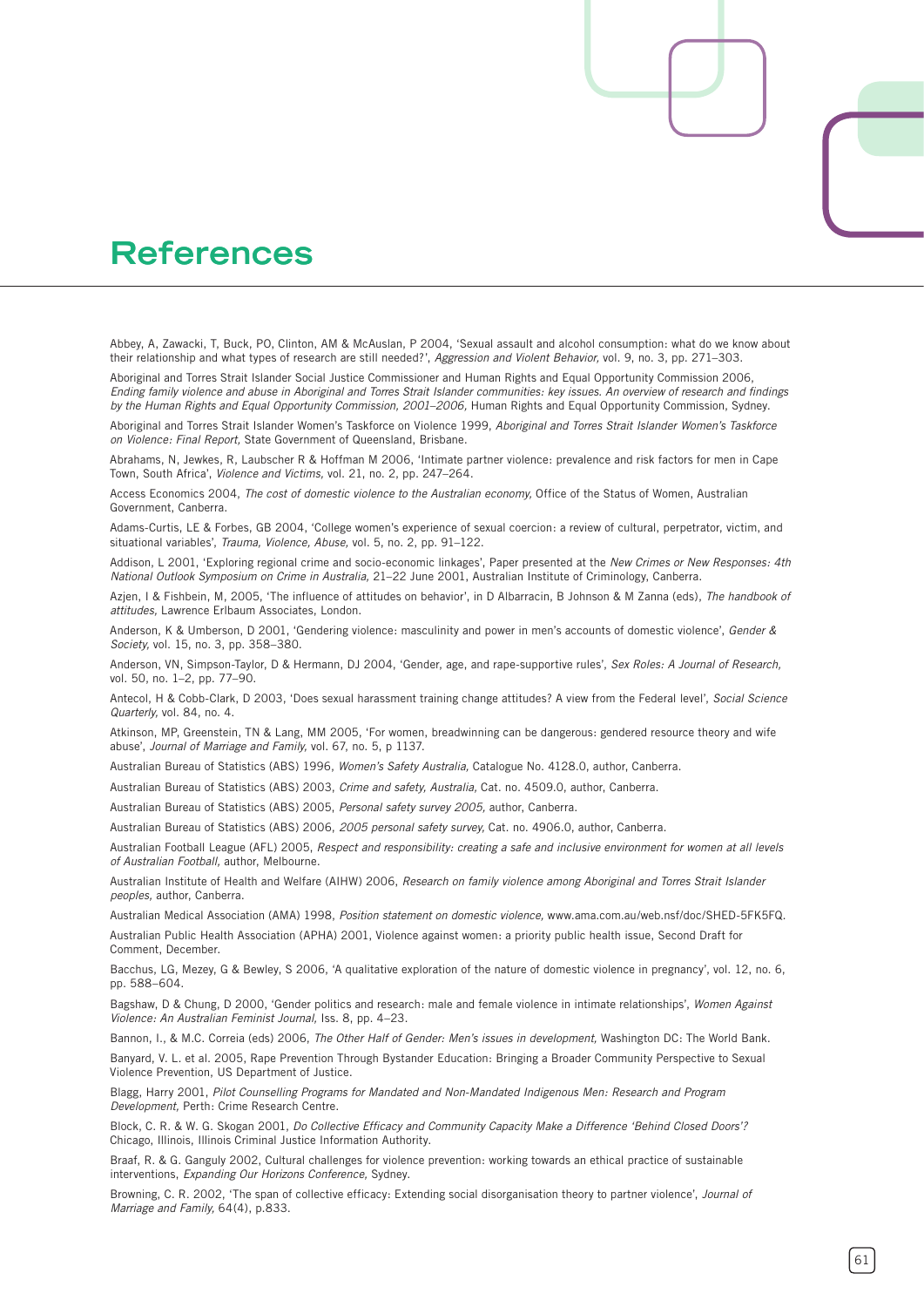Brownridge, D. A. 2006, 'Violence against women post-separation', *Aggression and Violent Behavior,* 11(5),pp. 514–530. Bruder, C. & B. S. Kroese 2005, 'The efficacy of interventions designed to prevent and protect people with intellectual disabilities from sexual abuse: a review of the literature,' *Journal of Adult Protection,* 7(2), pp. 13–27.

Burch, R. L. & G. G. Gallup 2004, 'Pregnancy as a Stimulus for Domestic Violence', *Journal of Family Violence,* 19(4), pp. 243–247. Campbell, J. C. & J. Manganello 2006, Changing public attitudes as a prevention strategy to reduce intimate partner violence. 13 *(published simultaneously as the monograph Prevention of Intimate Partner Violence, edited by S.M. Stith).*

Campbell, J. et al. 2004, 'Abuse During Pregnancy in Industrialised and Developing Countries', *Violence Against Women,* 10(7), pp. 770–789.

Carlson, B. E. 1997, 'Mental retardation and domestic violence: an ecological approach to intervention,' *Social Work,* 42(1), pp. 79–89. Carr, J., & K. Vandeusen 2002, 'The relationship between family of origin violence and dating violence in college men', *Journal Of* 

*Interpersonal Violence,* 17(6), June, pp. 630–646.

Carter J 2000, *Report of the Community Care Review,* Deakin Human Services Australia, Deakin University.

Cattalini, H. 1993, *Access to services for women with disabilities who are subjected to violence,* Canberra, Australian Government Publishing Service.

CHANGE 1999, *Population Reports: Ending Violence Against Women,* Center for Health and Gender Equity, Maryland.

Clancy, W. 2004, Mapping and Evaluation of Family Violence Education and Training for Key Occupational Groups, Domestic Violence and Incest Resource Centre: 106.

Clift, R. J. W. et al. 2005, 'Two-Year Reliability of the Propensity for Abusiveness Scale', *Journal of Family Violence,* 20(4), pp. 231–234.

Cockram, J. 2003, *Silent voices: Women with disabilities and family and domestic violence,* Women With Disabilities Australia.

Cohen, M. M. et al. 2005, 'Intimate partner violence among Canadian women with activity limitations,' *Journal of Epidemiology and Community Health,* 59(10), pp. 834–9.

Commonwealth of Australia 2005, *Australia's National Framework for Human Rights: National Action Plan,* Commonwealth of Australia, Canberra.

Copel, L. C. 2006, 'Partner abuse in physically disabled women: a proposed model for understanding intimate partner violence,' *Perspectives in Psychiatric Care,* 42(2), pp. 114–29.

Cripps K 2007) *Indigenous Family Violence: from moral panic to committed long term action,* Rob Riley Memorial Lecture.

Cunneen, C. 2002, Preventing violence against Indigenous women through programs which target men, *University of New South Wales Law Journal,* 25(1), pp. 242–250.

Curry, M. A. et al. 2001, 'Abuse of women with disabilities: An ecological model and review', *Violence Against Women,* 7(1), pp. 60–79.

Davis, R., L. F. Parks, & L. Cohen 2006, Sexual Violence and the Spectrum of Prevention: Towards a community solution. Enola, PA: National Sexual Violence Resource Center.

DeKeseredy, W. S. & C. Joseph 2006, 'Separation and/or Divorce Sexual Assault in Rural Ohio: Preliminary Results of an Exploratory Study', *Violence Against Women,* 12(3), pp. 301–311.

DeKeseredy, W. S. et al. 2004, 'Separation/divorce sexual assault: The current state of social scientific knowledge', *Aggression and Violent Behavior,* 9(6), pp. 675–691.

DeKeseredy, W. S. et al. 2006, 'Separation/Divorce Sexual Assault: The Contribution of Male Support', *Feminist Criminology,* 1(3), pp. 228–250.

Department of Aboriginal and Torres Strait Islander Policy and Development, 2000, *The Aboriginal and Torres Strait Islander Women's Task Force on Violence report,* Rev ed, Brisbane, Department of Aboriginal and Torres Strait Islander Policy and Development.

Department of Community Development F. a. D. V. U. 2006, *A review of literature relating to family and domestic violence in culturally and linguistically diverse communities in Australia,* Perth, Government of Western Australia.

DIMIA 2003, Report of the Review of Settlement Services for Migrants and Humanitarian Entrants, Department of Immigration and Multicultural Affairs, Canberra.

Donovan, R. & R. Vlais 2005, *VicHealth Review of Communication Components of Social Marketing / Public Education Campaigns Focused on Violence Against Women,* Melbourne, Victorian Health Promotion Foundation.

DPC 2005, *Fairer Victoria,* Department of Premier and Cabinet, Melbourne.

DPC 2007, *A Fairer Victoria: Building on our commitment,* Department of Premier and Cabinet, Melbourne.

Dugan, L. et al. 2003, 'Exposure Reduction or Retaliation? The Effects of Domestic Violence Resources on Intimate-Partner Homicide', *Law & Society Review,* 37(1), pp. 169–198.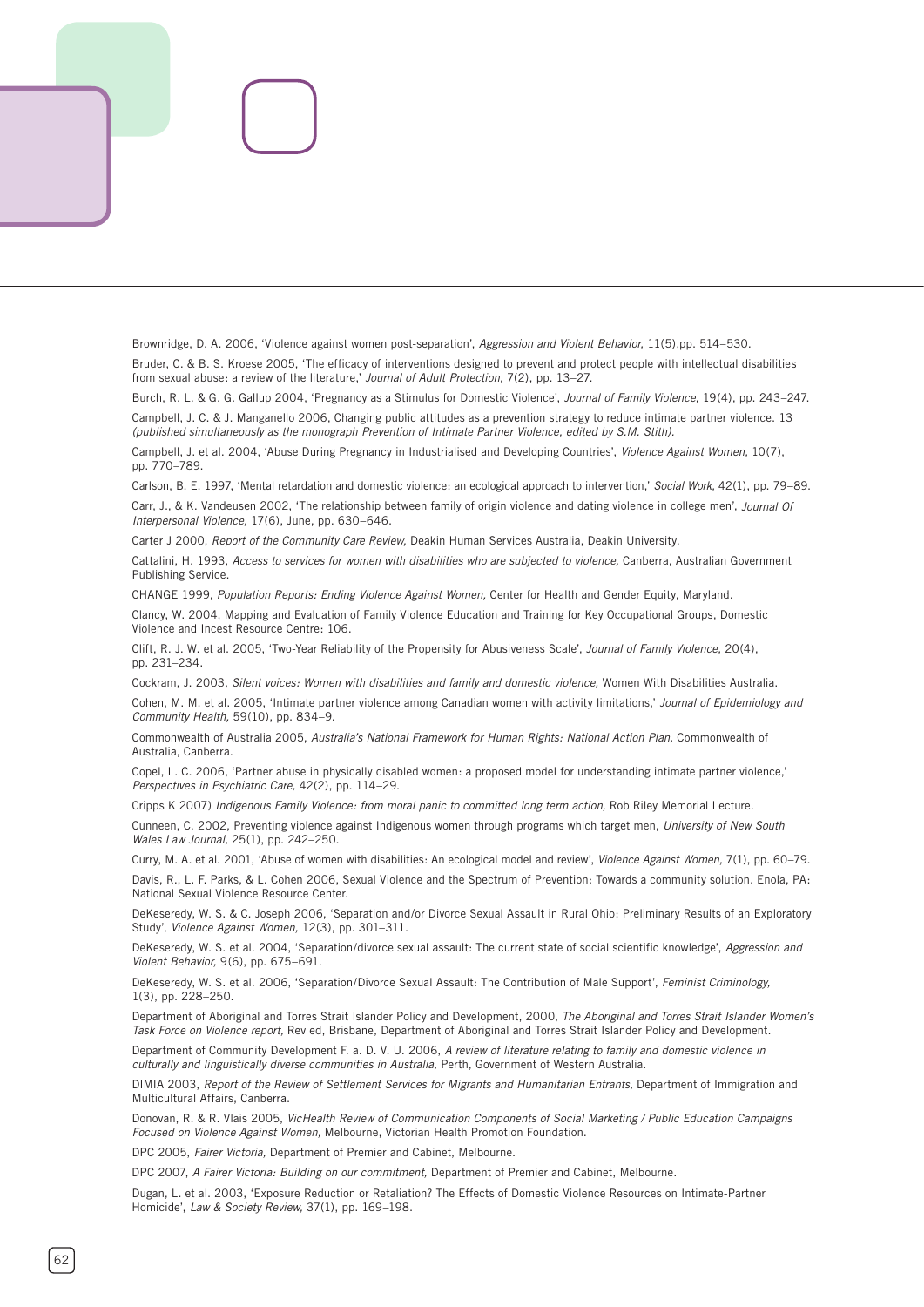Dutton, D. G. et al. 2001, 'Validation of the Propensity for Abusiveness Scale in Diverse Male Populations', *Journal of Family Violence,* 16(1), pp. 59–73.

Edleson, J 1999, 'Domestic violence and children', *The Future of Children,* 9(3).

Esplen, E. 2006, *Engaging Men in Gender Equality: Positive Strategies and Approaches. Overview and Annotated Bibliography,* October, Brighton, UK: BRIDGE, Institute of Development Studies, University of Sussex.

Fals-Stewart, W. et al. 2003, 'Intimate partner violence and substance use: A longitudinal day-to-day examination', *Addictive Behaviors,* 28(9), pp. 1555–1574.

Family Violence Focus Group 2002, *Te rito: New Zealand family violence prevention strategy,* Wellington: The Ministry of Social Development.

Family Violence Prevention Fund 2003, *Building Partnerships to End Men's Violence,* San Francisco, CA: FVPF. <http://endabuse.org/bpi/>.

Family Violence Prevention Fund 2004a, *Preventing Family Violence: Lessons from the Community Engagement Initiative,* San Francisco, CA: FVPF.

Family Violence Prevention Fund 2004b, *Toolkit for Working with Men and Boys to Prevent Gender-Based Violence,* San Francisco, CA: FVPF. www.endabuse.org/toolkit.

Family Violence Prevention Fund 2006, *Coaching Men Into Boys Playbook,* San Francisco, CA: FVPF.

Fanslow, J. 2005, *Beyond Zero Tolerance: Key issues and future directions for family violence work in New Zealand,* Wellington: Families Commission, Research Report Number 3/05: August.

Feldman, C.M. & C.A. Ridley 1995, The Etiology and Treatment of Domestic Violence Between Adult Partners, *Clinical Psychology: Science and Practice,* 2(4), Winter, pp. 317–348.

Finucane, M.C.G. & S.F. Finucane 2004, *101 Ways Great and Small to Prevent Family Violence,* Melbourne: Domestic Violence and Incest Resource Centre. Fletcher, R., S. Siberberg & R. Baxter, R. 2001, *Fathers' Access to Family-Related Services,* Research Report, Family Action Centre, University of Newcastle, September.

Fletcher, R, S. Siberberg & R. Baxter 2001, *Fathers' Access to Family-Related Services,* Research Report, Family Action Centre, University of Newcastle, September.

Flood, M. 2002, 'Engaging men : strategies and dilemmas in violence prevention education among men', *Women Against Violence,* (13): pp. 25–32.

Flood, M. 2005–06, 'Changing Men: Best practice in sexual violence education', *Women Against Violence,* 18, pp. 26–36.

Flood, M. 2006, 'Violence against men and women in Australia. What the Personal Safety Survey can and can't tell us', *Domestic Violence and Incest Resource Centre,* No 4, pp. 3–10

Flood, M. & B. Pease 2006, *The Factors Influencing Community Attitudes in Relation to Violence Against Women: A Critical Review of the Literature.* Melbourne: Victorian Health Promotion Foundation.

Fox, G. L. et al. 2002, 'Economic distress and intimate violence: Testing family stress and resources theories', *Journal of Marriage and Family,* 64(3), p. 793.

Funk, R. 2006, *Reaching Men: Strategies for Preventing Sexism and Violence,* Jist Publishing.

Gallup-Black, A. 2005, 'Twenty Years of Rural and Urban Trends in Family and Intimate Partner Homicide: Does place matter?', *Homicide Studies* 9(2), May, pp. 149–173.

Gault, D. 2006, 'The Initiative for Violence-Free Families and Communities in Ramsey County, Minnesota', *Toolkit for Working with Men and Boys to Prevent Gender-Based Violence,* Family Violence Prevention Fund. http://toolkit.endabuse.org/Resources/ FourteenYears.

Ghez, M. 2001, 'Getting the message out: Using media to change social norms on abuse', C. M. Renzetti, J. L. Edleson & R. K. Bergen, in *Sourcebook on Violence Against Women,* Thousand Oaks, California, Sage Publications, pp. 417–438.

Gil-Gonzalez, D. et al. 2006, 'Alcohol and intimate partner violence: do we have enough information to act?', *European Journal of Public Health,* 16(3), pp. 278–284.

Gilson, S. F. et al. 2001, 'Redefining Abuse of Women with Disabilities: A Paradox of Limitation and Expansion', *Affilia,* 16(2), pp. 220-235.

Godenzi, A., M.D. Schwartz & W.S. DeKeseredy 2001, 'Toward a social bond / male peer support theory of woman abuse in North American college dating', *Critical Criminology,* 10, pp. 10–16.

Greig, A. & D. Peacock 2005, *Men as Partners Programme: Promising Practices Guide,* EngenderHealth (Draft only).

Hamby, S. 2006, 'The Who, What, When, Where, and How of Partner Violence Prevention Research' in Stith, S. (ed), *Prevention of Intimate Partner Violence,* New York: Hawthorn Maltreatment and Trauma Press.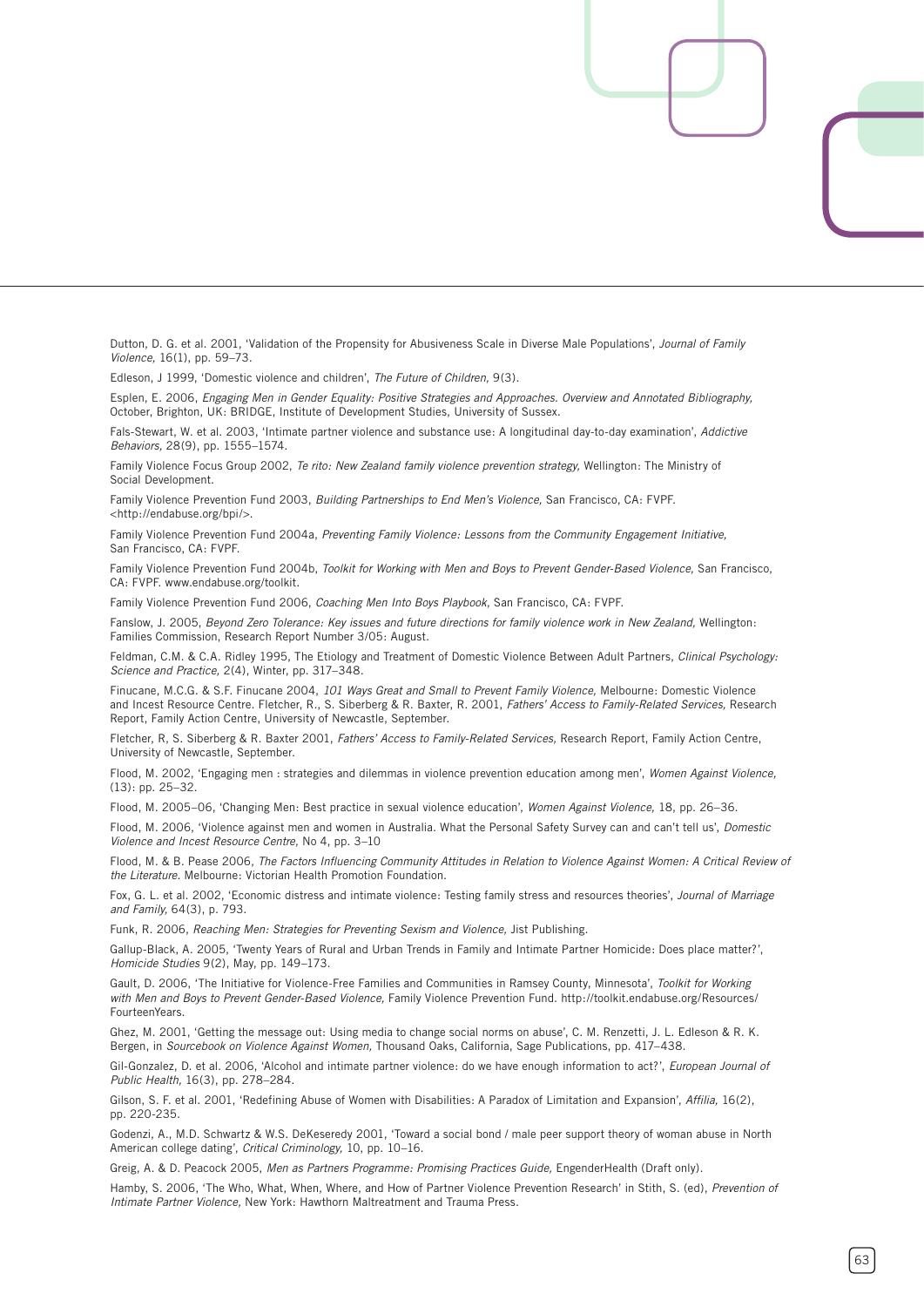Hamby, S. L. 1998, 'Partner violence: prevention and intervention, J. L. Jasinski & L. M. Williams, in *Partner Violence: A Comprehensive Review of 20 Years of Research,* Thousand Oaks, California, Sage, pp. 210–258.

Hanson, K.A. & C.A. Gidycz. 1993, 'Evaluation of a Sexual Assault Prevention Program', *Journal of Consulting & Clinical Psychology,* 61(6), pp. 1046–1052.

Hanson, R.K. & I. Broom 2005, 'The Utility of Cumulative Meta-Analysis: Application to Programs for Reducing Sexual Violence', *Sexual Abuse: A Journal of Research and Treatment,* Volume 17, Number 4, October, pp. 357–373.

Hassouneh-Phillips, D. & M. A. Curry 2002, 'Abuse of women with disabilities: State of the science', *Rehabilitation Counseling Bulletin,* 45(2), pp. 96–104.

Hastings, C. & K. MacLean 2002, 'Addressing violence against women in a rural context', *Expanding Our Horizons: Understanding the Complexities of Violence Against Women-Meaning, Cultures, Difference,* University of Sydney. Sydney.

Heise, L. L. 1998, 'Violence Against Women: An Integrated, Ecological Framework', *Violence Against Women,* 4(3), pp. 262–290.

Hilton, N. Z. & G. T. Harris 2005, 'Predicting Wife Assault: A Critical Review and Implications for Policy and Practice', *Trauma Violence Abuse,* 6(1), pp. 3–23.

Holtzworth-Munroe, A. et al. 1997, 'A brief review of the research on husband violence Part III: Sociodemographic factors, relationship factors, and differing consequences of husband and wife violence', *Aggression and Violent Behavior,* 2(3), pp. 285–307.

Humphreys, C. et al. 2005, 'Domestic Violence and Substance Use: Tackling Complexity', *Br J Soc Work,* 35(8), pp. 1303–1320.

Immigrant Women's Domestic Violence Service 2006, *The Right to be Safe from Domestic Violence: Immigrant and Refugee Women in Rural Victoria,* Melbourne, Government of Victoria.

Indemaur D 2001, 'Young Australians and domestic violence', *Trends and Issues in Crime and Criminal Justice,* no 195, Australian Institute of Criminology, Canberra.

Instituto Promundo 2002, *Working with Young Men Manual Series,* Rio de Janeiro, Brazil, Instituto Promundo.

Jennings, C. 2003, *Triple Disadvantage: Out of sight, Out of mind,* Melbourne, Domestic Violence and Incest Resource Centre.

Johnson, G. & R. Knight 2000, 'Developmental antecedents of sexual coercion in juvenile sexual offenders'. *Sexual Abuse: Journal of Research & Treatment,* 12(3), pp. 165–178.

Johnson, H. 2001, 'Contrasting views of the role of alcohol in cases of wife assault', *Journal of Interpersonal Violence,* 16(1), pp. 54–72.

Johnson, K. et al. 2001, *People with intellectual disabilities living safer sexual lives,* Australian Research Centre in Sex, Health and Society, La Trobe University.

Jones, A.S., T.S. Fowler, D.F. Farmer, R.T. Anderson & D.W. Richmond 2006, 'Description and evaluation of a faith community-based domestic violence pilot program in Forsyth County', NC, *Journal of Religion & Abuse,* 7(4), pp. 55–87.

Kaplan, I. & Webster, K. 2003, 'Refugee Women and Settlement: Gender and Mental Health' in P. Allotey (ed), *The Health of Refugees: Public Health Perspectives from Crisists to Settlement,* Melbourne, Oxford University Press.

Kasturirangan, A. et al. 2004, 'The Impact of Culture and Minority Status on Women's Experience of Domestic Violence', *Trauma, Violence & Abuse,* 5(4), pp. 318–332.

Kaufman, M. 2001, 'Building a Movement of Men Working to End Violence Against Women', *Development,* 44(3), September.

Keel, M 2004, *Family violence and sexual assault in Indigenous communities: 'Walking the talk',* Australian Institute of Family Studies, www.aifs.gov.au/acssa/pubs/briefing/b4.html, Melbourne.

Laing L 2000, *Progress, trends and challenges in Australian responses to domestic violence,* Issues Paper, Australian Domestic & Family Violence Clearing House, Canberra.

Last, J 1988, *A dictionary of epidemiology,* Oxford University Press, New York.

Lichter, E. & L. McCloskey 2004, 'The effects of childhood exposure to marital violence on adolescent gender-role beliefs and dating violence', *Psychology of Women Quarterly,* December, 28(4).

Lindquist, C., M. et al. 2006, *Inventory of Workplace Interventions Designed to Prevent Intimate Partner Violence'* Atlanta, GA, Centers for Disease Control and Prevention, May.

Macklin, M. 2005, 'Building bridges: a systematic and collaborative approach to extending protection and abuse prevention strategies for women with intellectual disabilities in rural communities. 10, pp. 3–9.

Malamuth, N.M., D. Linz, C.L. Heavey, G. Barnes & M. Acker 1995, 'Using the Confluence Model of Sexual Aggression to Predict Men's Conflict With Women: A 10-year follow-up study, *Journal of Personality and Social Psychology,* 69(2), pp. 353–369.

Markowitz, F.E. 2001a, 'Attitudes and Family Violence: Linking intergenerational and cultural theories', *Journal of Family Violence,* 16(2), pp. 205–218.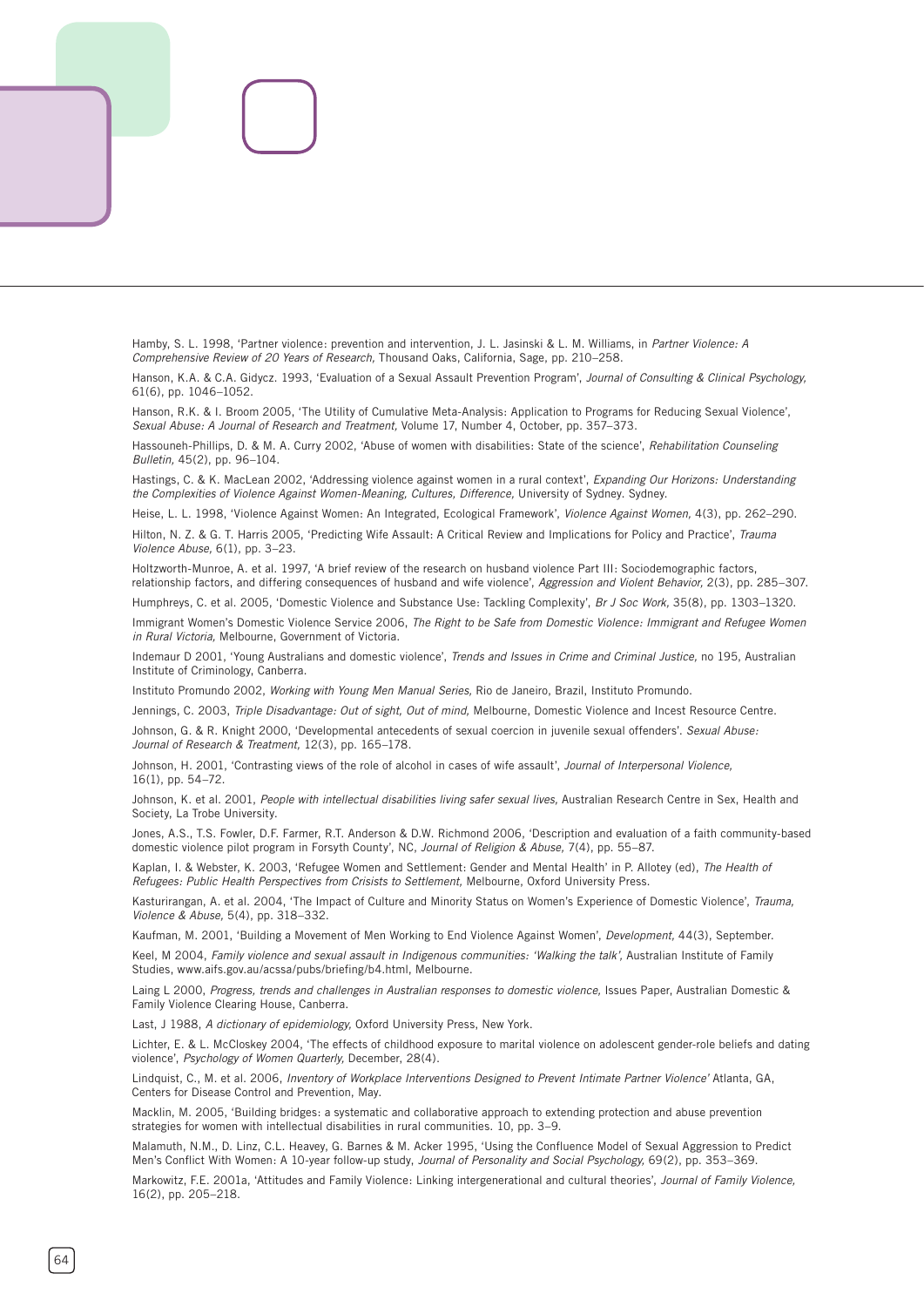Markowitz, F.E. 2001b, 'Socioeconomic Disadvantage and Violence: Recent research on culture and neighborhood control as explanatory mechanisms', *Aggression and Violent Behavior,* 8, pp. 145–154.

Martin, S. L. et al. 2004, Changes in Intimate Partner Violence During Pregnancy, *Journal of Family Violence,* 19(4), pp. 201–210.

Maynard, M. & J. Winn 1997, 'Women, Violence and Male Power', D. Richardson and V. Robinson, in *Introducing Women's Studies: Feminist Theory and Practice,* (2nd edition), Macmillan, pp. 175–197

Memmott, P. et al. 2006, Good Practice in Indigenous Family Violence Prevention – Designing and Evaluating Successful Programs, *Australian Domestic and Family Violence Clearinghouse,* Issues Paper 11.

Memmott, P. et al. 2001, *Violence in Indigenous Communities: Full Report,* Canberra, Crime Prevention Branch, Attorney-General's Department and Aboriginal Environments Research, Centre University of Queensland.

Menjivar, C. & O. Salcido 2002, 'Immigrant Women and Domestic Violence: Common Experiences in Different Countries', *Gender & Society,* 16(6), pp. 898–920.

Michau, L. 2005, Good Practice in Designing a Community-Based Approach to Prevent Domestic Violence. Expert Group Meeting, *Violence Against Women: Good practices in combating and eliminating violence against women,* UN Division for the Advancement of Women and UN Office on Drugs and Crime, 17–20 May, Vienna, Austria.

Miles-Doan, R. 1998, 'Violence between spouses and intimates: Does neighborhood context matter?', *Social Forces,* 77(2), pp. 623-645.

Mouzos, J. 1999, 'Femicide: An overview of major findings', *Trends and Issues in Crime and Criminal Justice,* no. 124, pp. 1–6, Australian Institute of Criminology, Canberra.

Mouzos, J & T Makkai 2004, *Women's Experiences of Male Violence – Findings from the Australian Component of the International Violence Against Women Survey IVAWS,* Australian Institute of Criminology, Canberra.

Mouzos J & Rushforth C 2003, 'Family Homicide in Australia', in *Trends and Issues in Crime and Justice,* No. 255, Australian Institute of Criminology, Canberra.

Mouzos J & M Segrave 2004, *Homicide in Australia: 2002–2003 National Homicide Monitoring Program NHMP, Annual Report,* Canberra.

Murnen, S.K., C. Wright & G. Kaluzny 2002, 'If "boys will be boys," then girls will be victims? A meta-analytic review of the research that relates masculine ideology to sexual aggression', *Sex Roles,* June, 46(11-12), pp. 359–375.

National Campaign Against Violence and Crime (1998), *Working With Adolescents to Prevent Domestic Violence,* Canberra, NCAVAC Unit, Attorney-General's Department.

National Crime Prevention (2001), *Young People & Domestic Violence: National research on young people's attitudes and experiences of domestic violence,* Canberra, Crime Prevention Branch, Commonwealth Attorney-General's Department.

National Institute of Justice, 2004, 'Violence Against Women: Identifying Risk Factors', *Research In Brief,* Washington, DC, U.S. Department of Justice, November.

Nayak, M., C. Byrne, M. Martin & A. Abraham 2003, 'Attitudes towards violence against women: A cross-nation study', *Sex Roles,* 49(7/8), pp. 333–342.

Nosek, M. A. et al. 1997, 'Abuse of women with disabilities', *Journal of Disability Policy Studies,* 8(1-2), pp. 157–175.

Nosek, M. A. et al. 2001, 'Vulnerabilities for abuse among women with disabilities', *Sexuality and Disability,* 19(3), pp. 177–89.

Office of the Status of Women & Urbis Keys Young 2004, *National framework for sexual assault prevention,* Canberra, Office of the Status of Women, 2004.

OFW 2005, *Women's Safety Agenda,* Office for Women, Australian Government, Canberra.

Olkin, R. 2003, 'Women with physical disabilities who want to leave their partners: A feminist and disability-affirmative perspective', *Women & Therapy,* 26(3-4), pp. 237–246.

Oregon Department of Human Services 2006, *Recommendations to Prevent Sexual Violence in Oregon: A Plan of Action,* Portland, OR, Oregon Department of Human Services, Office of Family Health, Women's Health Program.

OSW 1999, *Against the Odds: How Women Survive Domestic Violence,* Partnerships Against Domestic Violence, Office of the Status of Women, Canberra.

OWP 2002, A Policy Framework: A Co-ordinated Approach to Reducing Violence Against Women, Women's Safety Strategy, Office of Women's Policy, Victorian Government, Melbourne.

Oregon Department of Human Services 2006, *Recommendations to Prevent Sexual Violence in Oregon: A Plan of Action,* Portland, OR, Oregon Department of Human Services, Office of Family Health, Women's Health Program.

Partnerships Against Domestic Violence 2000, *Attitudes to Domestic and Family Violence in the Diverse Australian Community: Cultural Perspectives,* Canberra, Partnerships Against Domestic Violence, Commonwealth of Australia.

PADV 2003, *Indigenous Family Violence, Phase 1 Meta-Evaluation Report.*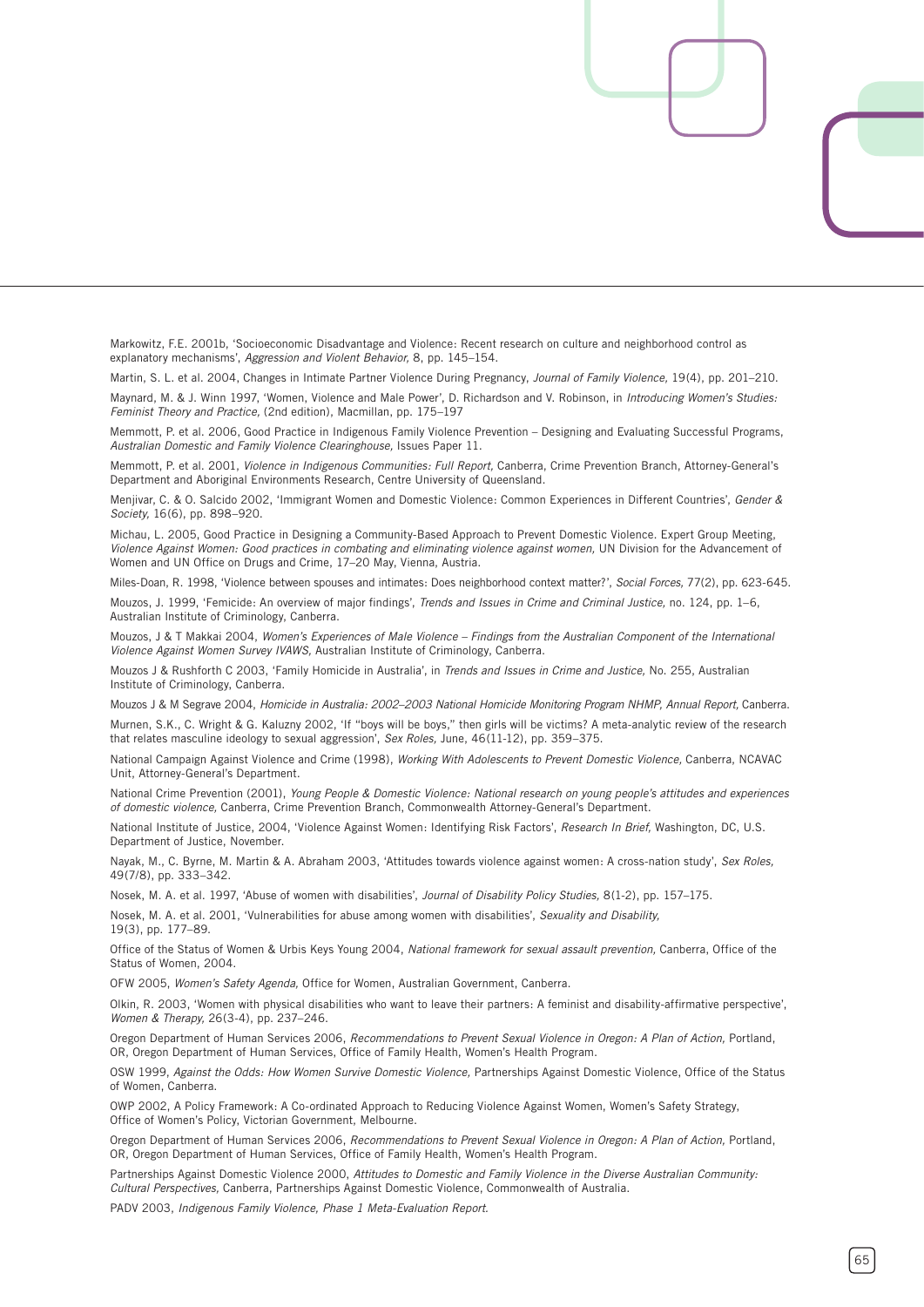Pavlou, M. & A. Knowles 2001, 'Domestic Violence: Attributions, recommended punishments and reporting behaviour related to provocation by the victim', *Psychiatry, Psychology and Law,* 8 (1), pp. 76–85.

Peacock, D. 2003, 'Building on a Legacy of Social Justice Activism: Enlisting men as gender justice activists in South Africa', *Men and Masculinities* 5(3), January, pp. 325–328.

Peacock, D. 2006, 'We Exist! Voices of male feminism', in S. Wilson, A. Sengupta & K. Evans (eds), *Defending Our Dreams: Global Feminist Voices for a New Generation.*

Peacock, D., B. Khumalo & E. McNab 2006, 'Men and gender activism in South Africa: observations, critique and recommendations for the future', *Agenda,* 69, pp. 71–81.

Phillips J & M Park 2006, *Measuring domestic violence and sexual assault: a review of the literature and statistics,* E-Brief: Online Only, Parliament of Australia, issued 6 December 2004, updated 12 December 2006, Canberra.

Pittaway, E. 2004, *The Ultimate Betrayal: An examination of the experiences of domestic and family violence in refugee communities,* Occasional Papers, Refugee Health Research Centre, University of New South Wales.

Potter, J. & M. Wetherell 1987, *Discourse and Social Psychology: Beyond Attitudes and Behaviour,* Newbury Park, CA, Sage.

Pringle, K. 1995, *Men, Masculinities and Social Welfare,* London, UCL Press.

Prislin, R. & Wood, W. 2005, 'Social influence in attitudes and attitude change' in D. Albarracin, B. Johnson and M. Zanna (eds), *The Handbook of Attitudes.* London, Lawrence Erlbaum Associates.

Quiggin, J 1998, 'Homelessness: the human face of economic imperatives', *Parity,* 11(6), 8.

Rees, S & Pease, B 2006, *Refugee Settlement, safety and wellbeing: exploring domestic and family violence in refugee communities,* Immigrant Women's Domestic Violence Service, Melbourne.

Riger, S. & S. Staggs 2004, 'Welfare Reform, Domestic Violence, and Employment: What Do We Know and What Do We Need to Know?', *Violence Against Women,* 10(9), pp. 961–990.

Riggs, D. S. et al. 2000, 'Risk for domestic violence: Factors associated with perpetration and victimisation', *Journal of Clinical Psychology,* 56(10), pp. 1289–1316.

Romito P & Grassi M 2007, 'Does violence affect one gender more than the other? The mental health impact of violence among male and female university students', *Social Science & Medicine,* Vol 65, pp. 1222–1234

Rosewater, Ann 2003, *Promoting Prevention, Targeting Teens: An Emerging Agenda to Reduce Domestic Violence,* San Francisco, CA, Family Violence Prevention Fund.

Ruxton, S. (ed.) 2004 *Gender Equality and Men: Learning from Practice,* Oxford, Oxfam GB.

Ryan, C., M. Anastario & A. DaCunha 2006, 'Changing Coverage of Domestic Violence Murders: A Longitudinal Experiment in Participatory Communication', *Journal of Interpersonal Violence,* 21, pp. 209–228.

Sanday, P.R. 1981, 'The Socio-Cultural Context of Rape: A Cross-Cultural Study', *Journal of Social Issues,* 37, pp. 5–27.

Schumacher, J. et al. 2001, 'Risk Factors for Male-to-Female Partner Physical Abuse', *Aggression and Violent Behavior,* 6(2–3), pp. 281–352.

Schwartz, M.D. & W.S. DeKeseredy 2000, 'Aggregation bias and woman abuse: Variations in male peer support, region, language, and school type', *Journal of Interpersonal Violence,* 15, pp. 555–565.

Secretary General 2006, *In-depth Study on All Forms of Violence Against Women: Report of the Secretary General,* United Nations General Assembly, July.

Sellers, C., J. Cochran, & K. Branch 2005, 'Social learning theory and partner violence: A research note', *Deviant Behavior,* 26(4), pp. 379–395.

Senn, C. Y., Desmarais, S., Verberg, N., & Wood, E. 2000, 'Predicting coercive sexual behavior across the lifespan in a random sample of Canadian men', *Journal of Social and Personal Relationships,* 17, pp. 95–113.

Statewide Steering Committee to Reduce Family Violence 2005, *Reforming the Family Violence System in Victoria,* Statewide Steering Committee to Reduce Family Violence, Melbourne.

Statistics Canada 2003, *Family Violence in Canada: A Statistical Profile 2003,* Statistics Canada, Canadian Centre for Justice Statistics, Ministry of Industry, Ottawa, Ontario.

Stewart, A. & K. Maddren 1997, Police officers' judgements of blame in family violence: The impact of gender and alcohol', *Sex Roles,* 37(11/12), pp. 921–933.

Stewart, S. 2005, 'When a violent home is better than no home…': Domestic violence, refugees and mainstream service providers. Paper to conference, *Hopes Fulfilled or Dreams Shattered? From resettlement to settlement responding to the needs of new and emerging refugee communities,* 23–28 November, UNSW.

Stith, S. M. et al. 2004, 'Intimate partner physical abuse perpetration and victimisation risk factors: A meta-analytic review', *Aggression and Violent Behavior,* 10(1), pp. 65–98.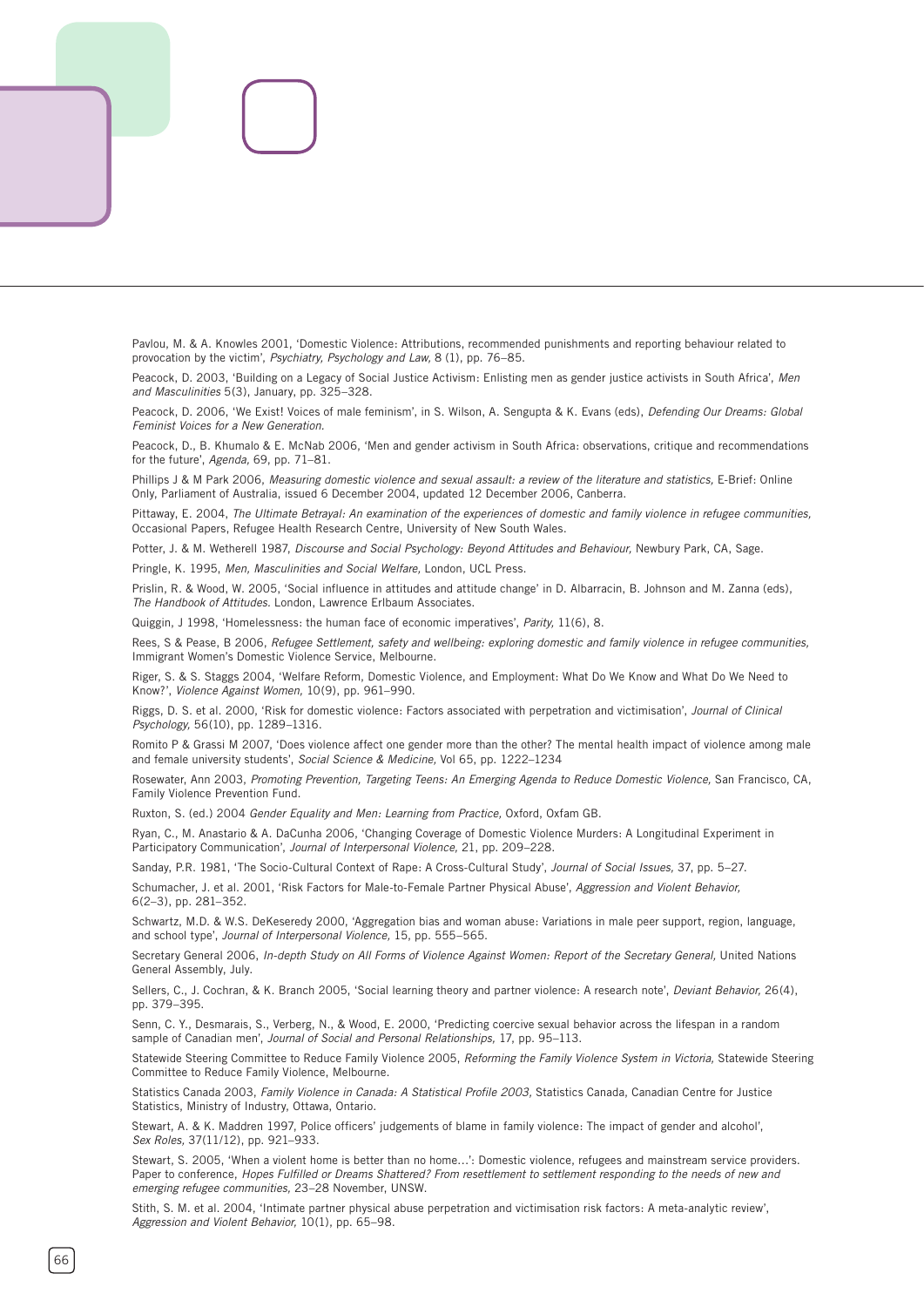Stith, S. et al. 2006, 'Implementing Community-Based Prevention Programming: A Review of the Literature', *The Journal of Primary Prevention,* 27(6), pp. 599–617.

Sugarman, D.B. & S.L. Frankel 1996, 'Patriarchal Ideology and Wife-Assault: A meta-analytic review', *Journal of Family Violence,* 11(1), pp. 13–40.

Taft, A. 2004, A model health system approach to gender-based violence, *Australian Health Review,* p. 28.

Taylor N & Mouzos J 2006, *Community Attitudes to Violence Against Women Survey: A Full Technical Report (Paper One),* Australian Institute of Criminology, Canberra.

Tilden, V., T. Schmidt, B. Limandri, G. Chiodo, M. Garland & P. Loveless 1994, 'Factors that influence clinicians' assessment and management of family violence', *American Journal of Public Health,* 84(4), April.

Tolan, P. et al. 2006, 'Family Violence', *Annual Review of Psychology,* 57, pp. 557–583.

UN 1993, *Declaration on the elimination of violence against women,* UN Resolution 48/104(444), Proceedings of the 85th Plenary Meeting, United National General Assembly, Geneva.

United Nations Population Fund 2006, *Programming to Address Violence Against Women: Ten case studies,* New York, United Nations Population Fund.

Vandello, J.A. & D. Cohen 2003, 'Male Honor and Female Fidelity: Implicit cultural scripts that perpetuate domestic violence', *Journal of Personality and Social Psychology,* May, 84(5), pp. 997–1010.

VDHS 2002, *Policy Statement and Implementation Framework 2002–2006,* Victorian Women's Health and Wellbeing Strategy, Victorian Department of Human Services, Melbourne.

Vezina, J. & M. Herbert 2007, 'Risk factors for victimisation in romantic relationships of young women: a review of empirical studies and implications for prevention', *Trauma Violence Abuse,* 8(1), pp. 33–66.

VicHealth 2004, *The health costs of violence: Measuring the burden of disease caused by intimate partner violence,* VicHealth, Melbourne.

VicHealth 2005, *A Plan for Action 2005 – 2007: Promoting Mental Health and Wellbeing,* Victorian Health Promotion Foundation, Melbourne.

VicHealth 2006, *Two steps forward, one step back: Community attitudes to violence against women,* VicHealth, Melbourne.

Victorian Indigenous Family Violence Task Force 2003, *Final report,* Department of Victorian Communities, Melbourne.

VOMA 2002, *Valuing Cultural Diversity,* Victorian Office of Multicultural Affairs, Melbourne.

Walker, R. et al. 2004. An Integrative Review of Separation in the Context of Victimisation: Consequences and Implications for Women, *Trauma Violence Abuse* 5(2), pp. 143–193.

Wesley Mission (undated), *The faces of homelessness,* online report published at www.wesleymission.org.au/publications/homeless/, accessed 15/01/07.

Whitaker, D. et al. 2006, 'A critical review of interventions for the primary prevention of perpetration of partner violence', *Aggression and Violent Behavior,* 11(2), pp. 151–166.

WHO 2000, *Women and Mental Health: An Evidence Based Review,* World Health Organization, Geneva.

WHO 2002, *World Report on Violence and Health,* World Health Organization, Geneva.

WHO 2005, *Multi-country Study on Women's Health and Domestic Violence against Women,* World Health Organization, Geneva.

WHO & A. Butchart 2004, *Preventing Violence: A Guide to Implementing the Recommendations of the World Report on Violence and Health,* Geneva, World Health Organization.

Wilkinson, D. & S. Hamerschlag 2005, 'Situational Determinants in Intimate Partner Violence', *Aggression and Violent Behavior,* 10(3), pp. 333–361.

Wolfe, D. A. & P. G. Jaffe 2003, 'Prevention of domestic violence and sexual assault', *VAWnet,* 8, 2004.

Wolfe, D.A., D. Burleigh, M. Tripp & A. Gadomski 2001, 'Training clergy: The role of the faith community in domestic violence prevention', *Journal of Religion & Abuse,* 2(4), pp. 47–62.

Wray, R. 2006, Public health communication theory and strategies for interpersonal violence prevention. 13 (published simultaneously as the monograph Prevention of Intimate Partner Violence, edited by S.M. Stith).

Yeater, E. A. & W. O'Donohue 1999, 'Sexual assault prevention programs: Current issues, future directions, and the potential efficacy of interventions with women', *Clinical Psychology Review,* 19(7), pp. 739–771.

Young, M. E., Nosek, M. A. et al. 1997, 'Prevalence of abuse of women with physical disabilities', Archives of Physical Medicine and Rehabilitation, 78(12), S34–S38.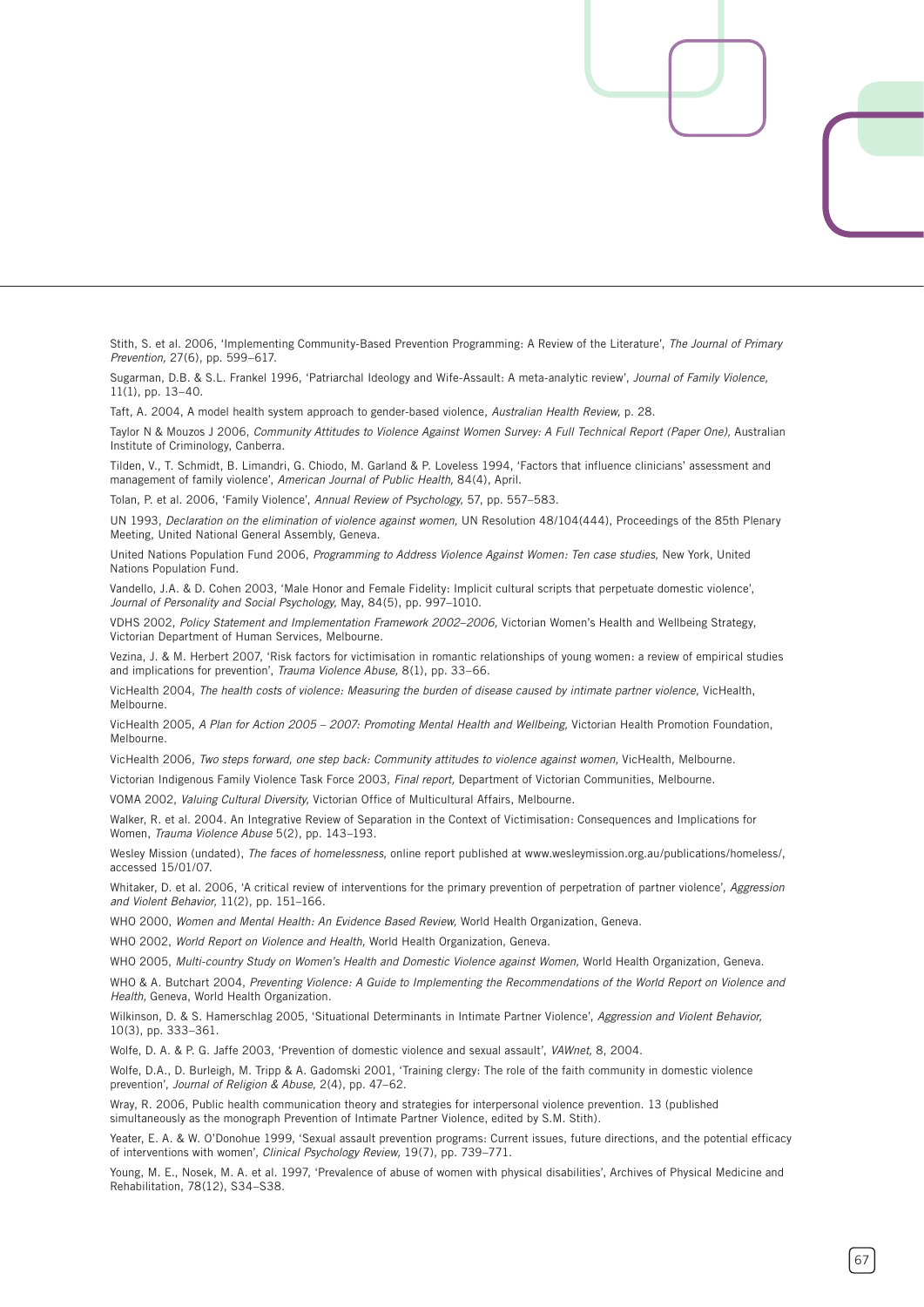# **Other VicHealth violence prevention documents**

You may also want to refer to these other VicHealth documents supporting the prevention of violence against women. These can be downloaded from our website at www.vichealth.vic.gov.au

*The Health Costs of Violence: Measuring the burden of disease caused by intimate partner violence* (2004)

*Two Steps Forward, One Step Back: Community Attitudes to Violence Against Women* Progress and challenges in creating safe and healthy environments for Victorian women – A summary of findings (2006)

*Community Attitudes to Violence Against Women Survey: A Full Technical Report*  Taylor, N & Mouzos, J, 2006, Australian Institute of Criminology, Canberra Paper 1 of the Violence Against Women Community Attitudes Project (2006)

*VicHealth Review of Communication Components of Social Marketing/Public Education Campaigns Focusing on Violence Against Women* Paper 2 of the Violence Against Women Community Attitudes Project (2006)

*The Factors Influencing Community Attitudes in Relation to Violence Against Women: A Critical Review of the Literature*  Paper 3 of the Violence Against Women Community Attitudes Project (2006)

*Refugee Settlement, Safety and Wellbeing: Exploring Domestic and Family Violence in Refugee Communities* Paper 4 of the Violence Against Women Community Attitudes Project (2006)

*VicHealth Letter: Respect, Responsibility and Equality: Preventing Violence Against Women*  Spring 2006 (Issue 28)

*Responsibility and Equality: Preventing Violence Against Women Program. Funded Projects* (2007)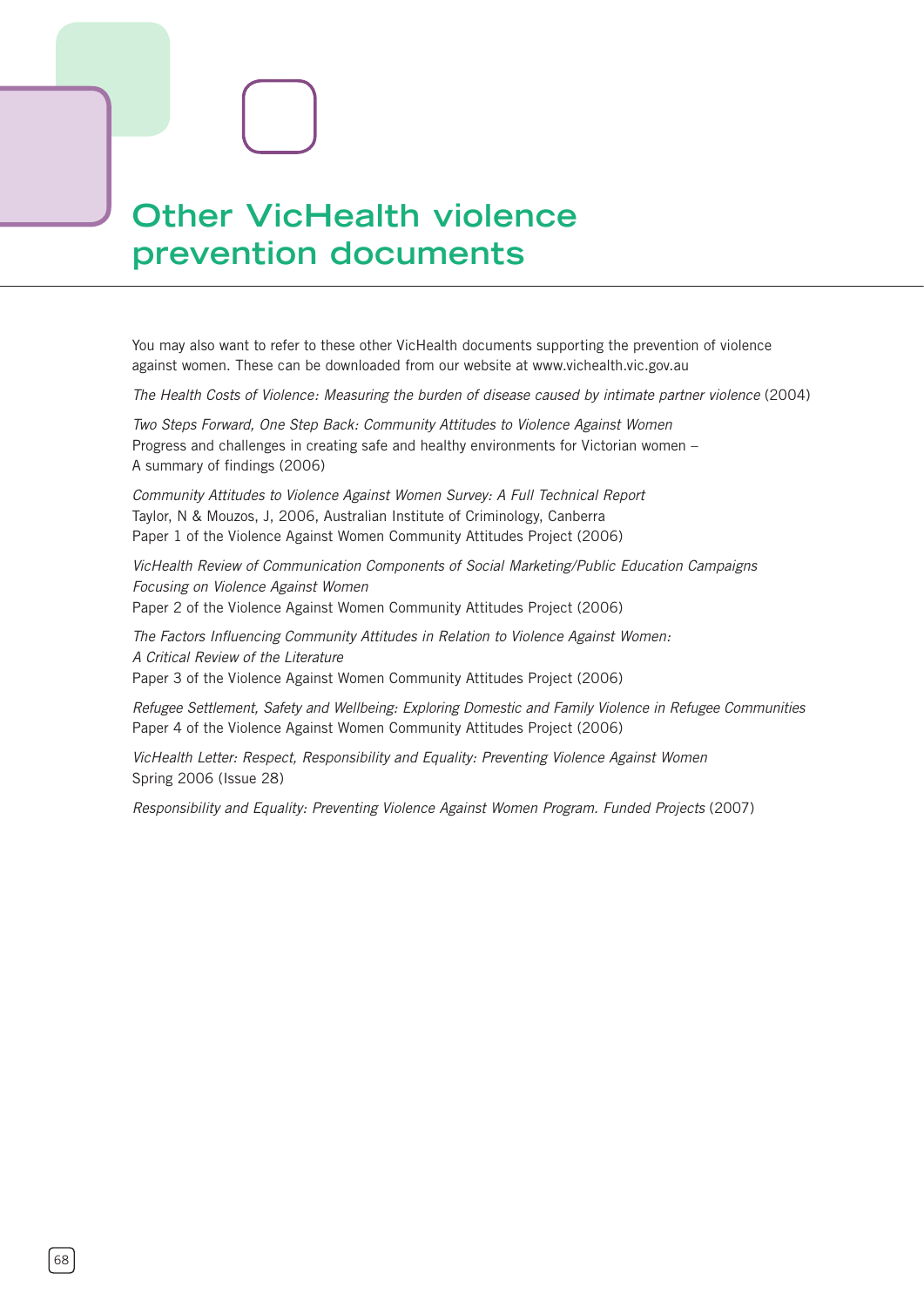**Published by the Victorian Health Promotion Foundation** PO Box 154, Carlton South 3053, Victoria, Australia Telephone: + 61 3 9667 1333 Facsimile: + 61 3 9667 1375

© Copyright Victorian Health Promotion Foundation December 2007.

Copies of this publication can be obtained from the Victorian Health Promotion Foundation.

ISBN 978-0-9757335-7-8